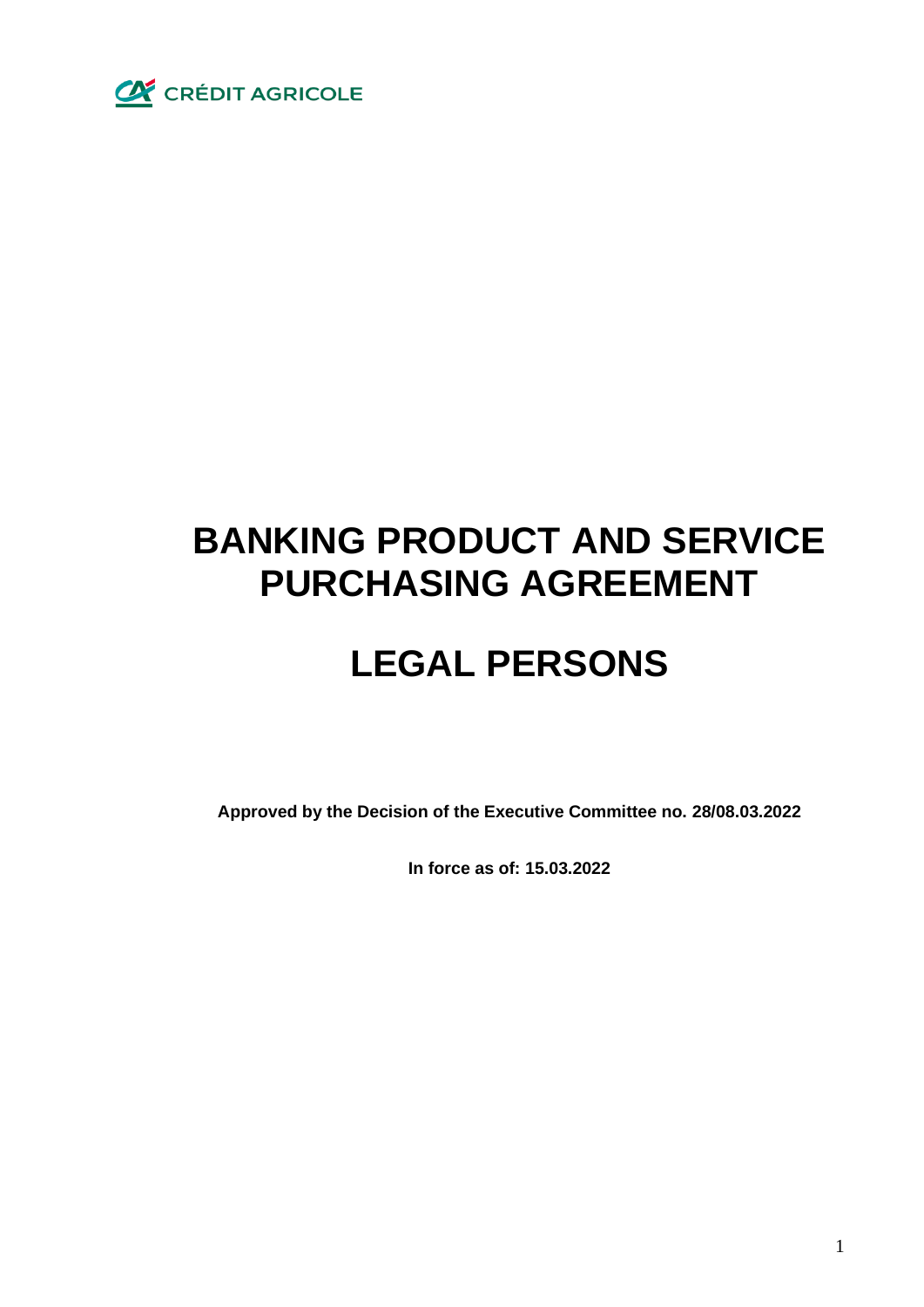

Subsemnatul/ *I the undersigned*,  $\quad$ , cetatean/ *citizen of*  $\quad$ ,

domiciliat in/ *domiciled in* \_\_\_, identificat cu (CI/Pasaport)/ *identified with (ID/Passport)* \_\_seria/series \_\_nr./*no* \_\_, eliberat de/ *issued by* la data de/*on* \_\_, CNP \_\_, si/and<br>Subsemnatul/ I the undersigned,

Subsemnatul/ *I the undersigned*,  $\_\_$ , cetatean/ *citizen of*  $\_\_$ ,

domiciliat in/ *domiciled in* \_\_\_, identificat cu (CI/Pasaport)/ *identified with (ID/Passport)* \_\_seria/series \_\_nr./*no*. \_\_, eliberat de/ *issued by* la data de/on \_\_\_, CNP \_\_

In calitate de reprezentant/ti legal al/ *in his/ their capacity as representative(s) of SC* , persoana juridica romana, cu sediul in/ *Romanian legal entity, headquartered in* , inregistrata la Registrul Comertului sub nr.*/ registered with the Trade Register under no*. , CUI , Prin semnarea prezentei/ *By signing this:*

a) Declar ca am primit un exemplar al "Contractului de achizitionare produse si servicii bancare – persoane juridice" valabil din 22.01.2020 si confirm ca am inteles si acceptat continutul acestora / *I hereby declare that I have received a copy of the " General Business Conditions –Framework Agreement - Legal Persons " valid from* 22.01.2020 *and confirm that I have understood and accepted the content;*

b) Declar ca am primit un exemplar al "Tarifelor si Comisioanelor"" – valabile din 28.02.2020, parte integranta a "Contractului de achizitionare produse si servicii bancare – persoane juridice", ca am inteles si am acceptat in totalitate continutul acestora/ *I hereby declare that I have received a copy of the " Fees & Commissions", valid from 28.02.2020, which is an integral part of the " General Business Conditions –Framework Agreement - Legal Persons ", that I have understood and accepted in full its content;*

c) Declar ca sunt de acord ca relatiile de afaceri cu Credit Agricole Bank - Romania S.A. sunt guvernate de prevederile "Contractului de achizitionare produse si servicii bancare – persoane juridice"/ *I hereby declare that I agree that the business relationship with Credit Agricole Bank - Romania S.A. are governed by the provisions of the " General Business Conditions –Framework Agreement - Legal Persons".* **Data**:

| Client (Titular/ Denumire) )/ Customer (Holder / Name) | Credit Agricole Bank Romania S.A.Bucuresti |
|--------------------------------------------------------|--------------------------------------------|
|                                                        | Prin sucursala/ Through the branch:        |
| Denumire Societate/ Company Name                       |                                            |
| Nume/Prenume/ Name / Surname *                         | Nume/ Prenume/ Name / Surname              |
| Semnatura/Signature**                                  | Director Sucursala/ Branch Manager         |
|                                                        | Semnatura/Signature                        |
| Nume/Prenume/ Name / Surname*                          |                                            |
| Semnatura/Signature**_______                           | Nume/ Prenume/ Name / Surname              |
|                                                        | Functie/Position                           |
|                                                        | Semnatura/Signature                        |
|                                                        |                                            |
|                                                        |                                            |

Subsemnatul/ *I the undersigned*,  $\quad$ , cetatean/ *citizen of*  $\quad$ ,

domiciliat in/ *domiciled in* \_\_\_, identificat cu (CI/Pasaport)/ *identified with (ID/Passport)* \_\_seria/series \_\_nr./*no* \_\_, eliberat de/ *issued by* la data de/on \_\_\_, CNP \_\_\_, si/and

Subsemnatul/ *I the undersigned*, cetatean/ *citizen of* 

domiciliat in/ *domiciled in* , identificat cu (CI/Pasaport)/ *identified with (ID/Passport)* seria*/series* nr./*no* , eliberat de/ *issued by* la data de  $\_\$ , CNP

In calitate de reprezentant/ti legal al/ *in his/ their capacity as representative(s) of SC* , persoana juridica romana, cu sediul in/ *Romanian legal entity, headquartered in* \_, inregistrata la Registrul Comertului sub nr/ *registered with the Trade Register under no*. \_, CUI \_, Prin semnarea prezentei/ *By signing this:*

a) Declar ca am primit un exemplar al "Contractului de achizitionare produse si servicii bancare – persoane juridice" valabil din 22.01.2020 si confirm ca am inteles si acceptat continutul acestora / *I hereby declare that I have received a copy of the " General Business Conditions –Framework Agreement - Legal Persons " valid from* 22.01.2020 *and confirm that I have understood and accepted the content;*

b) Declar ca am primit un exemplar al "Tarifelor si Comisioanelor"" – valabile din 28.02.2020, parte integranta a "Contractului de achizitionare produse si servicii bancare – persoane juridice", ca am inteles si am acceptat in totalitate continutul acestora/ *I hereby declare that I have received a copy of the " Fees & Commissions", valid from 28.02.2020, which is an integral part of the " General Business Conditions –Framework Agreement - Legal Persons ", that I have understood and accepted in full its content;*

c) Declar ca sunt de acord ca relatiile de afaceri cu Credit Agricole Bank - Romania S.A. sunt guvernate de prevederile "Contractului de achizitionare produse si servicii bancare – persoane juridice"/ *I hereby declare that I agree that the business relationship with Credit Agricole Bank - Romania S.A. are governed by the provisions of the " General Business Conditions –Framework Agreement - Legal Persons".* **Data**:

| Client (Titular/ Denumire) )/ Customer (Holder / Name)                  | Credit Agricole Bank Romania S.A.Bucuresti |
|-------------------------------------------------------------------------|--------------------------------------------|
|                                                                         | Prin sucursala/ Through the branch:        |
| Denumire Societate/ Company Name                                        |                                            |
| Nume/Prenume/ Name / Surname *                                          | Nume/ Prenume/ Name / Surname              |
| Semnatura** The Contract of the Semnature of the Semnature of the Semi- | Director Sucursala// Branch Manager        |
|                                                                         | Semnatura/Signature                        |
| Nume/Prenume/ Name / Surname *                                          |                                            |
| Semnatura/Signature **                                                  | Nume/ Prenume/ Name / Surname              |
|                                                                         | Functie/ <i>Position</i>                   |
|                                                                         | Semnatura/Signature                        |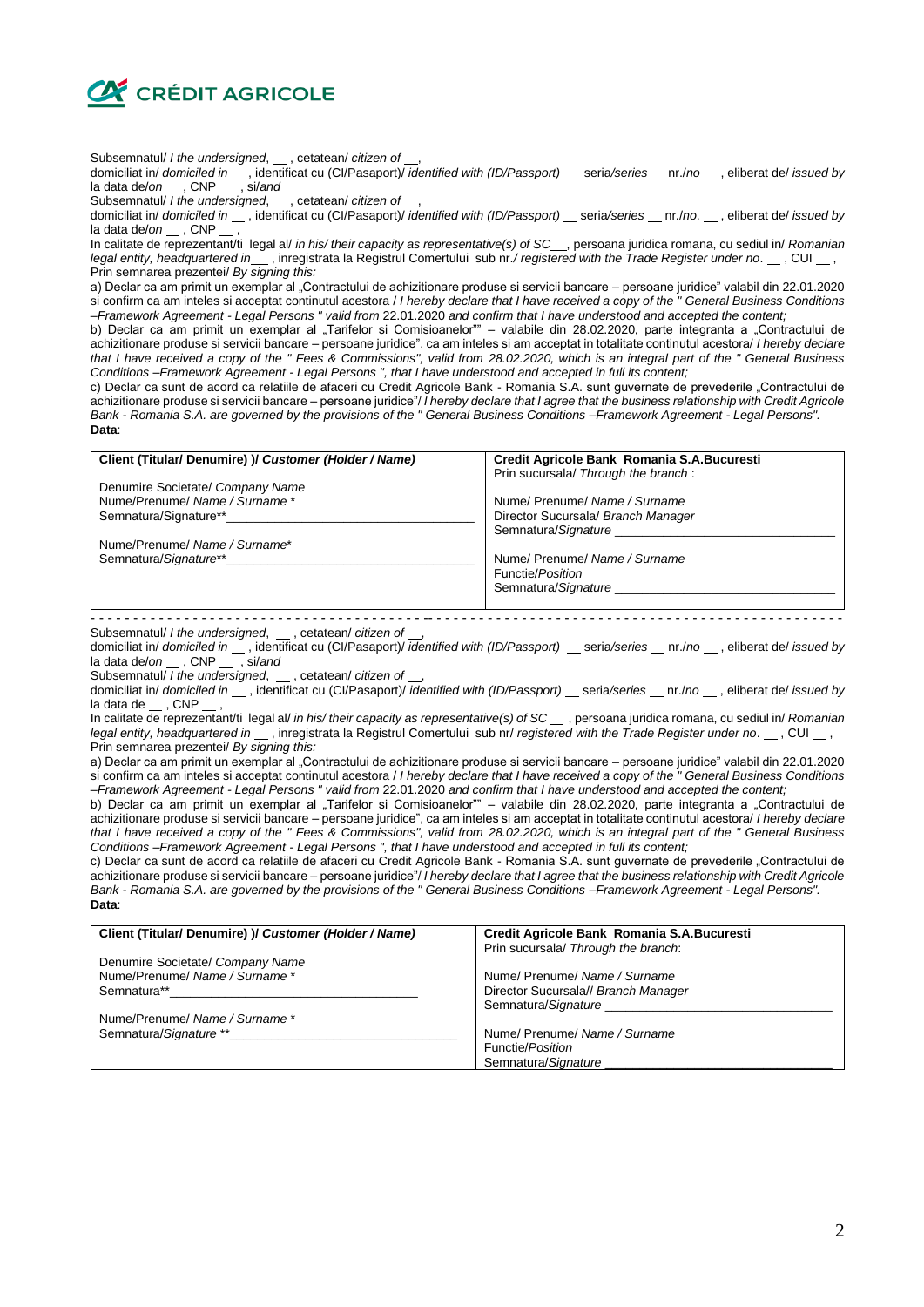

# **CHAPTER I**

# **GENERAL BUSINESS CONDITIONS OF CREDIT AGRICOLE BANK ROMANIA S.A.**

#### **1. INTRODUCTION**

(1) These General Business Conditions (hereinafter referred to as the "GBC") govern the general framework for the contractual relationships between the Bank, via its territorial units (hereinafter referred to as "the Bank") and its Customers (hereinafter referred to as "the Customer").

(2) The Customer's relationship with the Bank shall be based on good faith, professional and business ethics and mutual trust, in order to avoid harming the interests of either party. The GBC have the legal value of an agreement and are binding on the parties and shall be concluded for an indefinite period.

The Customer acknowledges that it is in its interest and agrees that the Bank relies on the prudential banking principle, in its work.

(3) These GBC, along with the Application for entering into a business relationship with the Bank and the Application for the purchase of banking products and services, signed by both parties, shall constitute **the Framework Agreement** under which the relationship between the Bank and the Customer shall be pursued and shall be valid until the termination of all the legal relationships between the Bank and the Customer. These, along with "Fees and Commissions" shall govern the relationship between the Bank and the Customer, along with the Bank's rules, the legislative acts into force, the regulations of the National Bank of Romania, and the domestic and international banking practices and customs.

(4) **Any matters not covered by these GBC shall be governed by the legal provisions in force and by the agreements concluded by the Customer with the Bank. In case of discrepancy between the express provisions of any agreement or document signed by the Customer and the Bank and the GBC, the express provisions of the specific agreements and documents of a derogating nature shall prevail.**

(5) The signing of this document by the Customer shall mean its understanding and acceptance of the content of these GBC.

(6) The Customer shall be entitled to benefit from all the products and services provided by the Bank, in accordance with the Bank's terms and conditions, strictly in compliance with its provisions and the legal regulations in force. Moreover, the Customer may also waive one or more of the services contracted from the Bank, as agreed with the Bank.

# **2. DEFINITIONS**

**Bank:** Credit Agricole Bank Romania S.A., with the registered office in Romania, Bucharest, 19 Berzei St., District 1, registered with the Trade Register under no. J40/3797/1996, with the Tax Identification No. 8490099, registered with the Bank Register under number RB-PJR-40-033/1999, both through its headquarters and through its territorial units. The Bank's supervisory authority is the National Bank of Romania (the NBR), with the headquarters in Romania, Bucharest, 25 Lipscani Street, District 3, postal code 030031 (www.bnro.ro) **Payment beneficiary**: the intended recipient of the funds which are the subject of a payment transaction.

**Beneficial owner:** any individual who ultimately owns or controls the Customer and/or the individual on whose behalf a transaction or an activity is carried out, which includes at least:

a) For legal entities (legal persons, including self-employed professionals):

- (i) The individual(s) who ultimately own(s) or control(s) a legal entity, by exercising, either directly or indirectly, the ownership of a sufficient percentage of the shares or voting rights or by way of the equity interests relating to that entity, including the holding of bearer shares, or by otherwise exercising control, other than a company listed on a regulated market that is subject to disclosure requirements in line with the EU law or equivalent international standards ensuring an appropriate level of transparency of the information on the exercise of the ownership. The holding of 25% plus one of the shares or equity interests relating to a customer of over 25% by an individual is an indication of the direct exercise of the ownership. The holding of 25% plus one of the shares or equity interests relating to a customer of over 25% by an entity under the control of (an) individual(s) or by several corporate entities under the control of that (those) same individual(s) is an indication of the indirect exercise of the ownership;
- If, after having exhausted all possible means and provided that there are no grounds for suspicion, no person is identified in accordance with (i) or there is any doubt that the identified person(s) is (are) the beneficial owner(s), the individual(s) holding (a) senior management position(s), the required entities will keep records of the steps taken to identify the beneficial owners in accordance with subsection (i) and the current one;

(b) In the case of trusts:

(i) The establishing entity;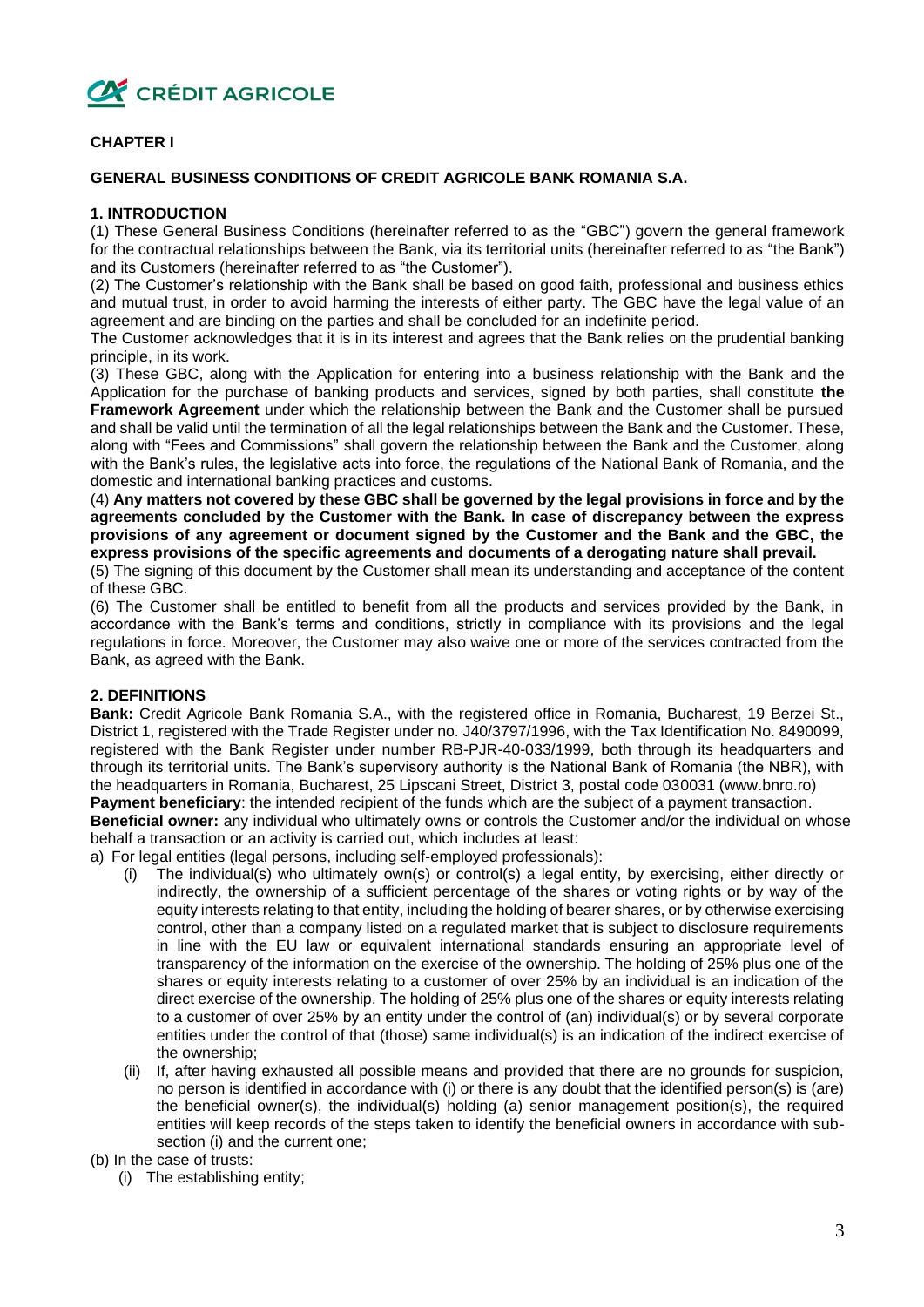

- (ii) The trustee(s);
- (iii) The protector, if any;
- (iv) The beneficiaries or, if the persons benefiting from the legal construction or the legal entity have not been identified yet, the category of persons in whose primary interest the legal construction or legal entity is established or operates;
- (v) Any other individual ultimately exercising control over the trust through the direct or indirect exercise of the ownership or by other means;

(c) In the case of legal entities such as foundations and legal constructions similar to trusts, the individual(s) holding positions equivalent or similar to those referred to in (b).

**BIC (Bank Identification Code):** also known as the SWIFT address, is a code that uniquely identifies a banking institution.

The BIC code is NOT a mandatory requirement for cross-border payments carried out within the European Union (EU)/the European Economic Area (EEA).

**Customer:** a legal person organised under the law, including its legal successors that starts a business relationship with the Bank by the purchase of banking products and services.

**SHA (Shared Charging Principle) fees**: the ordering Customer pays all the fees of its Bank, and the beneficiary covers the fees of its bank and any other banking channel fees.

*Note*: for credit transfer payment transactions in any currency carried out within the European union (EU)/the European Economic Area (EEA) where both the payer's and the payment beneficiary's payment service providers are in its territory, the fees applied are only of the SHA type.

**OUR fees**: all the fees are incumbent on the Customer ordering the payment.

**BEN fees**: all the fees are incumbent on the Customer who is the beneficiary of the payment, and any fees are deducted from the amount ordered by the payer.

**Account:** the bank account in which the Customer's cash and/or the amounts made available by the Bank are recorded.

**Payment account:** a current account opened with the Bank in the Customer's name and used for the execution of payment transactions.

**Banking Product and Service Purchasing Agreement (CAPSB)**: the document consisting of the General Business Conditions of Credit Agricole Bank Romania S.A. – Framework Agreement; Agreements – banking products and services; Common Provisions; the Application for entering into a business relationship with the Bank, the Application for the purchase of banking products and service; Fees and Commissions. **Value date:** 

**1.** The reference date used by the Bank to calculate the interest related to the funds debited from or credited to the payment account.

**2.** The date when the funds are transferred to the next institution of the banking channel: the beneficiary's institution or the intermediary institution, as appropriate. Depending on the date when the settlement takes place compared to the transaction date or to the PO acceptance date, respectively, the value date can be:

- *Spot (T+2):* the settlement date is equal to the payment order receipt date + two banking business days after the transaction date;
- *Today (T):* the settlement date is equal to the payment order receipt date;
- *Tomorrow* (T+1): the settlement date shall be equal to the payment order receipt date + a banking business day after the transaction date.

The **maximum deadline for execution** of payment transactions by credit transfer differs depending on the location of the payment service provider of the payment beneficiary, as follows:

a) **T+1**: no later than the end of the next business day after the receipt of the payment order for national interbank transactions in RON and for cross-border payment transactions, regardless of the currency, carried out to accounts opened with other payment service providers from the European Union (EU) or the European Economic Area (EEA).

b) **T+2**: no later than the end of the second business day after the receipt of the payment order, for cross-border payment transactions in foreign currency to accounts opened with other payment service providers abroad, with the exceptions provided for in letter a) of this article.

The payments made with "Today" or "Tomorrow" are deemed to be urgent payments.

**Interest:** the amount paid for the use of the money/the amount charged by the Bank for loans, expressed as a percentage rate, for a certain period of time, generally an annual rate.

**Account statement:** the document that reflects all the operations performed in the account (e.g., transactions carried out by the Customer, taxes, fees, charges and interest).

**IBAN** (International Bank Account Number)**:** the standard way to uniquely identify an account in order to improve efficiency and speed in making payments in the European area. The IBAN has a maximum of 34 alphanumeric characters and has a country-specific length. It is composed of the country code, two check digits,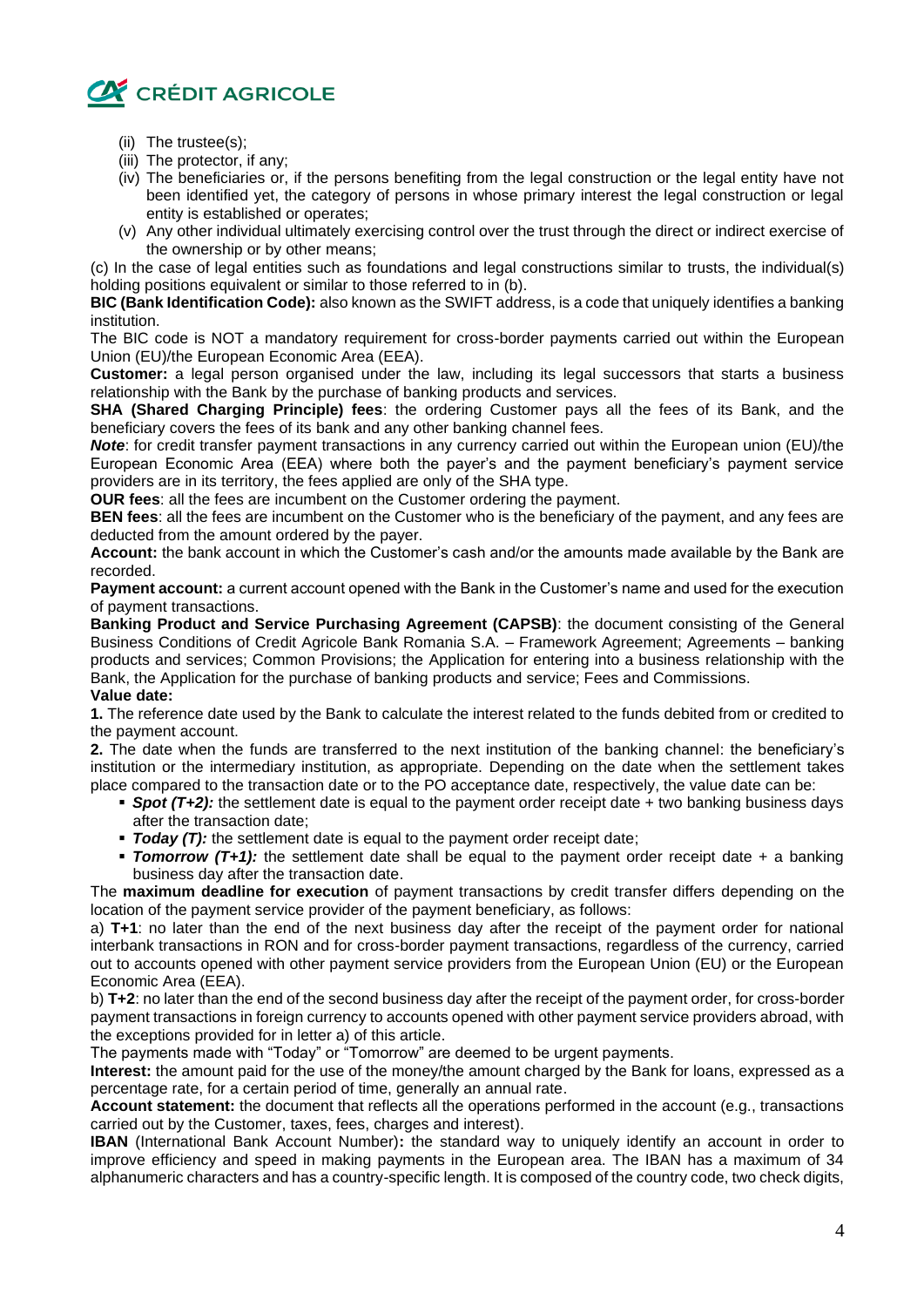

the identifier of the banking institution and the account number. The length of the IBAN related to the accounts opened with banking institutions in Romania is 24 alphanumeric characters.

**Proxy:** any individual appointed by the Customer to act for it and on its behalf.

**KYC/AML:** Know Your Customer standards for preventing money laundering and terrorism financing.

**FATCA** (Foreign Account Tax Compliance Act)**:** the law on tax compliance applicable to foreign accounts

**TIN** (Tax Identification Number)**:** a US tax identification number.

**Statement of tax residence:** a tax compliance statement due to the implementation in Romania of the automatic information exchange agreement (CRS) – there is additional information on the OECD website. **NIF:** Tax Identification Number.

**Payment transaction:** an action initiated by the payer or another person on behalf of the payer or the payment beneficiary for depositing, transferring or withdrawing funds, regardless of any subsequent obligations between the payer and the payment beneficiary.

**Cut-off time:** the time by which payment instructions can be received in order to be considered as received on the current date. The payment instructions received after the indicated cut-off time shall be deemed to be received on the next Business day.

**Payment order:** any instruction issued by the payer or the payment beneficiary to the Bank requesting the execution of a payment transaction.

**Publicly exposed individuals:** ones exercising or having exercised prominent public functions, their immediate family members and persons publicly known to be close associates of the individuals exercising prominent public functions (including functions exercised at Community or international level). The persons exercising prominent public functions are:

- (a) Heads of State, heads of government, ministers and deputy or assistant ministers;
- (b) Members of parliaments or of similar legislative bodies;
- (c) Members of the governing bodies of political parties;
- (d) Members of supreme courts, of constitutional courts or of other high-level judicial bodies whose decisions are not subject to further appeal, except in exceptional circumstances;
- (e) Members of courts of auditors or of the boards of central banks;
- (f) Ambassadors, chargés d'affaires and high-ranking officers in the armed forces;
- (g) Members of the administrative, management or supervisory bodies of state-owned enterprises;
- (h) Managers, deputy managers and members of Boards of Directors or members with equivalent positions within an international organisation.

No public office referred to in points (a) to (h) shall include middle ranking or more junior officials.

**Payer:** the holder of a payment account who has agreed to making a payment from that payment account or, in the absence of a payment account, the person issuing a payment order.

**Working hours:** the period during a business day in which the Bank allows the Customer access to its territorial units in order to carry out banking operations, according to the cut-off time specific for each type of operation, as notified to the Customer by display or other means.

**Payment reference:** the numeric or alphanumeric combination notified to the Customer by the Bank in order to identify the payment transaction.

**Legal representative:** the individual or legal person who is empowered by law, under the Instrument of Incorporation or any other statutory document, to represent a legal person in dealings with the Bank. Legal representatives shall be entered in the Bank records as Proxies.

**SEPA (Single EURO Payments Area):** the single EURO payments area, where there are no differences between non-cash EUR, national or cross-border payments.

**SWIFT** (Society for the Worldwide Interbank Financial Telecommunication)**:** the organisation that makes electronic and fund transfers between bank from different countries.

**Password:** a sequence of characters consisting of letters, digits or special characters, based on which information on the account transactions will be obtained.

**Credit transfer:** a payment transaction initiated by the payer and submitted to the payer's institution, which transfers funds to the beneficiary's institution.

**Bank business day:** any day of the week, except Saturdays and Sundays and national and/or public holidays, when the Bank is open for banking transactions with Customers according to the posted working hours.

#### **2.1 DEFINITIONS SPECIFIC TO THE BUSINESS CARD PRODUCT:**

**Accepting entity:** any professional (trader), bank unit or automatic teller machine (ATM/POS) accepting cards issued under the Mastercard Worldwide logo.

**Debit card/Card**: a non-cash payment instrument with national and international coverage, through which the Holder disposes of its own amounts existing in a payment account opened with the Bank.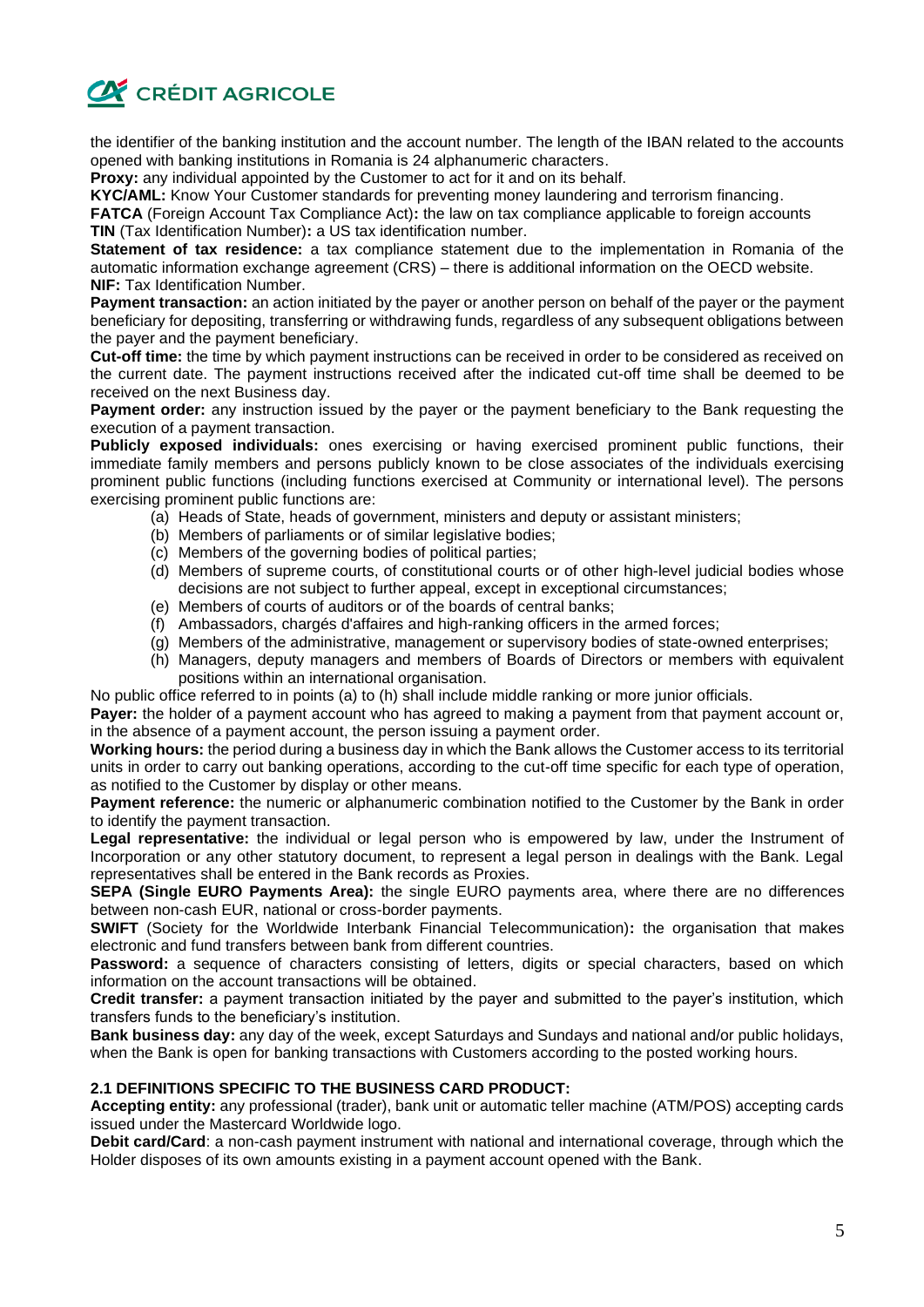

**Additional card:** the card issued by the Bank for the Holder's account, based on its request, on behalf of a third party appointed by it, called the Authorised User.

**CVV 2/CVC 2 code:** a unique code, consisting of 3 digits, featured on the back of the Card, which can be used in the authorisation process for carrying out Internet transactions.

**PIN** (Personal Identification Number)**:** the personal identification number assigned on a one-to-one basis by the issuer to a cardholder, which allows identifying the Holder/Authorised User when he/she/it uses a terminal, when the payment by card can be made by the electronic transfer of data related to a card, the PIN can be deemed to be the electronic equivalent of the Holder's/Authorised User's signature.

**Card account**: the payment account opened and maintained with the Bank by the Holder, which records all the transactions carried out by the Holder/Authorised User.

**Settlement date:** the date when the transaction carried out by card is registered in the Holder's account.

**Transaction/operation date**: the date when the card transactions are carried out.

**Holder:** the legal person in respect of whose account(s) the Bank issues the cards requested by it. The card Holder is the holder of the card account. Any reference to the Holder also applies exactly to Authorised Users, holders of additional cards, except for the provisions which, according to these GBC, are only applicable to the Holder.

**Payment document:** the receipt issued by the Terminal proving the transaction carried out with the Card.

**Account statement:** the document issued by the Bank at the end of a transaction period that includes at least the following data: the issue date, the transaction date, the Card account, information relating to each transaction carried out by the Holder/Authorised User from the Card account (information on the payment beneficiary, the payment transaction amount, the currency, the interest rate, the exchange rate, the debit value date for the Account).

**Daily usage limits:** the maximum amount set by the Bank for cash withdrawals and payments to traders. These limits may be amended based on a written application to that effect, and the related fee is mentioned under Fees and Commissions.

**Mini-statement**: a document issued by the Bank ATM reflecting the last 10 transactions made using the card. **Multicurrency**: the possibility to link multiple accounts in different currencies (RON, EUR, USD) with a single card.

**Card organisation:** an international organisation (Visa Europe, Mastercard Worldwide, etc.) that regulates the terms and conditions for using the cards issued under the official logo.

**3D Secure password:** the password through which the Customer can make transactions on the Internet with the card at traders enrolled in the 3D secure system.

**3D Secure system:** an antifraud system consisting of a 6 (six) digit password received via SMS or the biometric authentication of the transaction in the vericard-conect mobile app for the card(s) enrolled in this app by the Holder/Authorised User for each payment carried out with the card on the Internet at a professional (trader) enrolled in this system. In order to make payments via the Internet, it is necessary to activate the card in advance (for a predetermined period and amount) for such transactions.

**Contactless technology:** it allows you to quickly carry out payment transactions by radio by simply placing a card close to a POS terminal or other terminals. Through the contactless technology, payment transactions are carried out only at Mastercard accepting traders that have installed POS terminals with contactless technology or other terminals that allow payments using the contactless technology.

**Terminal:** a device through which operations are initiated and carried out in the payment account to which the Holder's card is attached, which can be:

- **ATM**: the bank machine used for obtaining cash, as well as transferring funds, paying bills, depositing cash and obtaining information on the balance of the accounts relating to the card.
- **POS**: the electronic terminal that allows the authorisation and processing of an electronic transaction using
- a card.
- **Imprinter:** the tool that allows the transposition of the impression of the embossed items on the front of the Card onto the surface of a document certifying the execution of the transaction and representing the receipt signed by the Holder/Authorised User.

**Card transaction**: the operation by which a card is used to pay for goods and services and/or to obtain cash. **Authorised User:** the individual empowered to use the account of the legal person via the card. The obligation of checking the legality of the card transactions rests solely with the Card Holder.

# **2.2 DEFINITIONS SPECIFIC TO THE Internet Banking and Mobile Banking SERVICE:**

**Mobile Banking app:** a secure app provided to the Customer by the Bank for carrying out transactions and viewing account balances, using a mobile phone/tablet, on the basis of the Customer's identification.

**Login:** the procedure allowing the Customer to log into the Internet Banking and Mobile Banking service;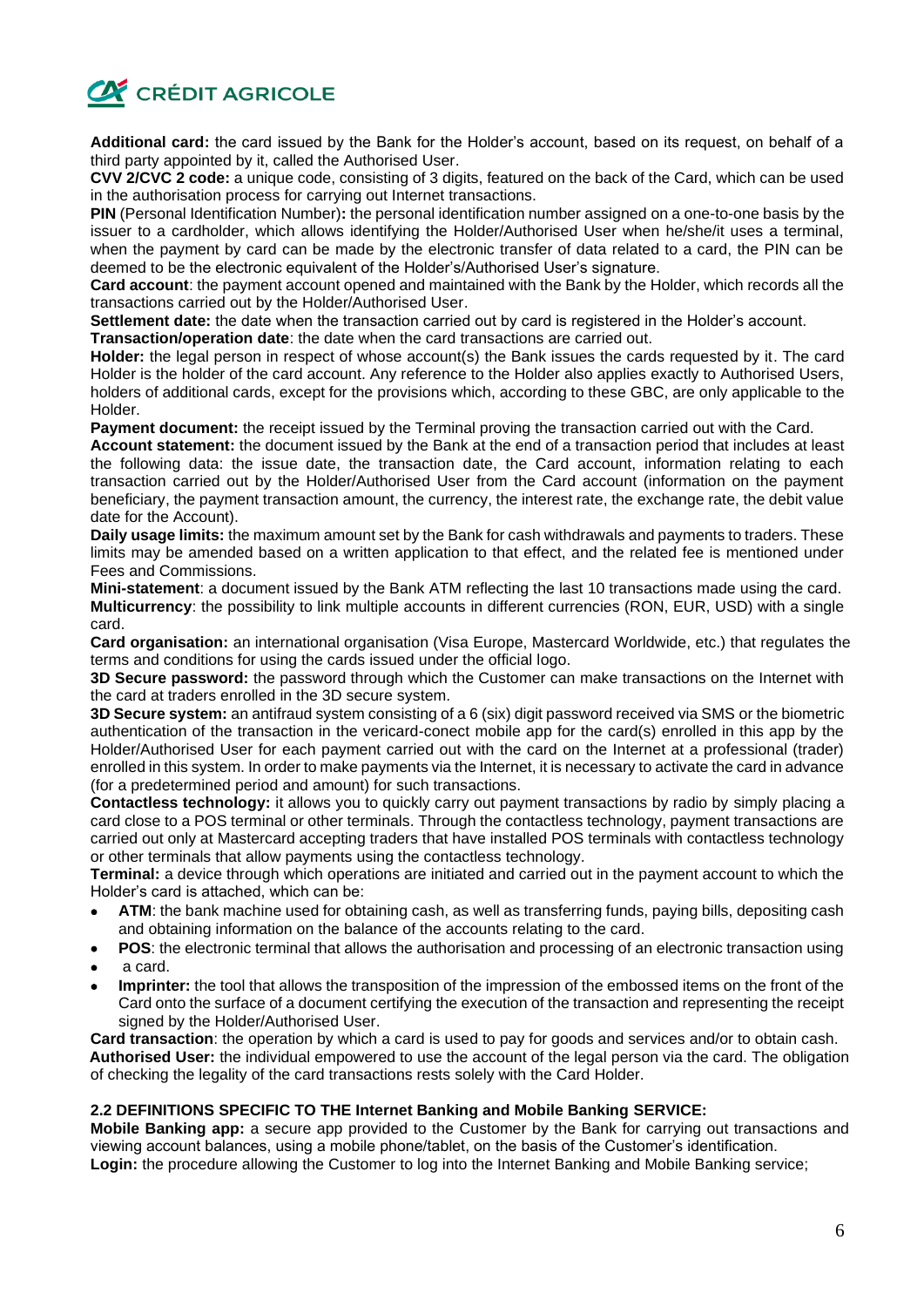

**Authorisation:** the procedure by which the paying Customer's consent is expressed for the execution of the payment transactions;

**Beneficiary:** an individual or legal person in whose favour an operation is ordered by the User. Beneficiaries are set up in the Internet Banking and/or Mobile Banking app

**Application:** the document by which the Customer shall fill out and present the Bank with the application for the purchase of banking products and services, an integral part of this Agreement. The Customer shall become the Internet Banking/Mobile Banking service user after the Bank's approval.

**Registration code**: the unique code provided by the Bank and used by users to log into the Internet Banking and Mobile Banking service. The validity of the code is 72 hours.

**Login code:** the unique code generated by the device with which the User has the identity created in the Internet Banking and Mobile Banking app and using which he/she can connect other devices to the Internet Banking and Mobile Banking app.

**PIN code:** consisting of 4 digits, set by the user when creating the identity on the device, browser or smartphone, with the help of which the user is identified in the Internet Banking and Mobile Banking app. The wrong entry of the PIN code three times in a row will block the access to the Internet Banking or Mobile Banking service by revoking the device. In this case, the user will go to the Bank to receive a new registration code and will resume the identity registration process. Moreover, the PIN code set to identify the user will also be used to sign the banking transactions.

**QR code:** a bar code, used on [smartphones](https://ro.wikipedia.org/wiki/Smartphone) with Android or IOS operating systems, with the help of which the login to the Internet Banking app is achieved by scanning.

**Customer's consent:** the prior authorisation from the User for the execution by the payment service provider of a banking transaction carried out via the Internet Banking/Mobile Banking service, which consists of entering the PIN code.

A payment transaction may be authorised by the payer either before or after its execution if the payer and its payment service provider have agreed so.

The consent to execute a payment transaction or a series of payment transactions shall be given in the form agreed between the payment and its payment service provider.

The consent to execute a payment transaction may also be given through the payment beneficiary or the payment initiation service provider.

**Cut-off time:** the time specified by the Bank by which a bank transaction may be entered and authorised by the User in order to be deemed to be received by the Bank on the same business day.

**Value date:** the reference date used by the Bank to calculate the interest related to the funds debited from or credited to the Customer's account.

**Device:** a browser or a smartphone.

**Compatible devices**: the compatible mobile phones with Android and iOS operating systems.

**Access elements**: the information and devices made available to the Customer by the Bank that allow/ensure its login to the Internet Banking and Mobile Banking service. In this sense, the following are deemed to be Access elements: the username and the registration code, as well as the Mobile Token.

**App installation:** the Mobile Banking app is downloaded and installed by the Customer directly on the mobile phone, with an Android or iOS operating system, but also on devices without a SIM card, such as the iOS/Android tablet.

**Device identity registration:** the operation whereby the User initially logs in using the Username and the registration code received from the Bank.

**Internet:** the international computer network, whose connections are achieved through public communication lines (telephone, satellite, radio) and through which information can be transmitted and received by users.

**M-PIN:** a 4-digit PIN set by the Customer, used to sign bank transactions entered in the Internet Banking app.

**M-PUSH:** a notification received by the user on the smartphone or tablet device used to authorise bank transactions entered in the Internet Banking app.

**Instruction Manual:** a set of instructions for using the Internet banking and Mobile banking service, available on the Bank's website, www.credit-agricole.ro, under Internet Banking and Mobile Banking.

**Mobile Token:** a smartphone type of device (with Android or IOS operating system) with which the User can log into the Internet banking app, which is used for generating a login code for login on other browser or smartphone type of devices or for scanning the QR code in the Internet banking app.

**Time of receipt:** the time when an instruction issued by the Customer is deemed to have been accepted by the Bank. The instruction is deemed to have been accepted by the Bank when the Customer authorises the bank transaction by the electronic signature. Bank transactions carried out by the Customer through the Internet banking/Mobile banking service shall be processed according to the cut-off times for the acceptance of instructions for the type of instruction as stated on the Bank's website. If the time of receipt exceeds the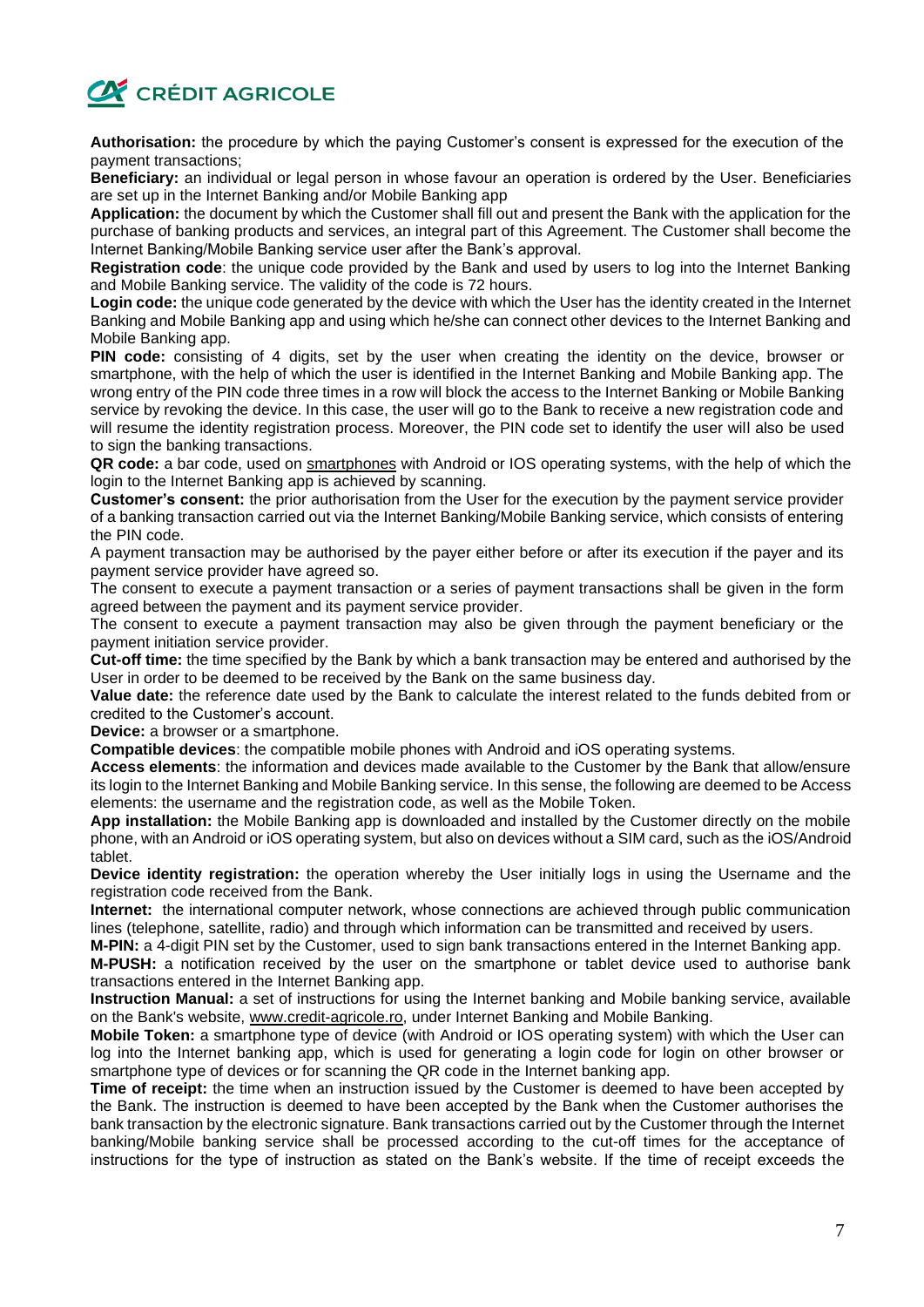

corresponding cut-off time, the bank transaction will be deemed to have been received on the next business day.

**Email and inbox notification:** the message sent on the performance of bank transactions by the user, if this option has been selected.

**Standing order:** a payment scheduled to be processed on a certain date, with daily, weekly, monthly, quarterly, annual or bi-annual frequency.

**Remote payment transaction:** a payment operation initiated via the Internet or through a device that can be used for remote communication.

**Mobile telephone operator**: the app used for the Mobile banking service can be downloaded on any mobile phone, regardless of the mobile telephone network in the country or abroad.

**Registration code regeneration:** the action by which the unique registration code is regenerated based on the Customer's request. This option is necessary in case the access to the app is blocked for the following reasons: the entering of the login code/PIN code three times in a row, the loss/theft of the phone/tablet where the app is installed, other technical reasons (a malfunctioning device, etc).

**Internet banking service:** the Internet Banking type of remote bank transaction processing service, available through a public website (the Internet) and accessible only to Bank customers. For the purposes of this Agreement, the parties shall consider, as the case may be, the service provided by the Bank and/or the software that allows its use.

**Username:** the name provided to the Customer by the Bank, with which it identifies itself in order to access the Internet banking and Mobile banking service.

**Banking business day:** a day of the week in which banks in Romania are open to the public and carry out banking operations, except for Saturdays, Sundays or public holidays.

**User:** a Customer who is an individual or a person empowered to use the Internet and Mobile banking service. **Web Token (Browser):** a desktop computer or laptop using a Google Chrome, Internet Explorer or Microsoft Edge browser, with which a User can log into the Internet Banking app using the registration code received from

the Bank or authentication codes generated by other devices.

#### **2.3 DEFINITIONS SPECIFIC TO THE Biometric Authentication SERVICE:**

**Biometric authentication:** the procedure that allows the Customer to be identified via biometrics (fingerprint, facial recognition) and to carry out the transaction on the Internet using the card, with traders enrolled in the 3D secure system.

**Internet:** the international computer network, whose connections are achieved through public communication lines (telephone, satellite, radio) and through which information can be transmitted and received by users. **OTP message:** generated by the server to identify the Customer.

**M-PUSH:** the notification received by the user on the mobile device used for the biometric authentication, featuring a fingerprint sensor, which the Customer uses to be identified.

**Vericard-conect app:** a secure app provided by the Bank to the Customer, in order to carry out card transactions on the Internet, via the mobile device, based on the Customer's biometric identification.

**Compatible devices**: compatible mobile devices with the Android and iOS operating systems. The Customer's mobile device must be equipped with active GPRS and must be able to exchange mobile data over the Internet via GPRS or another Internet access point.

**App installation:** the biometric authentication app is downloaded from the Google and Apple stores and is installed by the Customer directly on the mobile devices with Android and iOS operating systems.

**Mobile telephone operator**: the app used for the biometric authentication service can be downloaded on any mobile device, regardless of the national or foreign mobile telephone network.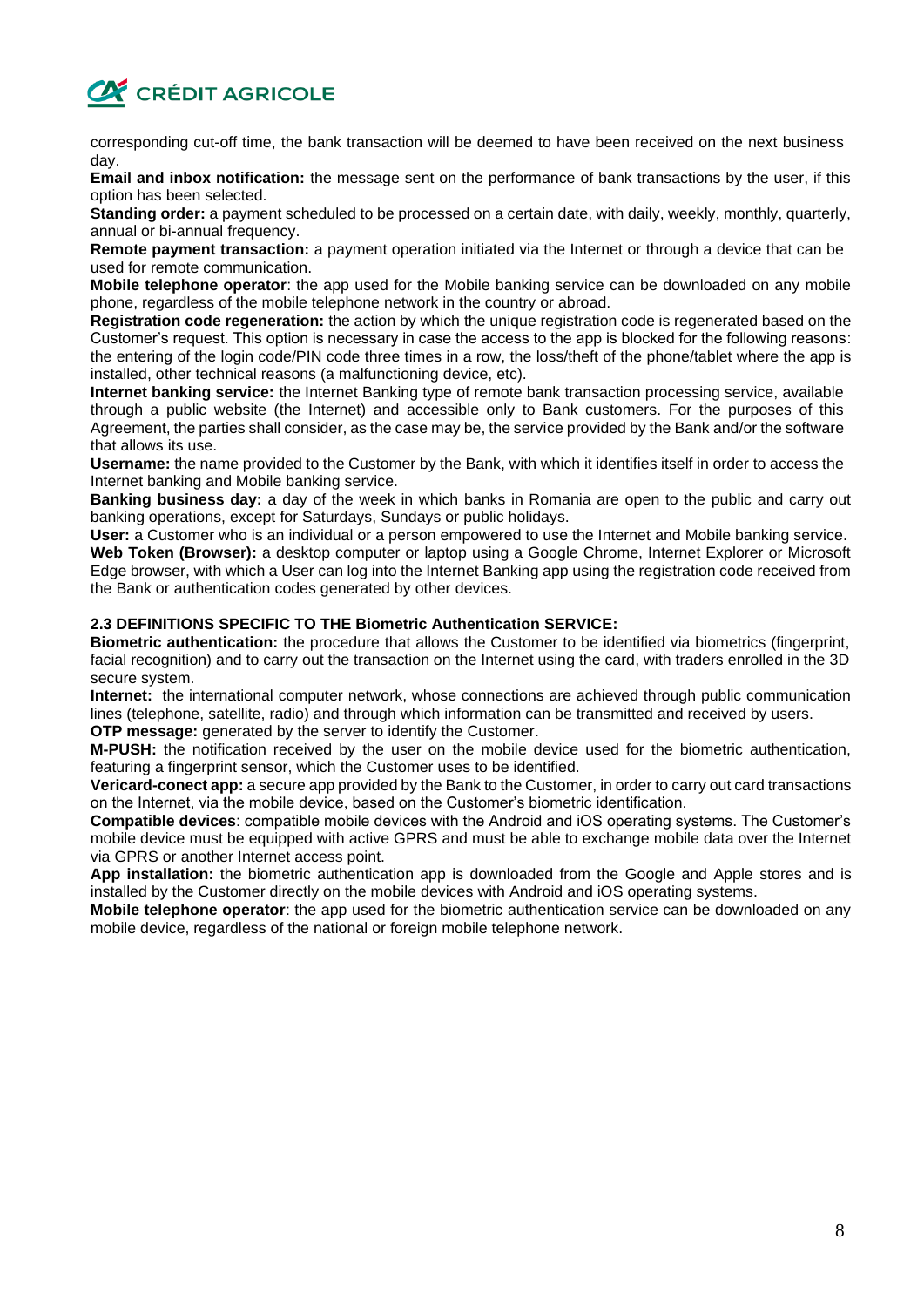

# **3. THE OPENING AND MANAGEMENT OF PAYMENT ACCOUNTS**

# **3.1. Account opening**

(1) The opening of payment accounts in RON and foreign currency shall be made according to the internal procedures and regulations in force, based on the documents requested by the Bank.

(2) The Bank shall have the right to refuse the opening of a payment account if it receives incomplete or insufficient information, without having the obligation to give reasons for such refusal.

(3) The Bank is not under the obligation to verify the authenticity, completeness or validity of any documents drawn up in Romanian or a foreign language concerning: the appointment of guardians and executors of wills. (4) The Customer shall cover any current or future loss due to the forgery, legal invalidity or incorrect interpretation and/or translation of such documents submitted to the Bank.

(5) The Bank shall assign a unique identification code (account number and/or IBAN code) to each account. The Bank may change the account number/IBAN code if the Bank's computer app management or the legal provisions require it, by informing the Customer regarding the change at least two months in advance.

(6) If the Bank becomes aware, by any means, of any disputes/conflicts/misunderstandings whatsoever between the Customer's proxies, the Bank will have the right to suspend the execution of any instruction indefinitely (e.g.: crediting and debiting of the account, instructions under any specific agreement concluded with the Bank, etc.) until the clarification of the situation, based on documents requested by the Bank. If, within a reasonable period of time, the situation is not clarified, the Bank may decide to terminate the contractual relationship. The Customer shall exempt the Bank from any liability for the losses which it might suffer as a result of the occurrence of such situation.

# **3.2. Customer identification**

(1) The Bank has both the right and the obligation to verify the identity of the Customer or of any person acting on its behalf and/or of the beneficial owner, on beginning the business relationships with them, on providing banking products/services or at any time during the pursuit of such banking relationship.

(2) The identity of the legal representatives/proxies/beneficial owners acting on behalf of the Customer shall be proved on the basis of a valid identity document (ID card/passport, etc.) issued according to the laws in force.

(3) These GBC shall be mandatory for both the Customer and the legal representative/proxy/beneficial owner thereof.

(4) The specimen signatures of the holder/proxies, as notified to the Bank, shall be deemed valid and shall remain in force during the term of the office granted as long as they have not been revoked by a written notice given to the Bank.

(5) The Bank may ask the Customer for any documents deemed necessary related to the powers of attorney or their amendment.

(6) The Bank may disregard the office granted based on a power of attorney specifying no duration, if more than three years have passed from the authentication thereof.

(7) The revocation or replacement of the proxies may be done by the Customer through the same type of document as the one by which the power of attorney was given, namely by written statement given before the Bank officer or by statement authenticated by a notary public.

(8) The revocation or replacement of the proxies may only be done at the territorial unit of the Bank which has opened and manages the account and shall enter into force no later than the day following its approval by the Bank, based on the documents submitted by the Customer.

#### **3.3. Changes in the Customer's identification data**

(1) The Customer shall inform the Bank about any changes in its situation, the documents that were the basis for opening the account, and any other documents/information relevant to the relationship with the Bank, in writing and immediately, also submitting the related supporting documents. The changes considered to be public under the law shall also be notified to the Bank in writing and immediately.

(2) If, within the regular reassessment of the Customer file, the Bank finds that there are expired identity documents (of the holder or of the legal representatives/proxies/beneficial owners), the Customer will be notified in writing and will have the obligation to submit documents to the Bank, in the form and manner accepted by it, within 30 calendar days from the date of the notification. If they are not submitted within the period stipulated, the Bank has the right to freeze the accounts, to restrict the access to the services or products used by the Customer or to terminate the General Business Conditions, according to Chapter I, art. 6(2) of this Agreement. (3) The Bank shall not be liable in any way for any damages suffered by the Customer or third parties as a result of the delayed notification of the changes or the failure to notify them.

(4) The notification of the changes referred to above shall be enforceable against the Bank beginning no later than the business day following the receipt of the notification by the Bank, as proven with the Bank's registration stamp, affixed onto the Customer's copy or via the acknowledgement of receipt signed by the Bank. Any notification received outside the working hours shall be deemed to be valid starting on the next business day.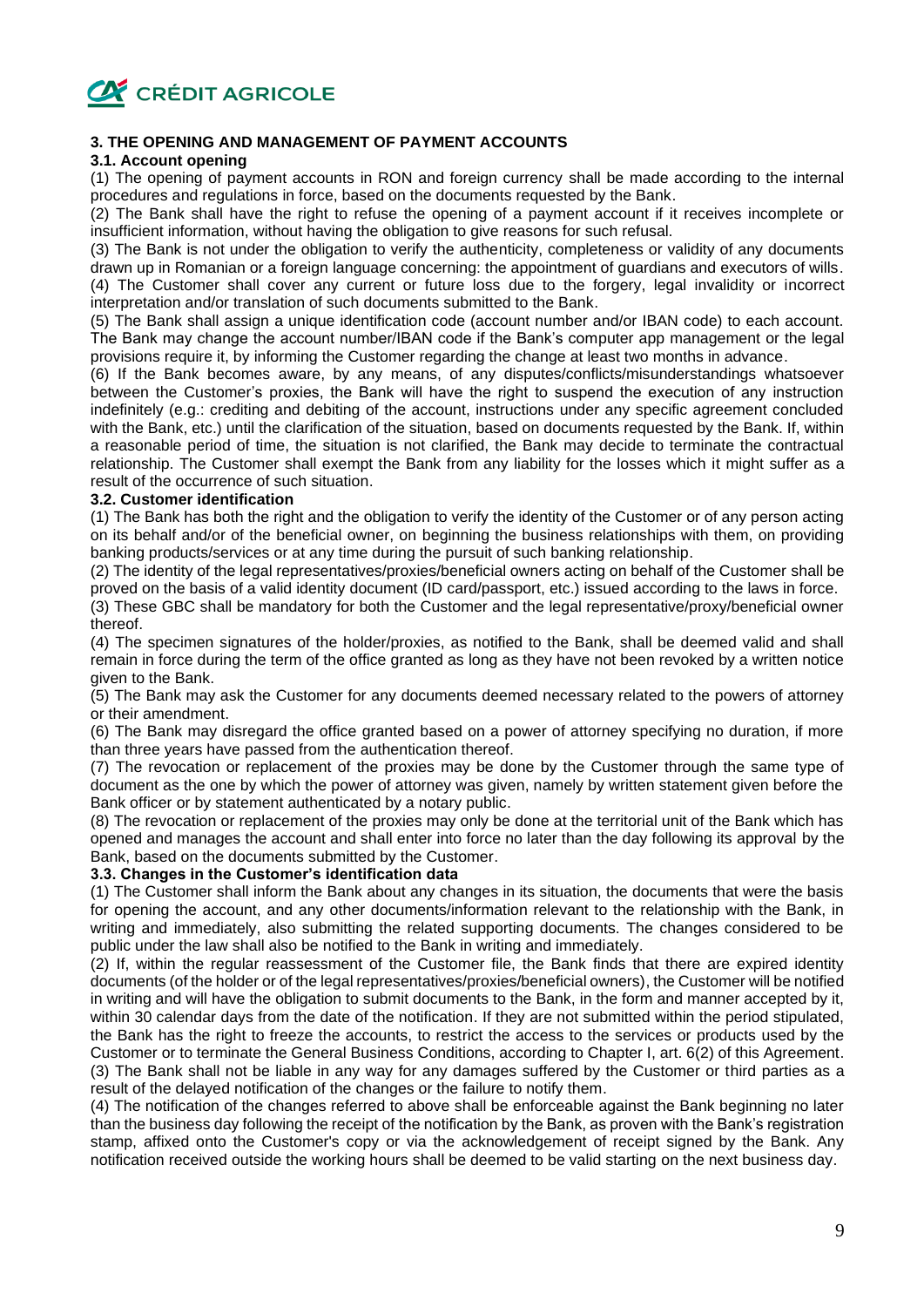# **CA CRÉDIT AGRICOLE**

(5) For any changes of the personal data or any other changes, the Customer may go to any territorial unit of the Bank.

# **3.4. The account statement**

(1) The operations carried out and the amounts in the Customer's accounts shall be reflected in the account statements, which are valid proof in any court or other proceedings between the Bank and the Customer.

(2) The account statement shall be issued by the Bank based on and according to the Customer's request to that effect, once a month, free of charge, and shall be delivered through the Bank's territorial units from where the Customer can pick it up. The Bank shall be exempted from liability for any deficiencies and/or errors that might occur in the delivery of the account statements, according to the Customer's option.

(3) Based on the Customer's request, the Bank may issue duplicates of the account statements, which shall be subject to fees according to the "Fees and Commissions" in force or any other written agreement between the Bank and the Customer related to fees.

(4) The Customer shall verify the correctness of the operations recorded in the account statement and in the supporting documents after receiving them, and, if it discovers any wrong operations, it will be under the obligation to notify the Bank in writing within 5 (five) days of the account statement delivery in the agreed form. The Customer shall have the right to subsequently call into question the account for registration or calculation errors, omissions or double recording within one month of the receipt of the account statement or the account closure by registered letter with acknowledgment of receipt.

#### **3.5. Interest, fees, charges and the exchange rate**

#### **3.5.1. Interest. Interest rate changes**

(1) The Bank shall calculate the interest on the daily balance of the Customer's payment account, in accordance with the interest rate stipulated in the "Interest List" and visibly displayed in its territorial units or on the Bank's website.

(2) The interest payable to the Customer by the Bank for the Customer's deposits/accounts opened with the Bank in RON, EUR, USD, GBP shall be calculated according to the following formula:  $d = S \times n \times r\%$  / 365; (where:  $d =$  the calculated interest,  $S =$  the current amount,  $n =$  the number of days,  $r =$  the interest rate).

(3) The date when the Bank transfers the interest to the payment and savings accounts shall be the 15<sup>th</sup> of each month.

(4) For accounts/deposits, the Bank shall use the level of interest according to the product characteristics and shall credit the Customer's account with the interest related to the amounts of the accounts or deposits, according to the contractual terms.

(5) The method of calculating the above-mentioned interest shall apply accordingly to any operation involving a calculation of the interest payable to the Customer by the Bank, to which the Customer is a party, unless another method of calculation agreed upon in writing between the Bank and the Customer in another document is established.

(6) If a banking transaction involves an interest payable by the Customer to the Bank, the calculation formula is:  $d = S \times n \times r\%$  / 360; (where:  $d =$  the calculated interest,  $S =$  the current amount,  $n =$  the number of days, r = the interest rate), unless another method of calculation agreed upon in writing between the Bank and the Customer in another document is established.

(7) If the Customer fails to pay off any of its payment obligations to the Bank relating to a banking transaction, the Bank may request the payment of penalties related to the unpaid amount. The unpaid amount shall bear penalty interest starting from the first day (inclusive) to the day when the payment is made (exclusive of it).

(8) Any interest rate changes other than those relating to specific ongoing agreements shall be notified to any Customer that is a legal person by their displaying at the Bank's counters or by posting on the Bank's website and shall be applicable immediately after their displaying or posting, without any other prior notice.

#### **3.5.2. Fees, charges and the exchange rate**

(1) The fees, charges and taxes charged to the Customer for the products and services requested by the Customer and provided by the Bank shall be the standard ones provided for in "Fees and Commissions" and made public, unless the Bank and the Customer have agreed on different levels thereof, separately, in writing. (2) The special/additional banking transactions and those not provided for in the Bank tariffs shall be additionally charged by equating them with similar transactions or, if they cannot be equated, by negotiation with the Customer requesting that service.

(3) The Bank shall be entitled to change the fees, charges and taxes at any time, under the law and in accordance with the agreements concluded with Customers. The changes shall be applicable from the date notified by the Bank and shall be available on the premises of the Bank's territorial units or on the Bank website. (4) Unless otherwise specified, the fees, charges and taxes shall be calculated using the Bank exchange rate valid on the date of conversion for the account debiting.

(5) The Customer shall ensure the existence in the account of the cash required to pay the interest, bank fees and charges levied by the Bank, as determined and made public by the Bank.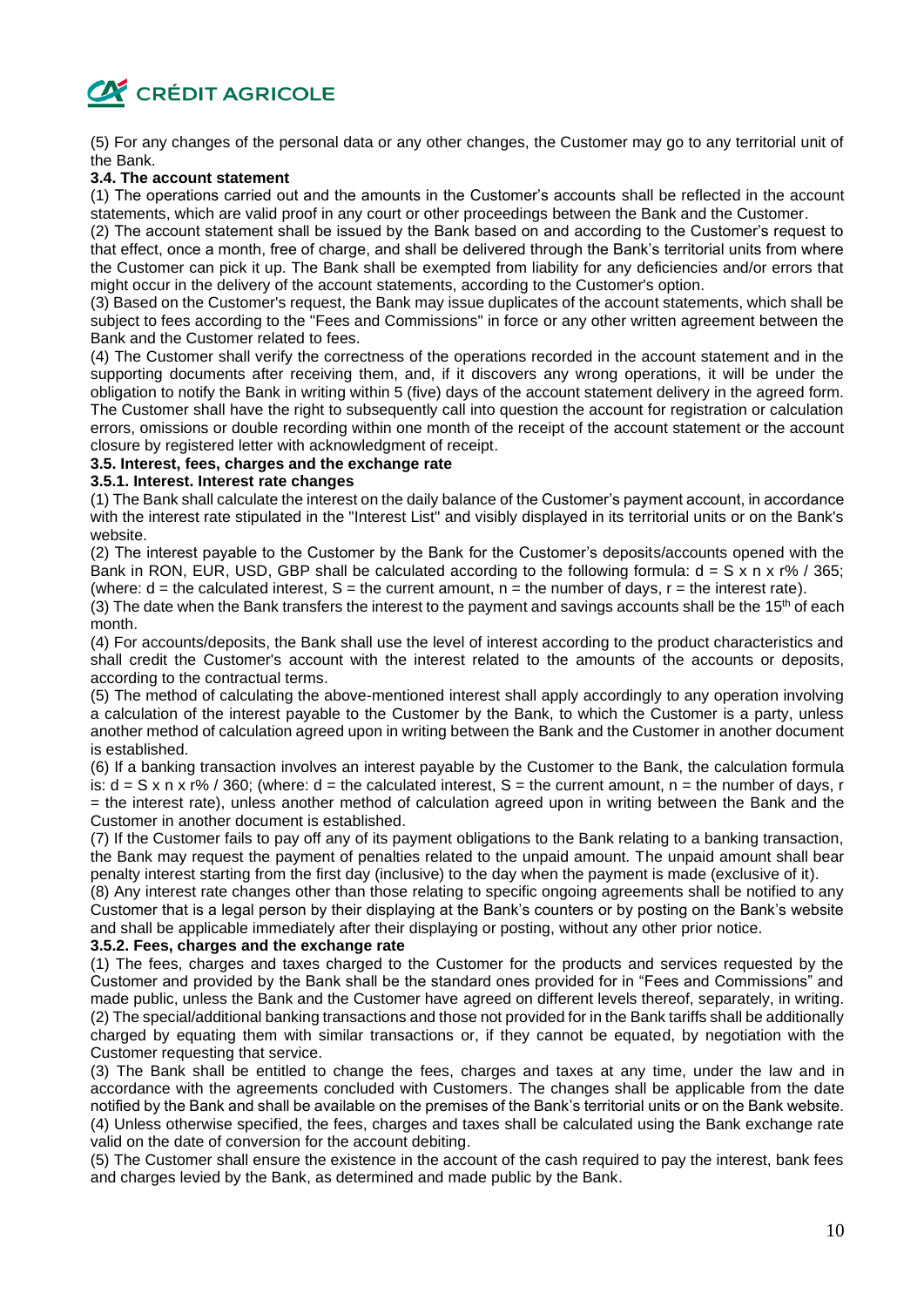

# **3.6. Communications/information from the Bank for the Customer**

(1) During the contractual relationship, the Customer shall have the right to request and receive support and information regarding the provisions of these GBC and any other information relating to the products and services provided by the Bank.

(2) The manner of informing the Customer, i.e. by posting on the Bank's website, on paper, at the counter, by SMS, via e-mail, in writing to the correspondence address provided to the Bank, shall be determined by the appropriate filling out of the Application for entering into a business relationship with the Bank.

(3) The written communications/notifications from the Bank shall be deemed to be valid from the next business day:

a) After the receipt if they have been delivered in person;

b) After the date featured on the acknowledgement of receipt in the possession of the sender if they have been submitted by registered letter with acknowledgment of receipt, including if the letter is returned to the sender, or after the date featured on the return envelope, as applicable;

c) After the date of the e-mail if they have been sent by e-mail.

(4) The Bank does not assume any responsibility regarding the effects and consequences resulting from the delay, non-receipt, damage, loss or other errors in the delivery of the messages, letters or documents, including those related to interbank and intrabank settlement operations.

#### **3.7. The submission of instructions and the request for information – by the Customer**

(1) The Customer may give instructions to the Bank either by going to the Bank offices or by using other means of communication or data transfer agreed with the Bank. The Customer shall use the means of communication and data transfer accepted by the Bank in accordance with the Bank's instructions.

(2) Any communications, instructions and requests submitted by the Customer to the Bank shall be drafted in writing, bearing the corresponding signatures and shall be in accordance with the procedures and forms required by the Bank. Otherwise, the Bank reserves the right not to take into account any communications, instructions and requests that do not comply with the foregoing.

(3) The Bank shall not receive or execute any instruction received by fax or telephone from the Customer before signing an agreement on account transactions via telephone or fax instructions.

(4) Any instructions or orders submitted to the Bank shall be clear. The changes, confirmations or repetitions of previous orders shall be recorded separately.

(5) Any notifications and documents from the Customer to the Bank shall be sent to the latter during the working hours and shall be considered to be received by the Bank from the Customer at the time when they are recorded as incoming by the Bank, unless otherwise provided for in these GBC or in the specific agreements. The communications and documents submitted after 15:00 shall be considered to be received and shall be recorded on the next banking business day.

(6) The forms, means of communication and data transfer which the Bank has made available to the Customer shall be kept and used by the Customer with care and in accordance with the Bank's regulations.

(7) If the Customer discovers any irregularity such as the loss, theft or misuse of these forms, means of communication or data transfer, it shall inform the Bank without delay. The consequences of the misuse of the forms, means of communication or data transfer shall be considered to be the Customer's responsibility. The Bank shall only rectify any defects of the means of communication or data transfer provided by the Bank to the Customer.

(8) The Customer may request information about its account by telephone, based on a password notified to the Bank on filling out the Application for the purchase of banking products and services.

(9) The Customer's or its proxies' telephone conversations with the Bank may be recorded in order to ensure a maximum level of security of the transactions ordered to the Bank/carried out by the Bank and may be used as proof of the ordered/performed transactions. By signing these GBC, the Customer expressly agrees with the foregoing.

#### **3.8. The relationship with third parties**

(1) The Customer understands and accepts that Bank services may be carried out by one or more companies affiliated to the Bank or by any other specialised third company or subcontractors thereof.

(2) The Bank shall not be liable to the Customer for the selection and/or activity of these third parties unless the Bank has acted maliciously or exhibited gross negligence in selecting the third party.

# **4. THE OPERATION OF THE ACCOUNT**

(1) The Bank accepts the use of the account in order to carry out cash deposits and withdrawals, interbank and intrabank transfers, the collection and payment of debt instruments and of other valid payment instruments, foreign exchanges, deposit creation and savings account funding.

(2) The Bank shall carry out the operations ordered by the Customer in its payment account, within the limit of the cash available in the account, in compliance with the banking rules and customs and the laws in force. The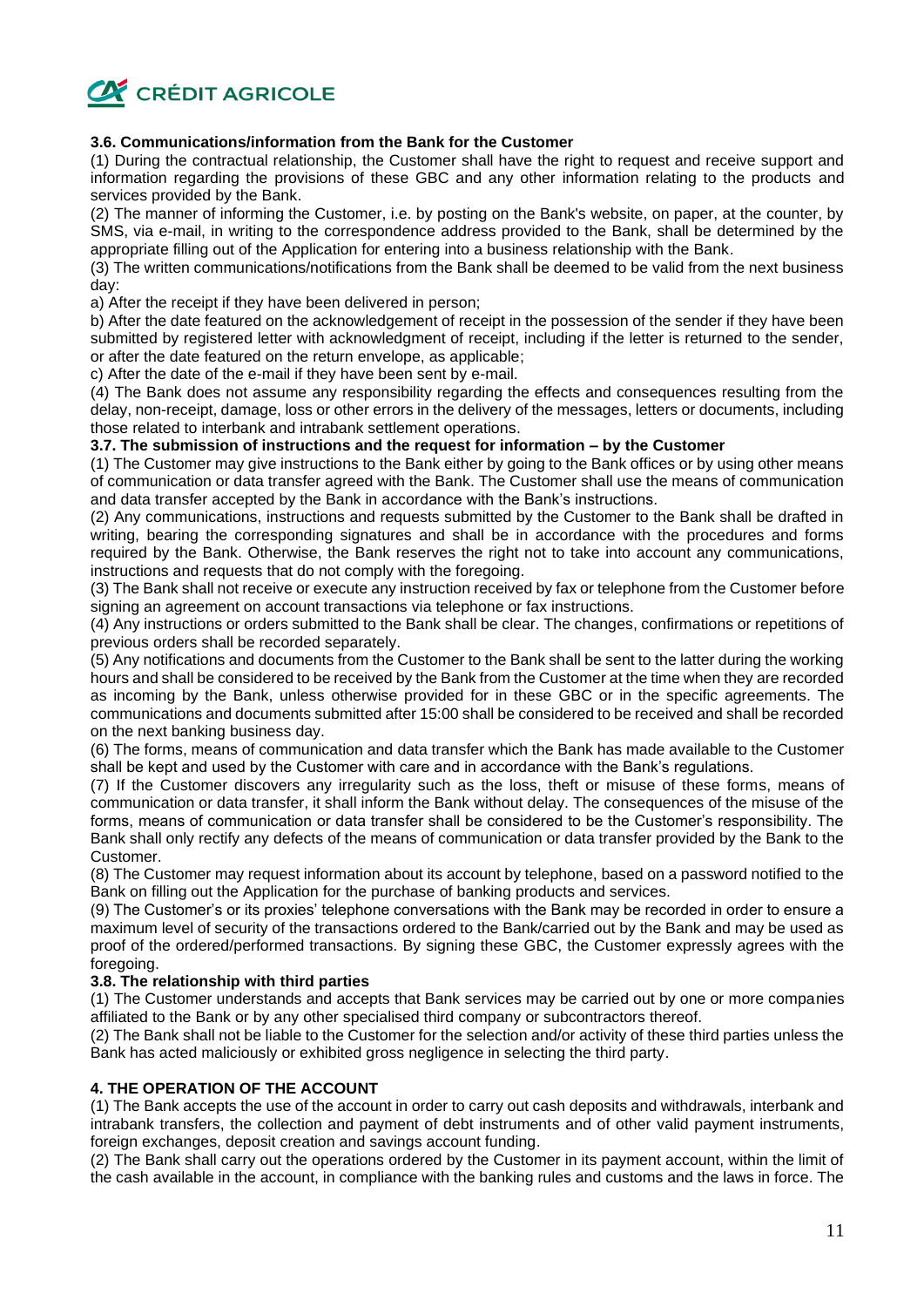

failure to ensure the cash in the payment account indicated by the Customer to be debited shall entail the Bank's refusal to execute its order.

(3) The Bank shall allow the performance of operations in the Customer's account only if they are authorised. Any operations for which the Customer has expressed its written consent by the signing of the documents by the persons authorised to carry out account operations and within the limits of the mandate granted by the Customer, according to the specimen signature submitted to the Bank, are deemed to be authorised.

(4) The Customer shall submit the forms/documents either typed or filled out with blue or black pen, without corrections or erasures, in original, in accordance with the customs and legal rules in force.

(5) Any instructions (receipts, payments, etc.) can be received by the Bank in order to execute them (crediting/debiting) to/from the Customer's accounts only on business days during the working hours and in compliance with the cut-off time for each type of instruction, as notified to the Customer by the Bank.

#### **4.1. Receipts/payments**

(1) Throughout the business relationships, the Bank is authorised to carry out receipts and payments to/from the Customer's accounts in accordance with the instructions received from it.

(2) The mandatory elements for a payment order are:

(a) The identification as a payment order;

(b) The identification of the payer by the name, address (including the country), the account/IBAN code of its account opened with the Bank or simply by name, address and Tax Identification No. if the payer has no account opened with the Bank;

(c) The identification of the beneficiary by the name, address, account – IBAN code of its account opened with the beneficiary's Bank and the BIC code (only in case of cross-border payments outside the European Union/European Economic Area) of its bank or by the name, address and Personal Identification Number/Tax Identification No. if the beneficiary does not have an account opened with the Bank; for SEPA payments and payments within the European Union/European Economic Area, the account number shall be in IBAN format; (d) The identification of the beneficiary's bank, the name and, optionally, the BIC code;

(e) The amount and currency of the transaction;

(f) The issue date of the payment order, which shall be unique, possible and certain;

(g) The element or elements allowing the verification of the payment order authenticity by the payer's Bank;

(h) The fee charging method (OUR, BEN, SHA) (in case of cross-border payments within the European Union/European Economic Area, only the SHA option is possible);

(i) Any payment details/additional information which the payer wishes to submit to the beneficiary, including the documents underlying the transaction;

(j) The mention "urgent" represents the express order of the paying Customer to the Bank to execute the transfer in a shorter period compared to the period established to the usual processing of this operation and in compliance with the deadline for receipt set by the Bank;

(k) The payer's signature according to the specimen signature submitted to the Bank, also accompanied by the stamp.

(3) The Bank may accept payment instructions sent by the Customer if the following conditions are met:

(a) The Customer has stated the Unique Identification Code in order to correctly execute the payment orders;

(b) The account balance allows the execution of the payment (covering both the amount of the payments and the related fees) and is not preserved; the Bank shall separately record the total amount of the payment transaction and the fees charged;

(c) The Bank is in possession of all transfer information, including, but not limited to: the account number/IBAN code, the beneficiary of the transfer and any other information required by the Bank for the transfer, but the Bank is not required to verify the validity/accuracy of said information:

(d) There are no reasonable grounds for the Bank to question the authenticity of the payment order in terms of the origin, content or signatures;

(e) The payment is in accordance with the applicable laws, regulations and banking customs, and the Customer is not in breach of its commitments to the Bank, and the transfer order does not cause any damage to the Bank. (4) The Bank is under no obligation to verify the name of the account holder which the Customer specifies as being the beneficiary in the payment order or his/her account number, making the payment to the account indicated in the payment instruction.

(5) The payment order is deemed to be correctly executed in respect of the payment beneficiary specified by the unique identification code if the order is executed in accordance with the unique identification code provided by the Customer. If the unique identification code provided by the Customer is incorrect, the Bank is not responsible for the non-execution or defective execution of the payment transaction.

(6) Before initiating the payment transaction, the Bank shall inform the Customer of all fees and the exchange rate to be used in the payment transaction. The Customer accepts the currency conversion service based on this information.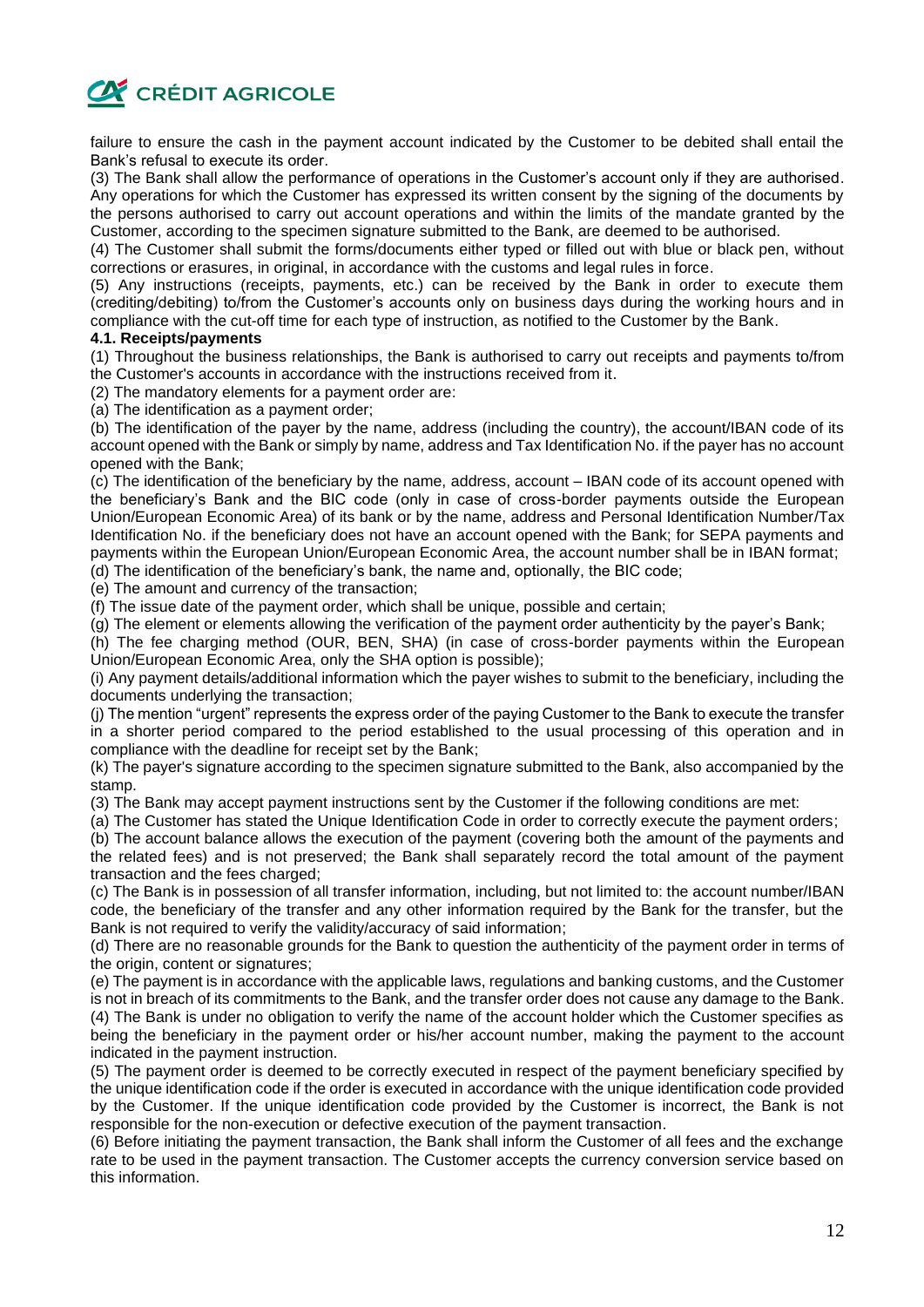# **CA CRÉDIT AGRICOLE**

(7) The acceptance by the Bank of payment instructions or other operations requested by the Customer shall be conditional on the compliance with the deadline set by the Bank for their processing.

(8) The time of receipt of a payment order is the time when it is deemed to be accepted by the Bank, which agrees to provide the service of transferring the funds corresponding to the amount stipulated in the payment order, according to the terms and conditions set by the issuer through that payment order. The Customer agrees that the Bank's signature and stamp affixed onto the payment order in paper form is not the acceptance for execution, but only attests to its receipt by the Bank.

(9) If the time of receipt of the payment order is after the cut-off time set by the Bank, any instruction will be deemed to be received on the next business day.

(10) If the Customer and the Bank agree that the payment order is to be executed on a certain day or at the end of a period or on the day when the Customer provides the funds to the Bank, the time of receipt is deemed to be the agreed day. If the agreed day is a non-business day, the Bank will deem the instruction to be received on the next business day.

(11) The cut-off time for receiving the documents based on which to perform the transactions ordered by the Customer shall be made public by displaying at the Bank's counters and on the Bank's website.

(12) In business dealings, the Customer accepts that the Bank is entitled to perform the transfers ordered by the Customer through its network of correspondent banks and/or clearing houses/systems, depending on the Bank's policy and regulations, and the Bank is not responsible for its correspondents' actions or inactions.

(13) The Bank is exempted from liability in the event of a delay in the receipt of credit opinions from partner banks caused by public holidays, the external bank circuit or any other cause not attributable to the Bank.

(14) For foreign currency payments, the Customer may choose the fee charging method used in that transaction (SHA/OUR/BEN).

(15) The Customer has taken note of the fact and agreed that, without any previous notice to it, the Bank is entitled to change the way fees are charged to SHA and to execute the payment instructions accordingly if:

(a) The payment beneficiary's account for payment by credit transfer in EUR, as indicated by the paying Customer in the payment order, belongs to ta bank/branch/institution participating in the SEPA payment scheme (*SEPA Payments*);

(b) The payment beneficiary's account for payment by credit transfer, regardless of the currency, as indicated by the paying Customer in the payment order, belongs to a bank/branch/institution located in the European Union/European Economic Area;

(c) The Customer has not chosen SHA as the fee charging method or has not specified the fee charging method in any way.

(16) The payments ordered by the Customer shall be made in the currency mutually agreed by the parties.

(17) The debit value date for the Customer's account shall not be earlier than the time when the amount that is the subject of the payment transaction is debited from the account.

(18) The receipts/payments shall be made in accordance with the instructions received in the SWIFT message/payment form. The Customer's account crediting/debiting currency shall implicitly be the currency stipulated in the payment form.

(19) If the Customer provides additional information in the payment order, the Bank is only responsible for performing payment transactions, in accordance with the unique identification code provided by the Customer. The special instructions featured on the transfer order in terms of how to use the money are only related to the beneficiary of the transfer and are not addressed to the Bank.

(20) The settlements are firm and irrevocable, except direct debiting (Direct Debit, Standing Order), which may be revoked by the Payer by the end of the business day preceding the agreed day for the account debiting at the latest, based on a written request.

(21) If the Customer requests the revocation of the payment order after the time of receipt, the Bank cannot guarantee the revocation of the instruction and the return of the funds involved in the transaction, but it will make every effort to do so. The Bank has the right to charge a cancellation fee as stated in Fees and Commissions.

(22) The receipt of any amount of money in favour of the Customer shall be registered in its account on the day of the receipt and according to the cut-off time for the operations, while observing the ordered value date, unless the Bank has otherwise agreed in writing with the Customer.

(23) The Bank shall only execute receipts based on the correlation between the beneficiary's name and the IBAN code thereof.

(24) For the collection of any amount of money, if the Customer has transferred the accounts from one territorial unit to the next, the Bank will credit the Customer's account on the basis of its Unique Identification Code.

(25) The Bank assumes no liability for foreign currency receipts/payments in the following cases: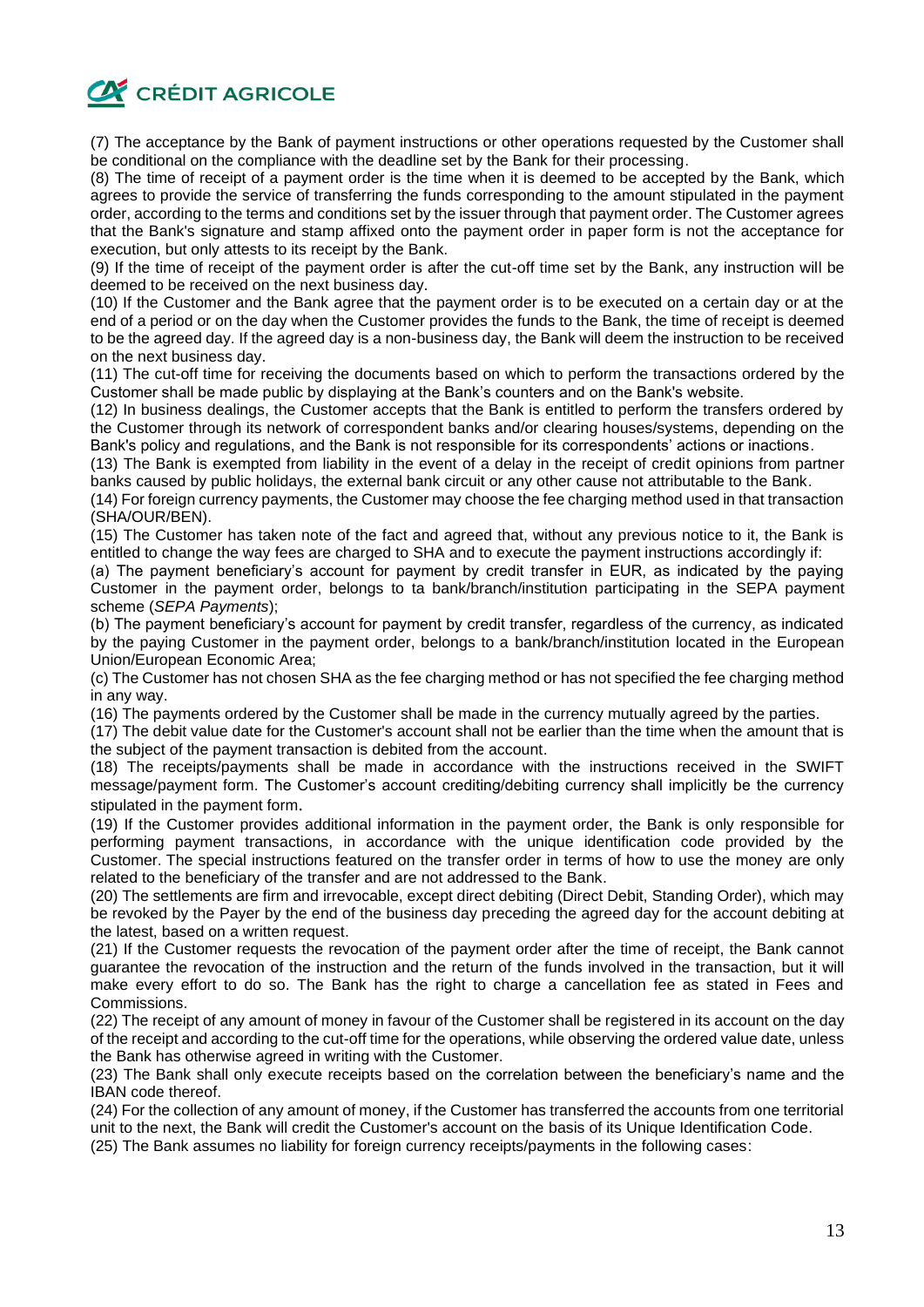

a) In the event of a suspension of payments, a moratorium on payments or a seizure of amounts of money by the foreign collecting agent, by third parties in dealings with the collecting agent or by the authorities from its country;

b) If the beneficiary refuses the receipt;

c) In the event of a lack of information needed to process the operation.

(26) If the ordering party/beneficiary of a payment/receipt cannot be accurately identified, he/she/it will be required to provide the Bank with all the necessary identification data to process the transaction.

(27) If the Bank refuses to execute a payment order, the refusal and, insofar as possible, the reasons for the refusal and the procedure for correcting any factual errors leading to the refusal shall be notified to the Customer, unless prohibited by other relevant legal provisions. The notice shall be given by the Bank to the Customer in the agreed manner as soon as possible and, in any case, within the time limits specified in these GBC.

(28) If the Bank is liable for a non-executed/incorrectly executed payment transaction, it will immediately return to the Customer the amount which is the subject of the transaction and any interest owed, thus restoring the debited payment account to the condition in which it would have been had the payment transaction never taken place.

(29) The Bank shall be liable to the Customer for the correct execution within the set period of the payment transaction initiated by it. If the Bank can prove the correct execution of the payment transaction within the set period, the beneficiary's bank is liable for the non-execution/incorrect execution of the transaction.

(30) The Bank is liable to the Customer for any costs sustained, including any interest imposed on it, as a result of the non-execution or improper execution of the payment order.

(31) The Bank is exempted from the aforementioned liability in the following situations:

a) The transaction has not been executed or has been executed defectively as a result of the Customer providing an incorrect unique identification code;

b) The transaction has not been executed or has been executed defectively due to abnormal and unforeseen circumstances beyond the control of the person invoking them and whose consequences could not have been avoided despite all due care in this respect or if the Bank or another service provider is required to comply with other legal provisions.

(32) Foreign currency amounts shall be immediately subject, by law, to all the effects of statutory and legal provisions applicable in the countries of said currencies and/or in the countries of the correspondent banks working with said currencies and/or Romania, and to all measures taken by the authorities from those countries and to all "Force Majeure" events that may occur.

(33) The Bank shall not be held liable for any consequence prejudicing the Customer, which may arise from the circumstances referred to in the paragraph above, especially if such a situation may cause the disappearance, impairment, temporary or total unavailability of such assets in the countries concerned.

(34) The Bank may ask the Customer for supporting documents for the transactions performed. If the Customer refuses to provide supporting documents, the Bank may refuse to execute the transaction and may request the termination of the business relationship with that Customer.

(35) The Bank may take any measures it may deem necessary in its dealings with the Customer in order to comply with the legal provisions on the prevention and combating of money laundering and terrorist financing. The Customer is required to submit to the Bank, whenever it deems it necessary, any documents and/or statements deemed to be necessary to justify the transactions performed via the Bank and/or to determine the Customer's actual situation.

(36) The Bank reserves the right to refuse to perform the transactions ordered by the Customer/to terminate the relationship with the Customer in case of false statements or if it has suspicions regarding the reality of the statements made or documents provided by the Customer, and if the transactions have been ordered without complying with the Bank's internal rules and/or legal provisions in force.

# **4.2. Account operations without the Customer's consent**

(1) The Bank has the right, without the Customer's permission:

a) To perform account operations based on an enforceable title issued by an enforcement body;

b) To freeze the accounts, including payment accounts to which cards are attached, on the basis of a document issued by the competent bodies under the law;

c) To make payments for outstanding debts and other commitments previously undertaken by the Customer towards the Bank;

d) To cancel operations performed erroneously by the Bank and ones performed on a "subject to" basis (with supporting documents for the statement);

e) To perform operations in any other cases provided for by the law.

(2) The Bank shall have the right to debit/credit the Customer's account with amounts (including related interest) as a result of complaints from the payer, the payer's payment service provider, the beneficial owner or the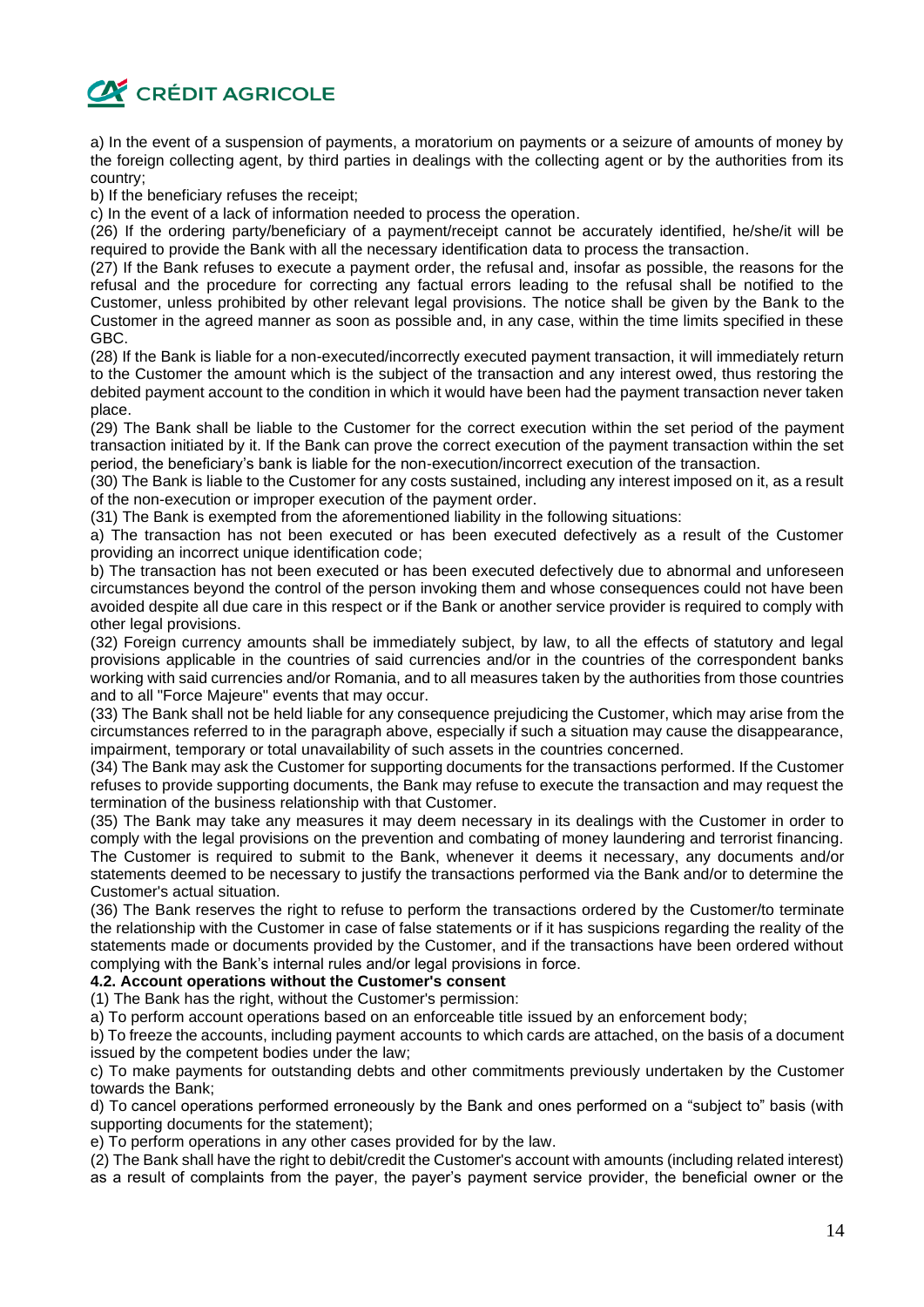**CA CRÉDIT AGRICOLE** 

identification of an error by the Bank. If the Customer's account is credited by the Bank with any amount by mistake, the Customer is required to notify the Bank as soon as it becomes aware of such incorrect crediting. The Customer shall retain that amount for the Bank and may not withdraw, transfer or dispose of that amount in any way, either in whole or in part. If the Customer breaches this undertaken obligation, it agrees to immediately repay said amount to the Bank and to indemnify the Bank for any loss suffered by it as a result of it.

(3) The Bank shall have the right to charge fees and bank charges to the Customer for the payment of its services, in accordance with "Fees and Commissions" or any written arrangements between the parties. The Bank is irrevocably and unconditionally authorised to debit the Customer's accounts with amounts representing fees, interests or other debts of the Customer to the Bank without the Customer's prior permission.

(4) The Bank may offset the debit and credit balances of all accounts opened by a Customer. In this case, if a Customer's account denominated in a currency other than the currency of the debt to the Bank is debited, it will perform the foreign exchange using the Bank's exchange rate of the exchange date.

#### **4.3. Cash deposits/withdrawals**

(1) Over the course of the business relationships, the Bank is irrevocably and unconditionally empowered by the Customer to accept cash deposits on behalf of the Customer and to credit the payment account thereof with the relevant amount.

(2) The Customer may dispose of the amounts in its account or by cash withdrawals, under the law. For cash withdrawals in excess of certain amounts which the Bank may establish, the Customer shall notify the Bank one (1) business day before the withdrawal.

(3) Cash deposits made on behalf of the Customer, including by it, into its account, shall be credited and remunerated with the corresponding interest rate of the deposit date, according to the "Fees and Commissions". Cash deposits made on non-banking days shall be processed, but their value date shall be the next banking business day.

(4) The Customer's consent for an operation shall be given by the signing of the cash deposit/withdrawal documents by the persons authorised to carry out account operations within the limit of the mandate given by the Customer.

(5) The Customer irrevocably and unconditionally empowers the Bank to accept cash deposits in its account, including from third parties, by identifying them on the basis of identity documents. The Customer/depositor is directly liable for this operation under the Romanian legislation in force, as well as for the submission of the documents and/or statements deemed to be necessary to justify the cash deposits.

#### **4.4. The execution of orders for the sale/purchase of foreign currencies**

(1) The Bank executes orders for the purchase and sale of foreign currencies in accordance with the laws and regulations issued by the National Bank of Romania in this respect.

(2) The Bank is authorised to execute foreign exchange transactions (sale/purchase of foreign currencies) without the Customer's permission in the following situations:

a) Based on a final and enforceable judgment or another title, under the law;

b) In order to cover interest, charges, fees or other debts recorded by the Customer to the Bank.

(3) Unless otherwise provided for by law, in its business dealings with Customers, the Bank shall use its own exchange rates in force on the date of the transaction. These rates shall be notified to Customers by displaying on the Bank's premises, as well as by other specific means (Reuters, Internet, etc.).

(4) The Bank reserves the right not to comply with the request for the cancellation of a foreign exchange if the initial transaction has been performed on the basis of a negotiation agreed with the Customer through a registered Bank telephone conversation or on the basis of a written instruction from the Customer.

# **4.5. Debt instruments (cheques, bills of exchange, promissory notes)**

(1) The Bank shall issue cheques for the Customer in accordance with the legal provisions/internal regulations and if it is not featured in the database of the Payment Incidents Register (PIR) with major payment incidents.

(2) The Bank receives debt instruments in both the new and the old format for remission for collection or acceptance and settlement (only subject to the exceptions laid down by the legal framework).

(3) The Customer shall be directly liable for the correct filling out of the debt instrument and its related documents (slip, supporting document, etc.).

(4) In order not to be exposed to the loss of the right of recourse, the Customer shall submit the debt instruments for collection, taking into account the settlement deadlines and circuits in force.

(5) For the debt instruments issued, the Customer shall ensure the cash starting from the issue date in the case of cheques and from the due date in the case of bills of exchange and promissory notes.

(6) Based on a request from the Customer and at its sole discretion, the Bank may credit the Customer's accounts with amounts representing the value, in whole or in part, of the debt instruments submitted to it for collection before the actual collection only if the Bank and the Customer have signed a loan agreement in this regard that regulates the working method and the execution conditions.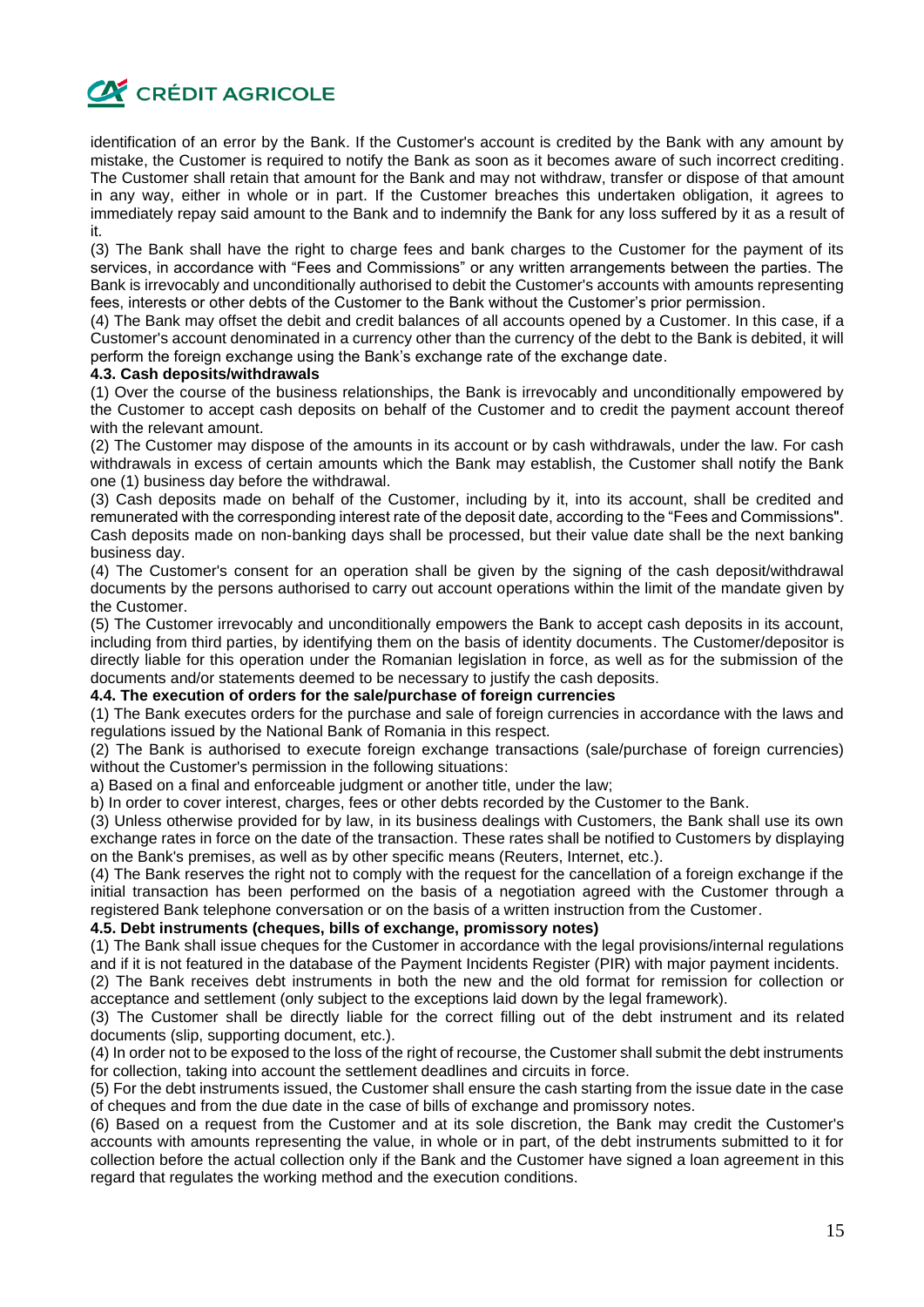

(7) The Customer undertakes to return all the promissory notes, bills of exchange and cheques that have been struck through to the Bank, based on its request. The Customer shall be solely responsible for using these methods of payment from the time of the receipt of the notification sent by the Bank for their return or from the time of termination of the contract relationship with the Bank.

(8) The Customer shall inform the Bank in writing of the theft/destruction/loss/cancellation of the debt instruments on the same day or on the next banking business day.

(9) The failure to provide the necessary funds to carry out the payment shall result in the refusal to pay under the current legislation, and the reporting of the payment incident to the Payment Incidents Register (PIR).

(10) In the absence of other instructions, the Bank may submit the matured bills of exchange and promissory notes, submitted as security/guarantee, and may protest them in case of default, and, to this end, it may issue instructions in due time on the amounts receivable abroad.

(11) The Customer agrees that the Bank may submit/carry payment instruments by post/courier service, exempting the Bank from any and all liability in case of loss/theft/destruction/forgery during transport.

(12) The Bank may unilaterally decide to withdraw the cheques that have been struck through and/or bills of exchange and promissory notes, in case of non-compliance with these GBC, and any agreements concluded with the Bank or in case of a breach of the laws in force.

# **4.6. Transactions with payment instruments (Cards)**

(1) The issuance of Mastercard cards shall be performed strictly in accordance with the specific rules and regulations of the Mastercard Worldwide card organisation, and the applicable internal regulations.

(2) The Bank may unilaterally decide to withdraw the payment instruments in the event of non-observance of the terms stipulated in the specific agreement, these GBC, as well as any agreements concluded with the Bank or in the event of a breach of the legislation in force.

# **4.7. Deposits**

(1) Deposits: Customers' cash available in special accounts that can be converted into liquidity at set times and for which the depositor receives interest on maturity.

(2) Based on a request from the Customer, the Bank may establish deposits in the national or a foreign currency for such amounts and terms as may be indicated by the Customer in the Deposit Contract in accordance with the internal regulations in force.

(3) For deposits, the Bank shall apply the interest level according to the product characteristics and shall credit the Customer's account with the interest related to the created deposits, according to the contractual conditions.

# (4) Created deposits are secured subject to the conditions and limits provided for by the legal rules.

#### **4.8. Forward transactions**

(1) Forward transactions are executed on the basis of agreements concluded between the Customer and the Bank.

(2) The Bank is entitled to ask the Customer, within a reasonable period before the due date of that forward transaction, to confirm that the amounts held by the Customer will be received in its account, as opened with the Bank, during the period of time agreed with the Bank. If such a confirmation is not submitted to the Bank and there are circumstances that show that it does not meet its obligations, the Bank will be entitled to close the forward transaction at the best price before the due date.

#### **4.9. The granting of loans**

(1) The Bank may grant loans to the Customer in accordance with its own lending regulations.

(2) The loan shall be granted on the basis of an agreement concluded with the Customer.

(3) At the Customer's request, the Bank may issue Letters of Guarantee (L/G) in accordance with the applicable laws and internal regulations.

#### **4.10. Documentary operations**

(1) The Bank may perform operations on the basis of simple or documentary payment bonds, documentary credits, bank guarantees.

(2) For export documents which, on a banking check, show discrepancies compared to the conditions stipulated in the documentary credits, based on the Bank's request, the Customer shall show up immediately to resolve the situation. In case of the Customer's inability to remedy the discrepancies found or refusal to go to the Bank, the export documents will only be remitted for collection as submitted after the Customer has sent a letter of exemption to the Bank.

(3) Besides these GBC, these operations are governed by the Uniform International Rules and Practice for Documentary Credits, the Uniform Rules for Documentary Payment Bonds, the Uniform Rules for Guarantees issued by the International Chamber of Commerce in Paris.

# **4.11. Collection, delivery and depositing services**

(1) At the Customer's request, the Bank may provide cash collection and delivery services. The Bank shall only bear the risk from the time when the cash is delivered by the carrier to its premises. The Bank shall not bear the risk of shipping unless there is a special contract with the Customer.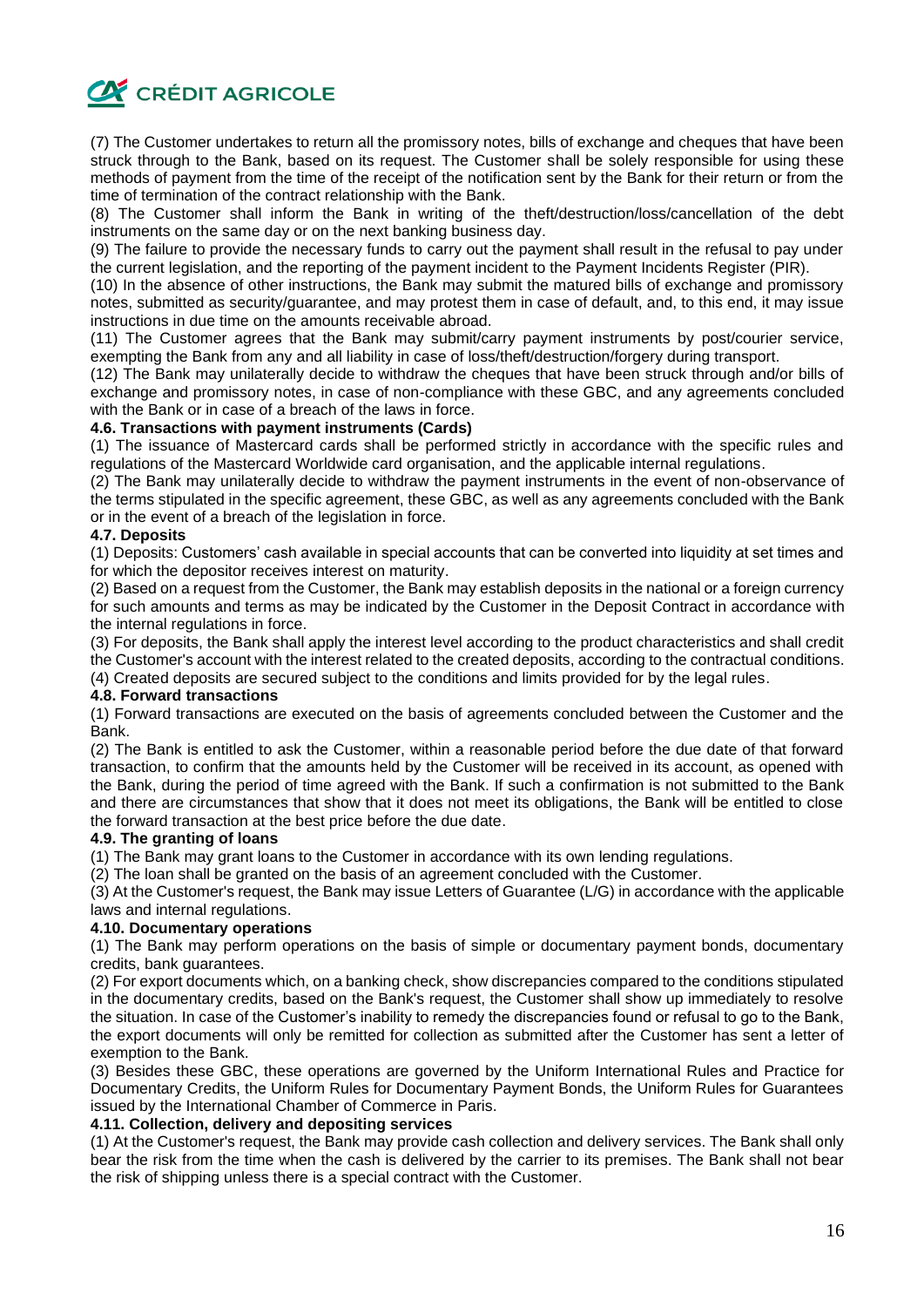

(2) If, at the Customer's request, the Bank provides the Customer with securities depository services, the Bank will only bear the risk from the time when the securities are brought to the Bank's premises.

(3) The Customer shall bear the risk for any cash, securities or other documents handed over to it by the Bank on the Bank's premises.

#### **4.12. The delivery of securities**

(1) Unless otherwise instructed in writing, the Bank may, at its discretion and in accordance with banking customs, deliver valuables and documents, both secured and unsecured, at the Customer's risk, by registered letter or by post with a low declared value.

#### **4.13. Guarantees**

(1) In order to secure any payment commitments, the Bank may ask the Customer to set up guarantees in its favour or to supplement established quarantees, based on a contract signed between the parties.

(2) The Customer is required to ensure the safekeeping of all the property provided as guarantee in favour of the Bank.

(3) All the costs and expenses incurred for the registration, insurance, management and realisation of the guarantees, including, but not limited to: fees for the registration/deregistration with/from the National Movable Property Register/National Agency for Cadastre and Real Estate Registration, the insurance premiums, the mediation committee fees and the legal and stamp duties, shall be borne by the Customer, unless otherwise expressly agreed between the parties. The Bank is expressly authorised to debit any of the Customer's accounts for the payment of such costs, in connection with the registration, maintenance, management, insurance and realisation of the guaranties.

# **4.14. The settlement of taxes owed by the Customer to the Romanian State**

(1) The Bank shall settle the taxes in accordance with the legal regime applicable in Romania, considering international double taxation treaties, provided that the Customer proves to the Bank that it has complied with the laws in the field.

#### **4.15. Payment account closing**

(1) The Bank may close the account, on its own initiative, subject to first giving a notice to the Customer at least a month before the date of the termination, in cases such as, but not limited to the following:

a) If, for six months (180 days), no further operations have been performed in respect of the Customer's account, except the fees and commissions charged by the Bank. The amounts shall only be returned by the Bank to Customers subject to their coming to the Bank's headquarters with documents certifying their identity and capacity as account holders as at the date of termination of the relationship/closing of the account and based on their request in writing. If account operations are executed during the notice period, the Bank may decide to either close or maintain the account, in compliance with the regulations in force;

b) If, after opening an account, problems arise regarding the verification of the beneficial owner's identity and/or the source of the funds which cannot be solved;

c) If, after opening an account, problems arise related to the identification of the Customer/proxy/proxies/legal representative/shareholders and/or the beneficial owner(s), according to the legal provisions.

(2) The right to action for the return of the credit balance resulting from the payment account closing is subject to a time-limit of five years from the date of the account closing and, if the account has been closed at the Bank's initiative, of five years from the date when the Customer is notified.

(3) In the case of a salary agreement or an agreement concluded between the Bank and the employer of the Customer that is an individual, the Bank reserves the right to close the accounts opened in favour of the Company employees (Customers) when they no longer have the status of employees, on the basis of notices from the employer in this respect. If, following a notice given to the Bank, the Customer in the aforementioned situation expressly requests the active maintenance of that account, the Bank may decide to either continue the contractual relationship or not.

#### **5. THE AMENDMENT OF THE BANKING PRODUCT AND SERVICE PURCHASING AGREEMENT (CAPSB)**

(1) The Bank may unilaterally decide, when it deems it appropriate, to amend this Agreement in respect of any contracted product and/or to terminate the relationship with the Customer, in whole or for a particular operation. (2) Any amendments to this Agreement shall be notified to the Customer by displaying on the Bank's premises and/or by posting on the Bank's website, at www.credit-agricole.ro, and shall be notified in writing 30 calendar days before the proposed date for their application. If, by the date of application of the new amendments to the Agreement, the Customer does not notify the Bank of the acceptance of the proposed amendments, it will be deemed to have accepted the new Agreement, as amended.

(3) Until the entry into force of any amendments, the Customer may notify the Bank in writing of its choice of not accepting them. If the Customer does not agree with the new conditions, it has the obligation to ask the Bank, within the aforementioned deadline, to terminate the Agreement.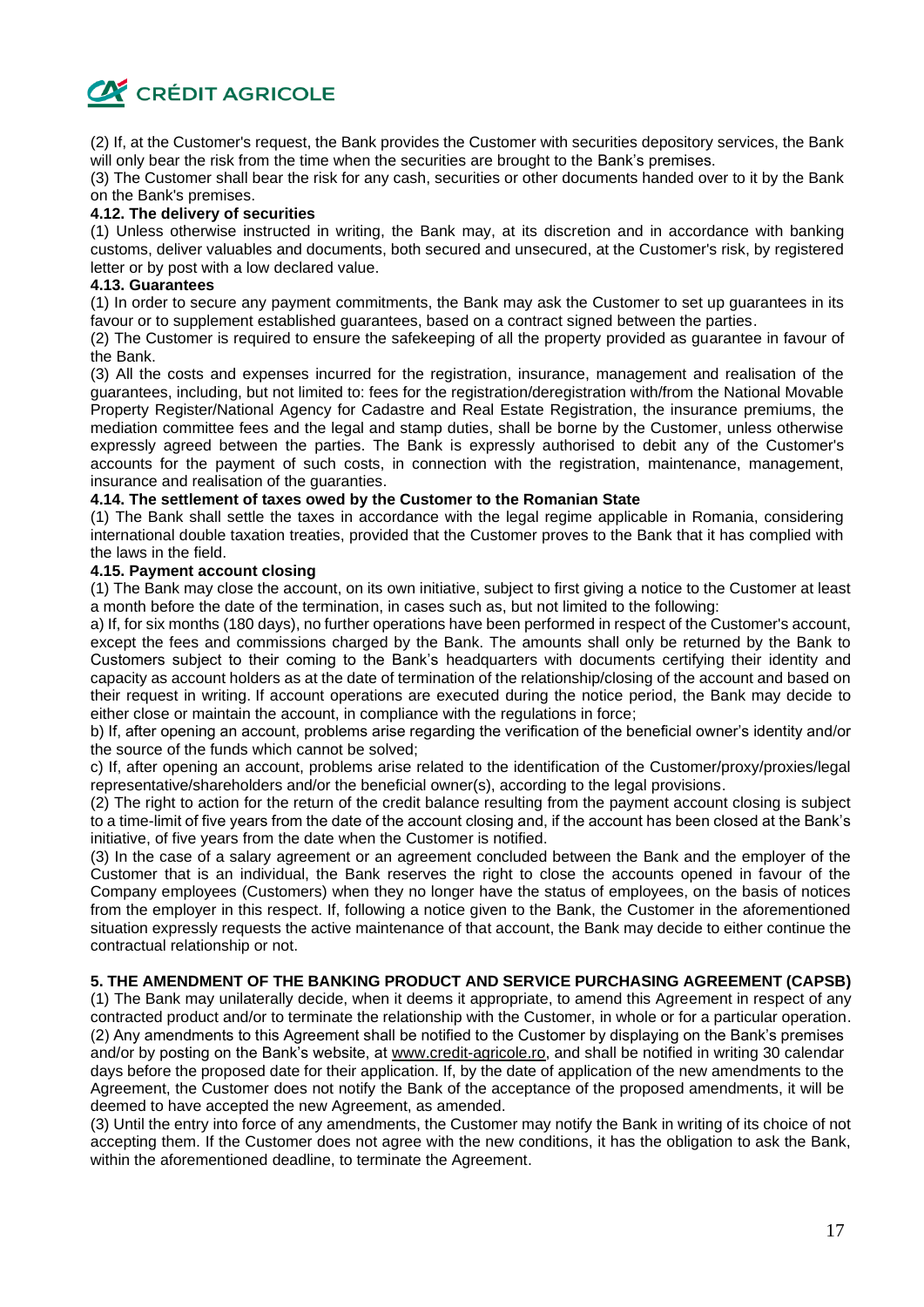

(4) Failure to notify this choice within the period specified above is equivalent to tacit acceptance by the Customer of the new conditions, provisions and/or clauses.

(5) If the legal regulations issued by competent authorities impose obligations on the Bank in addition to those stipulated herein, the Bank will have the right to amend the contractual clauses affected by the new legislative provisions accordingly, subject to notifying the Customer as soon as possible.

# **6. THE TERMINATION OF THE BANKING PRODUCT AND SERVICE PURCHASING AGREEMENT (CAPSB)**

(1) Based on a written agreement between both parties, on the date and subject to the conditions established by them;

(2) By termination by the Bank, by giving 30 calendar days' notice period before the date of the termination;

(3) By termination by the Customer, by giving 30 calendar days' notice period before the date of the termination, unless the amounts available in the Customer's accounts are subject to preserving measures by the competent bodies/authorities under the law or the Customer records debts to the Bank. From the time of notifying the termination of the legal relationship to the time of the actual termination, the Customer shall not perform any operations other than those required for the transfer/withdrawal of the amounts from its account, unless otherwise agreed by the Bank. The termination of this Agreement represents the end of the business relationship with the Bank, and, implicitly, of all the Customer's accounts.

(4) If insolvency or bankruptcy proceedings have been opened against the Customer, the official receiver/liquidator is the only one able to request the closing of any accounts opened in the Customer's name, unless otherwise determined by the judgment for the opening of said proceedings.

(5) In case of legislative/technical changes imposed by competent authorities (international service provider organisations), changes to the Bank's or its service providers' operating systems, which impose additional requirements for the execution of undertaken obligations on the Bank in case the Customer does not accept the appropriate amendment of the Agreement.

(6) In case the Bank is no longer able to provide the service requested/contracted by the Customer, regardless of the reason for being unable to provide the service. The termination of the Agreement on account of being unable to provide the service takes place as of right, without any prior formalities or court intervention, except a notice given to the Customer, including via the Internet Banking/Mobile Banking service, but the method of communication is up to the Bank.

(7) By termination by the Bank, with immediate and full effect, without the need for prior notification or other formalities or court intervention, in any of the following cases:

a) The provision of false data/information by the Customer;

b) The violation of legal regulations on the use of any product;

c) The breach of any obligation undertaken by way of this Agreement;

d) The performance of transactions not covered by the balance of the payment account;

e) Any non-fulfilment of the obligations undertaken by the Customer on the basis of other agreements concluded with the Bank;

f) The refusal to provide additional guarantees or to increase the amounts of existing guarantees;

g) The existence of any suspicions on part of the Bank that transactions performed/in progress/ordered by the Customer are aimed at money laundering and/or terrorist financing/fraud or could affect the Bank legally, financially and reputationally;

h) In case of disagreements between the directors, the shareholders on the rights of representation and the persons authorised to represent the company in dealings with the Bank;

i) If, in the Bank's opinion, the Customer poses a reputational risk;

j) If its financial situation materially deteriorates or is seriously threatened to deteriorate, so the fulfilment by the Customer of obligations undertaken to the Bank is threatened as a result of this situation;

k) The Customer has caused major payment incidents involving cheques, promissory orders, bills of exchange. The provisions above do not apply if the Customer has any debts to the Bank.

(8) The termination of this Agreement does not exempt the party guilty of causing its termination from liability and does not affect the right of the injured party to claim damages to cover in full the loss sustained.

(9) The termination of this Agreement in any way shall not affect the Bank's right to recover in full the amounts owed by the Customer on the basis of the business relationship, as well as those due as a result of card transactions performed prior to the date of termination of this Agreement.

#### **7. OTHER PROVISIONS CONCERNING THE TERMINATION OF THE BANKING PRODUCT AND SERVICE PURCHASING AGREEMENT (CAPSB)**

(1) Upon termination of the business relationship, the balance of any account opened in the Customer's name becomes immediately due and payable to the Customer. Furthermore, the Customer is required to discharge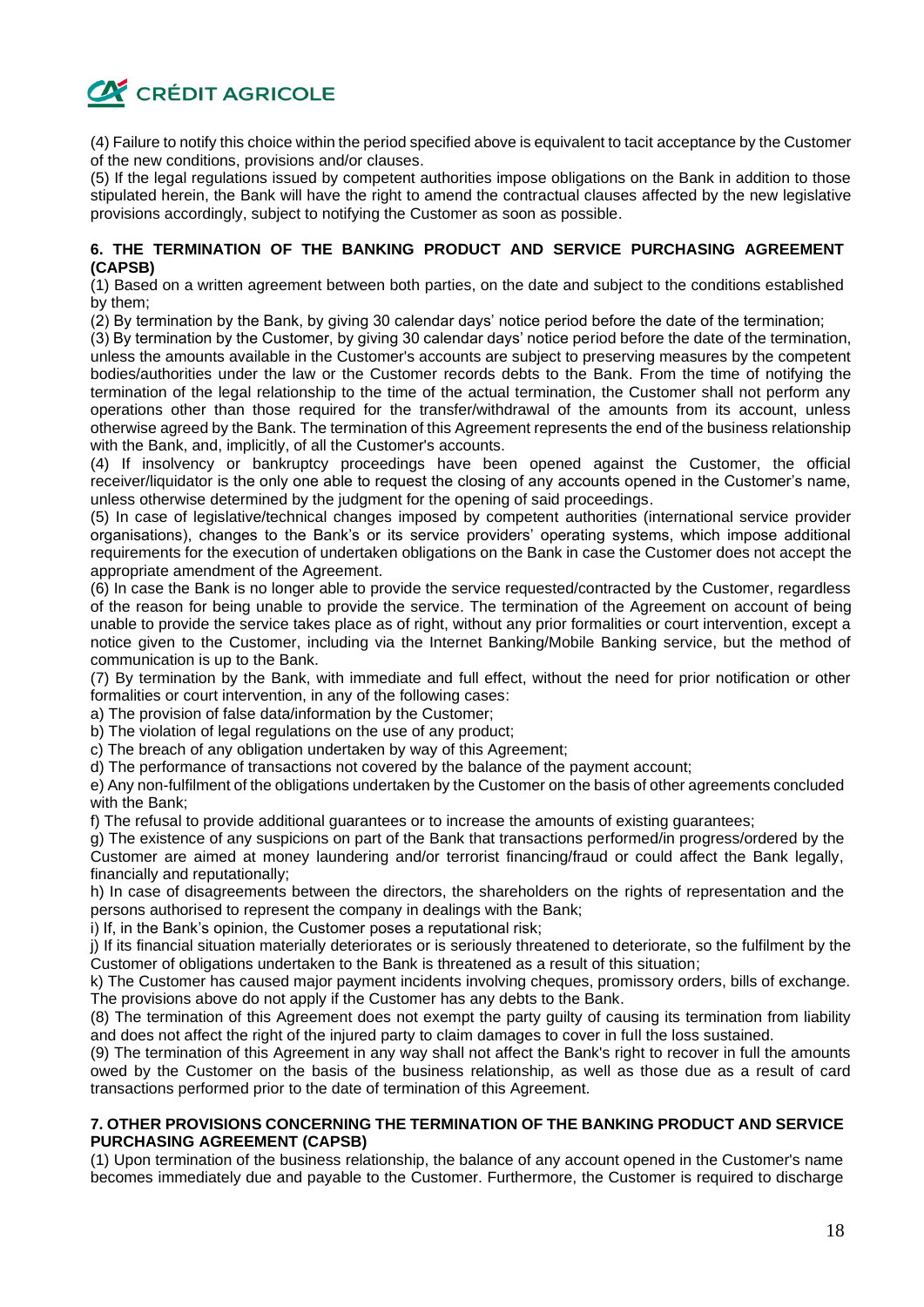

the Bank from any obligation undertaken by it acting on behalf of the Customer or in accordance with the instructions thereof, while guaranteeing the security of such obligations.

(2) If the Customer is notified of the termination of the business relationship with the Bank, the Customer will return any unused forms to the Bank, including debt instruments (e.g. cheques that have been struck through), as well as the other means of communication and data transfer made available to it by the Bank, within 15 days of the date of notification.

(3) Periodic fees charged by the Bank for the account management shall be borne by the Customer in proportion to the period preceding the termination of the business relationship. If the fee is paid by the Customer in advance, it will be proportionally reimbursed by the Bank.

(4) After the termination of the business relationship with the Customer, the Bank shall no longer be required to execute debt securities, commercial papers, cheques submitted for collection and shall be entitled, without any prior formality, to cancel the cheque books/pages provided to the Customer.

(5) In the case of an unauthorised or improperly executed payment operation, the Bank shall return the amount related to such unauthorised payment operation and, if applicable, it shall restore the Customer's account to the status which it would have had if the unauthorised payment operation had not taken place, provided that the Customer reports that it has detected an unauthorised or improperly executed payment operation, giving rise to a complaint, without undue delay and within no more than 5 (five) days from the account debiting date.

# **8. CONFIDENTIALITY. BANKING SECRECY**

(1) The parties shall preserve the confidentiality of the data/information to which they have access under this Agreement (including, but not limited to: personal identification details, account operations, internal procedures and methodologies whether related or not to the provision of services/products, databases, software and other technical information, internal descriptions of transactions and products), in accordance with the legal provisions in force on banking secrecy and personal data protection, for the entire period of this Agreement, as well as for an indefinite period of time after its cessation.

(2) The Bank shall take all necessary steps to ensure the confidentiality and secrecy of the banking operations entrusted to it by the Customer strictly in accordance with the international practice and Romanian laws.

(3) The Bank may only disclose professional secrecy type of information with the Customer's express consent or at the request of law enforcement bodies, in court proceedings or in accordance with the legal provisions in force, in situations including, but not limited to the following:

(a) At the request or with the written consent of the Customer or its heirs, in the event of death of the individual organised as a self-employed professional;

(b) In cases where the Bank justifies a legitimate interest, such as defence against an imminent loss to the Bank or the Customer;

(c) At the written request of authorities or institutions, if some special law thus authorises these authorities or institutions, in order to fulfil their specific duties, to request and/or to receive such information, and the information that can be provided by credit institutions to that effect is clearly identified;

d) At the request of the court, with a view to resolving the various cases brought before the court;

(e) At the request of the court bailiff, in order to carry out the enforcement, for the existence of accounts of pursued debtors;

(f) When information must be sent for reporting, assessing and limiting the Bank's operational risks;

(g) When the information is public (e.g., fees charged by the Bank for the provision of services/products).

(4) By signing this Agreement, the Customer agrees to refrain from invoking any restrictions imposed on the Bank by the laws in force regarding banking secrecy, that the Bank may disclose any information and data relating to the Customer or its accounts in dealings with third parties involved in the Bank's organisational and decision-making processes, as may be required for such processes, without in any way affecting the Customer or its business. Third parties that are involved include, but are not limited to any Romanian or foreign companies that are part of the group of companies to which the Bank belongs, specialised consultants approved by the Bank, intermediaries for certain businesses, financing entities, etc.

(5) The Customer undertakes to preserve the confidentiality of the terms and conditions of the business relationship with the Bank; otherwise, it undertakes to cover the damages caused to the Bank, unless otherwise provided for by law.

(6) The Bank may send the collecting institutions involved and the automated clearing house any information deemed to be confidential which is required for the execution of the direct debit instructions and this Agreement, without being in violation of the confidentiality obligation and without entailing the Bank's liability.

(7) The Customer and Users are required to preserve the confidentiality of the identification elements provided by the Bank and to take all necessary security measures to reduce any attempts of unauthorised access to the Internet Banking/Mobile Banking service.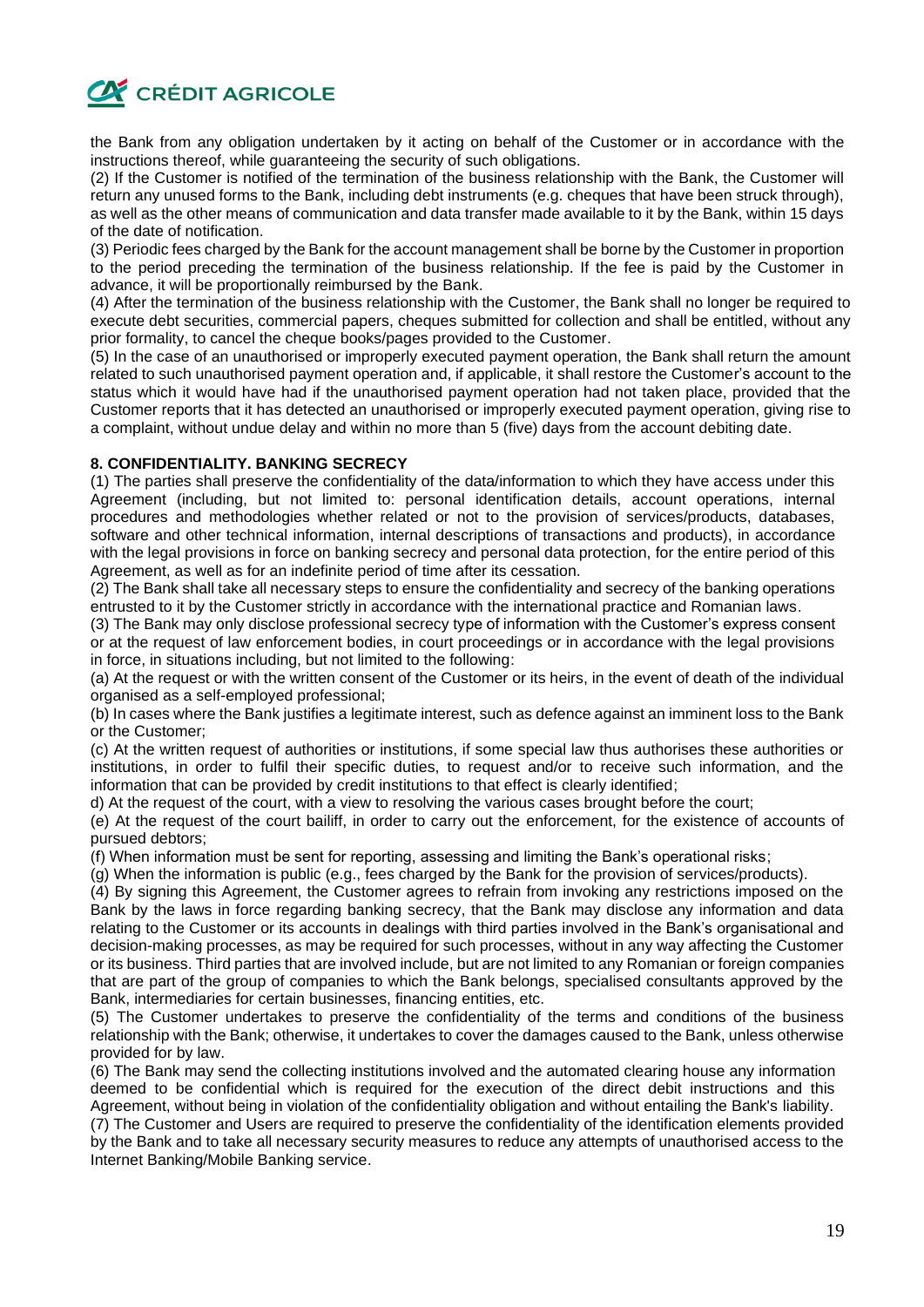

# **9. PERSONAL DATA PROCESSING**

# **9.1. Definitions**

**Personal data** – any information relating to an identified or identifiable natural person; an identifiable person is one who can be identified, directly or indirectly, in particular by reference to an identification number or to one or more factors specific to the physical, physiological, mental, economic, cultural or social identity of that person;

**Personal data processing** – any operation or set of operations carried out on the personal data, by automatic or non-automatic means, such as the collection, recording, organisation, storage, adaptation or alteration, retrieval, consultation, use, disclosure to third parties by transmission, dissemination or otherwise, alignment or combination, restriction, erasure or destruction;

**Storage** – the keeping of the collected personal data on any kind of medium;

**Controller** – any natural or legal person, whether private or public, including public authorities, their institutions and territorial structures, which determines the purposes and means of the processing of personal data;

**Restriction of the processing** – the marking of stored personal data stored with the aim of limiting their processing in the future;

If the purposes and means of the processing of personal data are determined by a legislative act or on the basis of a legislative act, the controller is the natural or legal person, whether public or private, which is designated as the controller by that legislative act or on the basis of that legislative act;

**Third party** – a natural or legal person, whether private or public, including public authorities, their institutions and territorial structures, other than the data subject, the controller or the processor or persons who, under the direct authority of the controller or the processor, are authorised to process data;

**Recipient** – a natural or legal person, whether private or public, including public authorities, their institutions and territorial structures, to whom data are disclosed, whether a third party or not; public authorities to whom data are disclosed within a special investigative scope shall not be deemed to be recipients.

# **9.2. The Customer's legal representative declares and guarantees that he/she has notified the individuals whose data are provided by the Bank for the purposes and performance of this Agreement.**

The notification contains the following issues:

- 1. The Bank shall use personal data for the following purposes:
	- a) To comply with the terms of the Agreement entered into with you, or
	- b) When it is our legal obligation to do so, or
	- c) When it is in our legitimate interest, or
	- d) When you give your consent to that effect.
- 2. The Bank may use information on the individuals from third parties, including:
	- a) Third parties who recommend you;
	- b) Card associations;
	- c) Entities managing information about the payment behaviour;
	- d) Insurers;
	- e) Traders;
	- f) Social media;
	- g) Authorities with powers in terms of preventing and combating fraud;
	- h) Tax authorities;
	- i) Pay service providers;
	- j) The cadastre and real estate registers, as well as evaluators;
	- k) Sources of public information, such as the Trade Register, the National Movable Property Register, the Real Estate Register, the Office for Insolvency Proceedings, the Court Portal, etc.;
	- l) Loyalty programme operators;
	- m) Agents working on our behalf;
	- n) Market researchers;
	- o) Bailiffs or tax enforcement agents;
	- p) Participants in payment systems or other financial institutions;
	- q) Government agencies and law enforcement agencies.
- 3. The Bank may share these persons' information with both entities within the Credit Agricole Group and the following organisations:
	- a) Agents and advisors to whom we may resort to help us manage the accounts and services provided, to collect the amounts due and to explore new ways of doing business;
	- b) The National Agency for Fiscal Administration, regulators and other authorities which, by law, may request such information;
	- c) The Banking Deposit Guarantee Fund (FGDB) -- FNGCIMM, other guarantee funds;
	- d) The Central Credit Register (CCR);
	- e) The National Bank of Romania, TRANSFOND, SWIFT;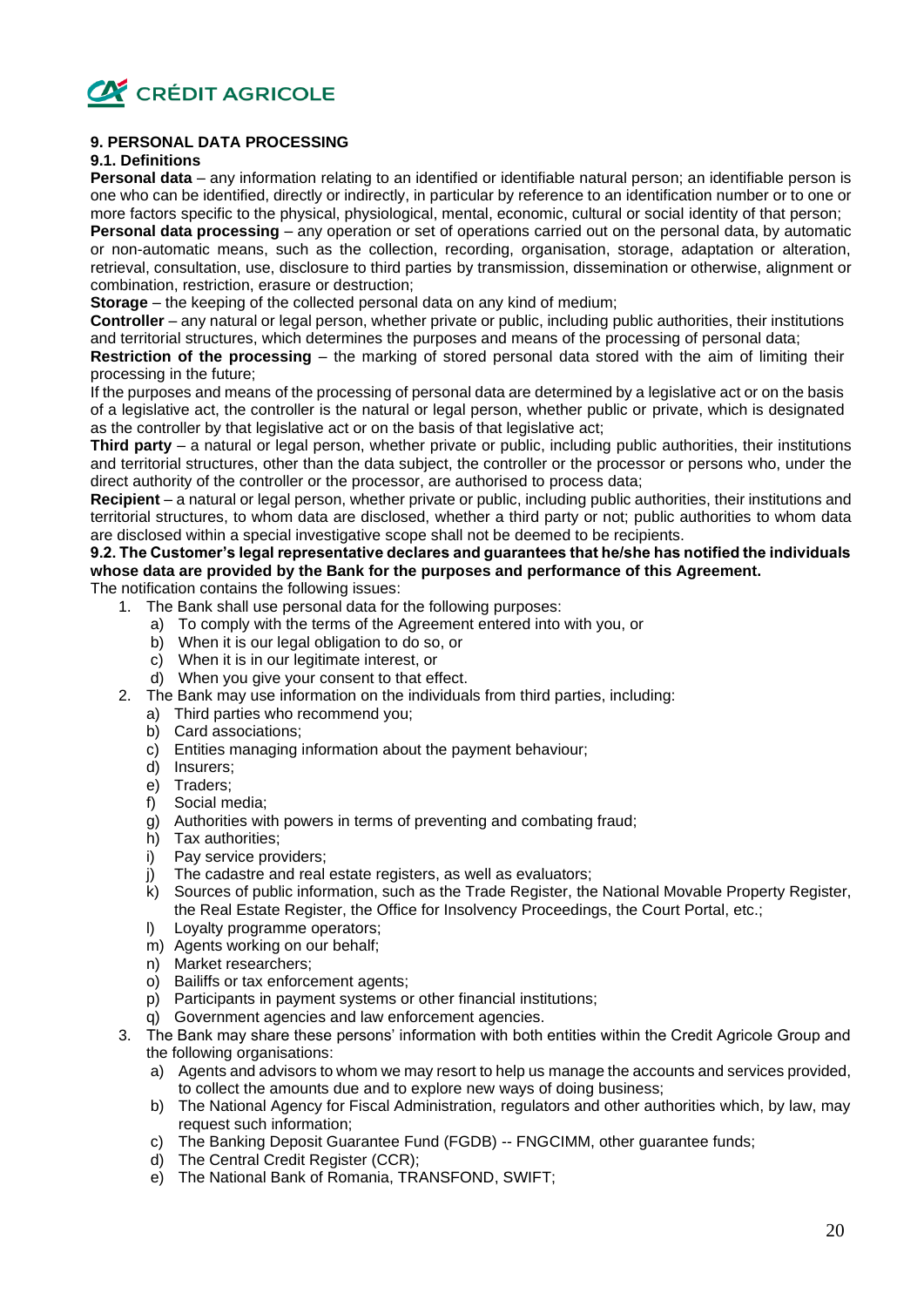

- f) Authorities with powers in terms of preventing and combating fraud;
- g) Any third party connected with you or with the products or services provided by your company;
- h) Companies with which we have entered into a joint venture or cooperation agreement;
- i) Companies which we recommend to you;
- j) Market researchers;
- k) Price comparison websites and similar companies that offer ways for researching and requesting our financial products and services;
- l) Companies with whom you ask us to share your data.
- 4. The Bank may share this information if the organisation of Credit Agricole Bank Romania SA or the Credit Agricole banking Group changes in the future:
	- a) The Bank may choose to sell, transfer or merge parts of its business or assets. Or it may try to acquire other businesses or merge with them;
	- b) During such a process, the Bank may share your data with third parties. It will only do so if the relevant third parties agree to keep the data confidential and safe;
	- c) If changes occur at Group level, other entities may use your data in the same way in which we use them, in accordance with this notice.
- 5. The retention period

The Bank shall retain your personal information for as long as you are its customer.

After your status as a customer has ceased, the Bank may retain your data for up to 10 years for one of the following reasons:

- i. To respond to any questions or complaints;
- ii. To keep records in accordance with the rules by which we abide;
- iii. The 10-year period may be exceeded if it cannot delete the data for legal, regulatory or technical reasons. It may retain the data even for research or statistical purposes. If that is the case, it will ensure that people's right to privacy is protected and that it uses the data solely for the purposes stated.
- 6. The individual's rights:
	- a. The right of access to information;
	- b. The right of rectification;
	- c. The right to restriction, erasure, anonymisation;
	- d. The right of withdrawal of the consent;
	- e. The right to data portability;
	- f. The right to file a complaint.
- 7. Contact details

For any personal data protection-related situations, you may contact us at:

Address: Credit Agricole Bank Romania S.A., Bucharest, District 2, 40-40bis Vasile Lascar St. or tel.: 021 30 40 300 or email: dpo@credt-agricole.ro:

The Bank may be required to collect personal information either by law or under an agreement entered into with the company.

If you choose not to provide us with the personal information requested by the Bank, as set out above, the Bank may be prevented from fulfilling its obligations. This may mean that we cannot perform the services needed to manage your accounts or products. It may also mean that we will refuse or cancel a product or service which we were supposed to provide to you.

**9.3.** If the customer's legal representative does agree with the provision of such data, the Bank will refuse to initiate any legal relationship, since it is unable to comply with the requirements of the special regulations in the banking field.

# **10. FORCE MAJEURE**

(1) The Bank and the Customer are aware of, and accept the clause of exemption from liability in the event of Force Majeure, provided that one notifies the other within five (5) days of the occurrence of the event and the proof of the Force Majeure event, i.e. the document issued by the Chamber of Commerce and Industry of Romania (CCIR) or another competent authority, together with a warning on the effects and possible extent of the Force Majeure, is submitted within 15 (fifteen) days of the occurrence.

(2) Force Majeure events include, but are not limited to: fires, floods and other calamities, wars, etc.

# **11. THE APPLICABLE LAW. THE JURISDICTION**

(1) This Agreement shall be governed by and interpreted in accordance with the Romanian law.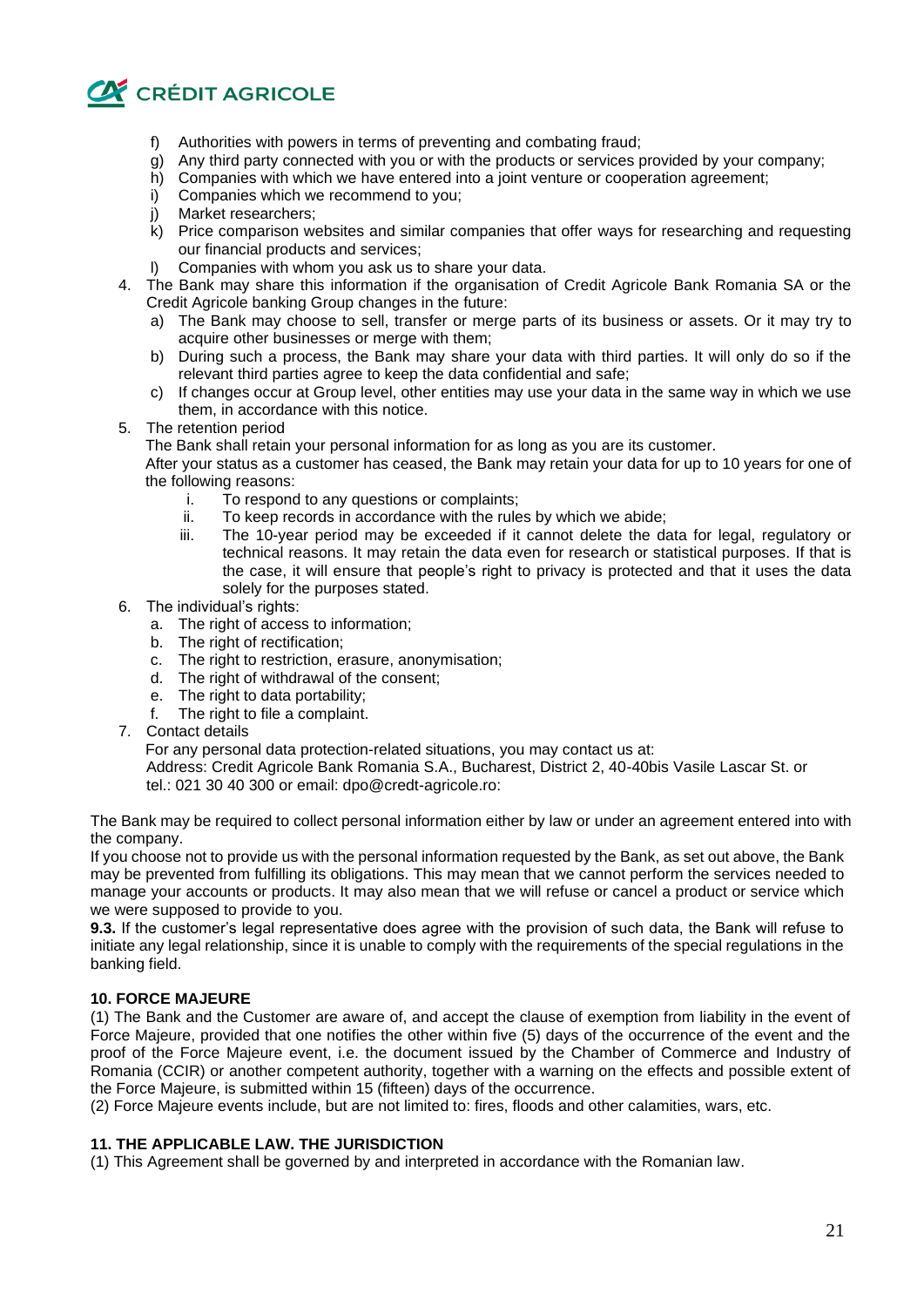

(2) This Agreement shall be supplemented by the provisions of national laws in the matter, the regulations issued by the National Bank of Romania, international rules and customs, and the Bank's own rules and work procedures.

(3) Any disputes arising between the Bank and a Customer shall be settled amicably or shall be deferred for settlement to a competent court in accordance with the law.

(4) As an exception to the aforementioned provisions, the Bank, when acting as a plaintiff, has the right to submit the dispute for settlement to foreign courts with jurisdiction over the Customer.

(5) Any Customer complaint regarding the quality of the services rendered shall be handled by the Bank within a reasonable term, and the Customer shall be informed about the measure taken by any possible means of information, according to the legal provisions, within 30 days of the receipt of the complaint.

(6) In order to amicably settle any possible disputes with the Bank, the Customer may use the out-of-court proceedings provided by the National Bank of Romania through its specialised department, which shall ensure mediation in accordance with the regulations issued by the National Bank of Romania (NBR), based in Romania, Bucharest, 25 Lipscani Street, District 3, postal code 030031.

(7) The Customer shall fully indemnify the Bank for any costs, expenses and other obligations which the Bank has to incur in court and out-of-court proceedings if the Bank becomes a party in legal proceedings and disputes between the Customer and a third party.

(8) In any court proceedings, the documents issued by the Bank regarding the amounts owed by the Customer constitute proof of the debt to the Bank.

# **12. NOTICES**

(1) Unless otherwise expressly provided for in this Agreement or its annexes or the working procedures established for its application, any notice/information/correspondence sent by one party to the other one shall be validly given if it is delivered or sent to the address stated in the Application for entering into a business relationship or, as the case may be, the address of the Bank's business unit where the Customer has opened its account in the following ways: i) by registered letter; ii) by post, including e-mail; iii) via the Internet Banking/Mobile Banking service; iv) by SMS; v) in any other ways agreed by the parties.

(2) If the way of information chosen by the Customer is posting with acknowledgment of receipt, the notice/communication will be deemed to be received at the time of signing by the recipient of the acknowledgment of receipt. The Customer shall inform the Bank of any change in the postal address within 48 hours of such change. The postal address changing notice is only binding after at least five business days have elapsed since its receipt by the Bank.

(3) Any communication between the Bank and the Customer over the course of their business relationship shall be conducted in Romanian and/or in Romanian and English, as the case may be.

#### **13. ASSIGNMENT**

(1) The Bank may assign, either in whole or in part, its rights and/or obligations to the Customer to a third party bank chosen by the Bank, and the Customer expressly agrees with such assignment.

(2) The Customer may not assign its rights and/or obligations to the Bank except with the Bank's prior written consent.

#### **14. INTERNATIONAL SANCTIONS**

"International sanctions" – any mandatory restrictive measures established by economic, financial or commercial sanctions (including any sanctions or measures relating to an embargo, freezing of funds and economic resources, restrictions on transactions with individuals or legal persons – hereinafter referred to as "Persons" and individually as a "Person" – or in respect of specific goods or territories) issued, administered or enforced by the United Nations Security Council, the European Union, France, the United States of America (including, in particular, the Office for Foreign Assets Control or OFAC within the Treasury Department and the State Department) or by any other competent authority, including other states empowered to impose such sanctions.

"Sanctioned Person" – any Person who is the subject-matter or target of International Sanctions.

"Territory under Sanction" – any country or territory or government subject to International Sanctions prohibiting or restricting relations with such countries, territories or governments.

Within the meaning of the foregoing:

The Customer agrees not to use, either directly or indirectly, any funds granted (if any) and not to borrow, provide or otherwise make available these funds, by way of joint venture or any other person, for any operation whose purpose or result is the financing or facilitation of activities or business relationships:

(a) With a Sanctioned Person or with a person located in a Territory under Sanction or,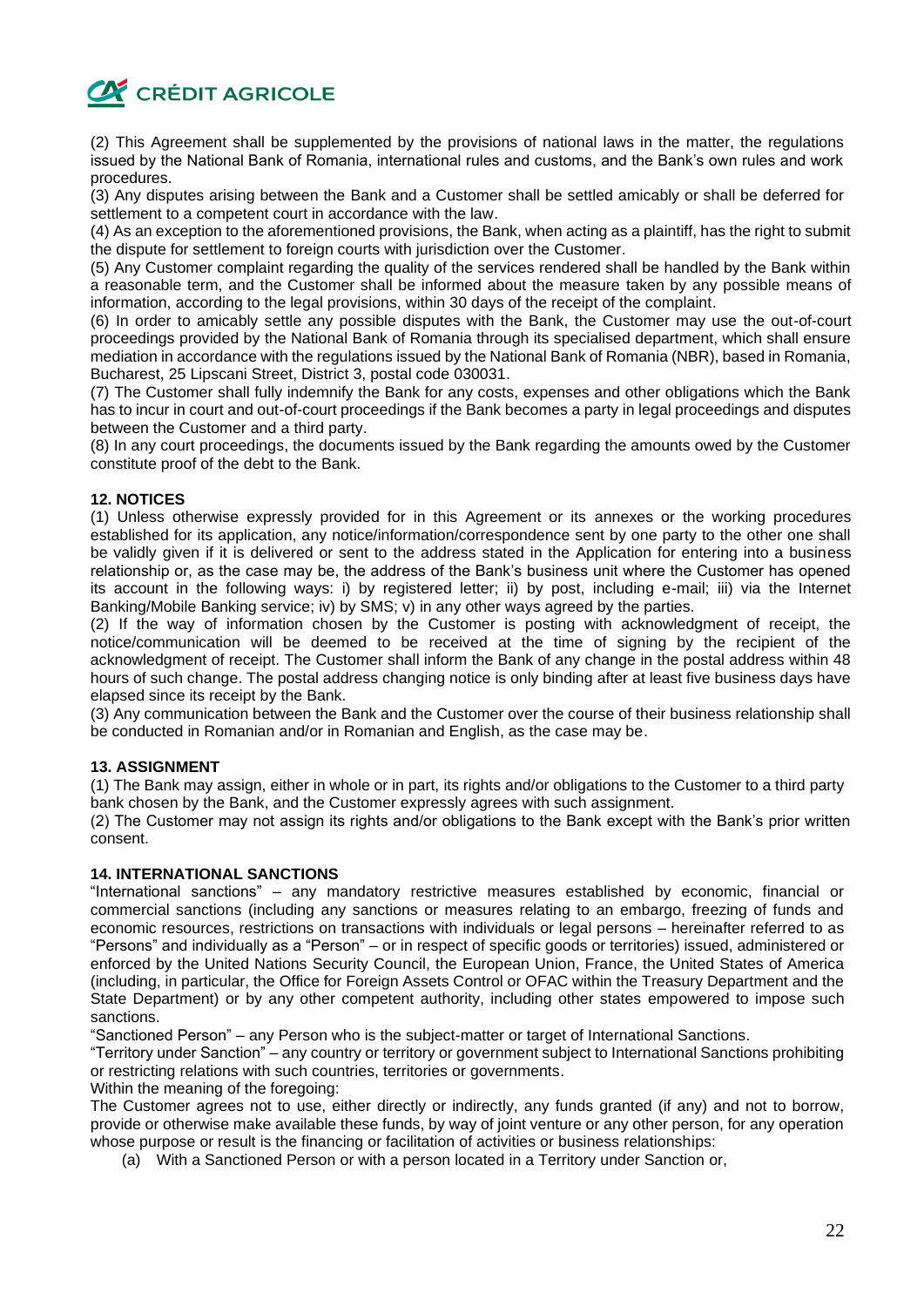

(b) Which may constitute in any way a violation of International Sanctions by any person, including any person participating in this Framework Agreement.

The Customer agrees not to use any income, fund or profit arising from any activity or operation performed with a Sanctioned Person or with any person located in a Territory under International Sanction, in order to repay or pay the amounts owed to the Bank under a framework agreement.

Credit Agricole Bank Romania S.A. reserves the right to suspend or reject a payment or transfer transaction issued or received or to freeze the Customer's funds and accounts when, according to its analysis, the execution of such a transaction could constitute a breach of a regulation regarding International Sanctions.

Credit Agricole Bank Romania S.A. may ask the Customer to provide information on the circumstances and context of a transaction, such as the nature, destination and source of the funds, and any other supporting documents, especially in the case of unusual operations compared to regular operations in his/her account.

The Customer is required to provide the information and supporting documents required by the Bank. If the Customer fails to provide the Bank with sufficient information to enable it to conclude that there is no risk of violating International Sanctions, the Bank reserves the right not to execute the Customer's instructions and to freeze his/her funds and accounts.

The Customer acknowledges that the Bank may also carry out research and investigations in the context of performing any transaction that may, according to its analysis, constitute an offence in respect of a regulation concerning International Sanctions, which would lead, where applicable, to a delay in the execution of instructions issued by the Customer.

The Bank's liability shall not be pursued by the Customer in the event of a late execution or non-execution of an instruction, rejection of a transaction or freezing of funds or accounts occurring in the context of a breach of International Sanction regulations. Similarly, no contractual penalty or compensation shall be due to the Customer in such circumstances.

The Customer agrees to promptly notify Credit Agricole Bank Romania S.A. in writing of any facts of which it is aware which would cause any of its statements regarding International Sanctions in this Framework Agreement to be inaccurate.

# **15. OTHER COMMON PROVISIONS**

(1) The Customer expressly declares that, prior to signing this Agreement, it received a copy thereof from the Bank and was given explanations on the contractual clauses, and was informed in a timely and correct manner about all contractual conditions and costs, the advantages and disadvantages of the products offered/chosen, and wants to conclude this Agreement.

(2) The Customer expressly declares in writing that it is aware that negative data are transmitted to the credit register types of record systems or to the Central Credit Register.

(3) This Agreement constitutes an enforceable title.

(4) If any provision hereof is void or unenforceable as a result of any legislative act, judgment or administrative act, the voidability or unenforceability of any provision will not affect the validity and enforceability of the other provisions hereof, which shall remain in force.

(5) This Agreement shall be supplemented by the provisions of national laws in the matter, the regulations issued by the National Bank of Romania, international rules and customs, and the Bank's own rules and work procedures.

(6) This Agreement has been made available to the Customer in Romanian and/or English, as the case may be. In case of any inconsistency between the two versions, the Romanian version shall prevail.

(7) Any delay in the exercise by the Bank of its rights under this Agreement shall not be construed as a waiver by the Bank of its exercise of that right, and a one-time or partial exercise of a right shall not imply the subsequent non-exercise of any other right.

(8) This Agreement represents the will of the parties and supersedes any verbal arrangement between them either prior or subsequent to its conclusion.

(9) The Customer agrees that the contractual relationship with the Bank is governed by the provisions of these General Business Conditions of Credit Agricole Bank Romania S.A.; Agreements – banking products and services; Common provisions; the Application for entering into a business relationship with the Bank, the Application for the purchase of banking products and services; Fees and Commissions, which together form this "Banking Product and Service Purchasing Agreement – Legal Persons."

# **CHAPTER II AGREEMENTS, BANKING PRODUCTS AND SERVICES – EXPRESS PROVISIONS**

# **1. THE BUSINESS PREMIUM ACCOUNT**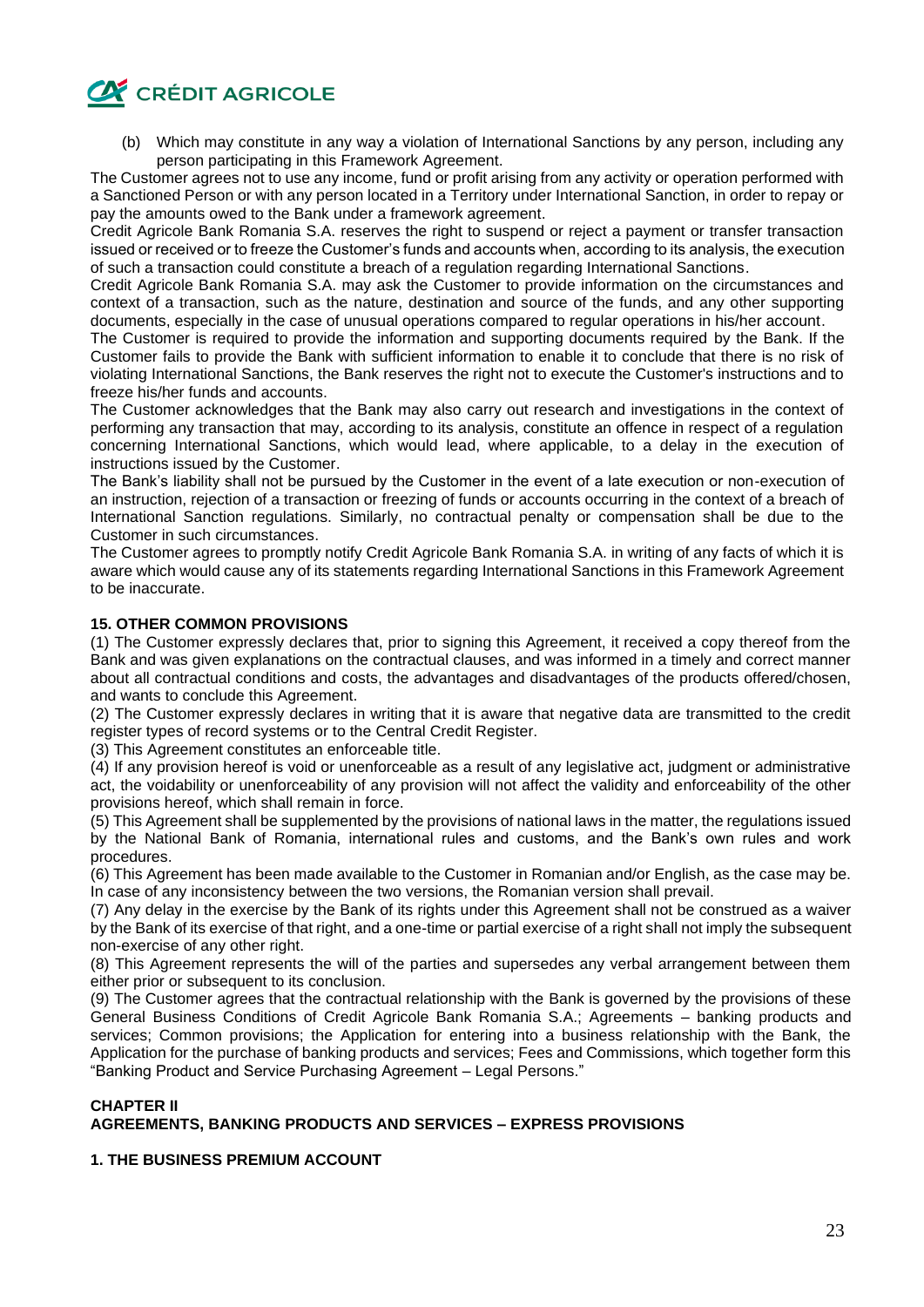

**1.1. "Business Premium Account"** (hereinafter referred to as BPA) is a cash management product for which a Customer receives interest on the funds available in the payment account.

(1) In order to activate the BPA facility, it is mandatory for the Customer to have or to open at least one payment account in RON with Credit Agricole Bank Romania S.A.

**1.2. The minimum balance and value instalments** shall be notified by displaying on the Bank premises/in the territorial units and by other means of communication agreed with the Customer.

# **1.3. The interest rate**

(1)

The interest rate and the value tranches related to the accounts with the BPA facility are established by the Bank. The interest is adjusted accordingly on value tranches and is calculated by applying the interest rate to the daily balance, considering the interest rate corresponding to the interval in which the balance falls, in accordance with the interest rate provided in the "Interest List" and displayed in a visible place in the territorial units or on the Bank's website.

The interest transferred to the client's BPA account is represented by the amount of calculated interest.  $d = [(S1$  $x$  r1%) + (S2 x r2%) + (S3 x r3%)... etc] / 365 (where: d = calculated interest, S1,2,... etc = final balance at the end of the day, r1, 2,... etc = = interest rates corresponding to each interval in which the amount falls  $(51,2,...)$ etc). (2) The interest shall be calculated on a daily basis for each value instalment within which the account balance falls using a 365-day calculation basis and shall be paid into the relevant account on the 15<sup>th</sup> of each month.

(3) When closing the BPA facility, the interest due and calculated by the Bank from the last interest liquidation (the 15<sup>th</sup> of the month) to the closing date shall be transferred to the payment account. Moreover, the fees and amounts owed by the Customer to the Bank shall be charged automatically from the payment account.

(4) The Bank reserves the right to unilaterally review the interest rate and the value instalments for which a certain interest rate level applies during the use of the BPA facility.

The amendments shall be notified to customers using one or several of the following methods, at the Bank's discretion:

- i. Display on the premises of Bank units;
- ii. Publication in the press;
- iii. Posting on the Bank webpage;
- iv. Email or written notice submitted to the address/head office notified in writing to the Bank by the depositor.

# **1.4. The duration of the Agreement:**

(1) The product shall be granted by the Bank for an indefinite term.

# **1.5. The termination of the Agreement**

The Bank may terminate the Agreement, effective immediately and in full, without requiring prior notification or other formalities or a court intervention, in any of the following cases:

- a) Based on a written request to that effect from the Customer;
- b) If the BPA facility has not been used for six consecutive months
- c) The Customer has not paid the monthly BPA facility management fee for two consecutive months;

d) The Bank unilaterally decides to withdraw this facility.

# **2. THE MASTERCARD BUSINESS STANDARD DEBIT CARD**

# **2.1. Card issuance and use**

(1) Card issuance shall be performed strictly in accordance with the specific rules and regulations of the Mastercard Worldwide card organisation and the internal regulations in force.

**The technology employed** by Mastercard Business Standard cards is **the magnetic stripe, chip and contactless technology** which allows the authorisation of payments both online and offline.

(2) The card is and shall remain the property of the Bank and shall be returned to it upon its first request to that effect, immediately and unconditionally, by the Holder/Authorised User.

(3) The Holder obtains the right to use the Mastercard Business Standard international debit card by filling out the form "Application for the purchase of banking products and services for legal persons" (an integral part of this Agreement).

(4) The card shall be activated after the signing of the card issuance document by the Holder/Authorised User. (5) The card shall only be used by the Holder in accordance with the provisions hereof. Any reference to the Holder in the Agreement shall also apply to the Authorised Users, additional card holders, except for the provisions which are only applicable to the Holder hereunder.

(6) The card may be used in Romania for operations in RON and in other countries for foreign currency operations.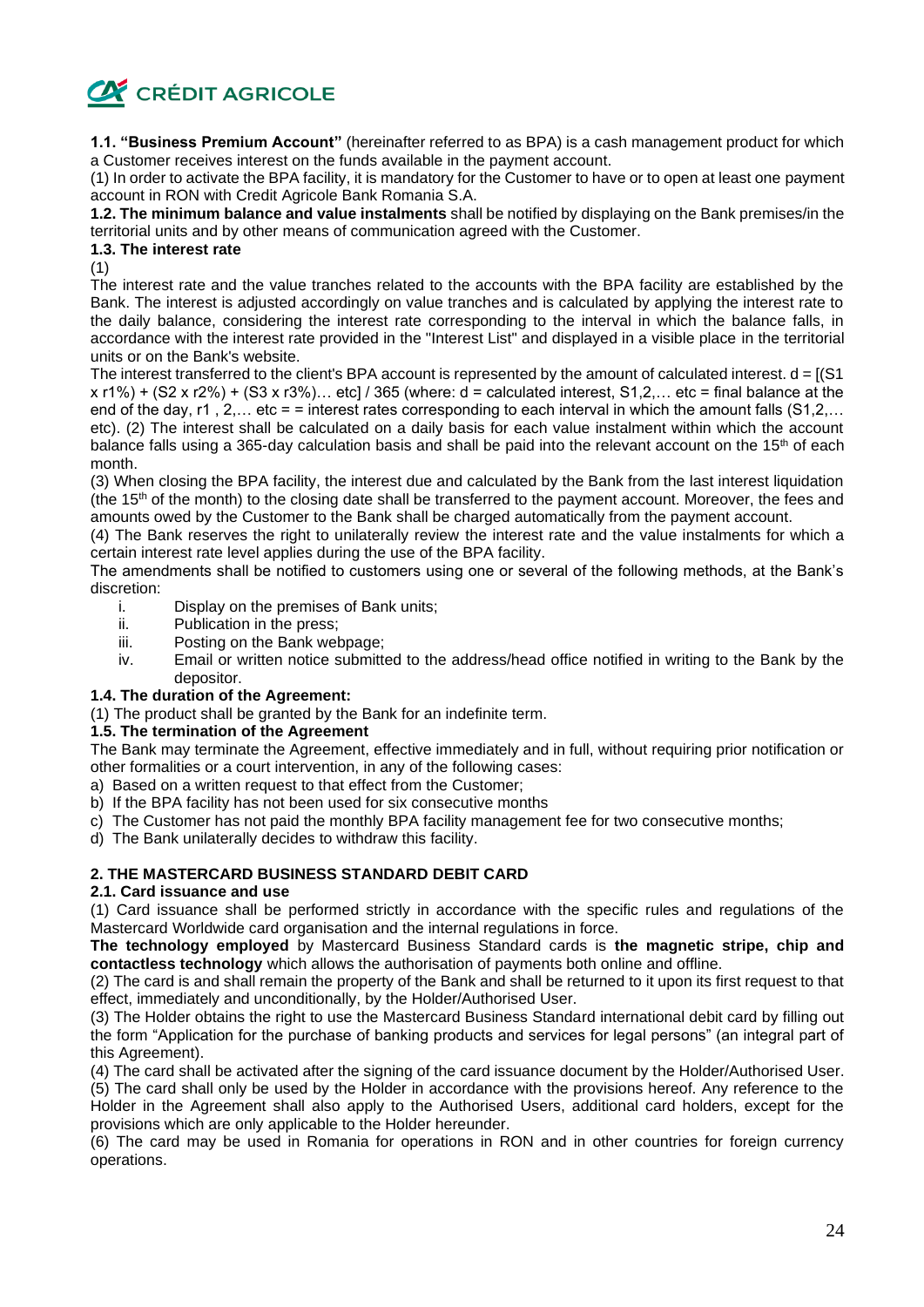

(7) The card may only be used: **a)** by the person in whose name it has been issued; **b)** during the validity period stated on the card (the card shall be valid until the last day of the month and year stated on the card); **c)** to pay for goods and services provided by professionals (traders) equipped with POS/imprinter electronic terminals and which display the card acceptance marks, according to the daily usage limits stated in Fees and Commissions; **d)** for carrying out transactions on the Internet after first activating this option; **e)** for obtaining cash at the bank counters equipped with POS electronic terminals and Automatic Teller Machines (ATM), which display the card acceptance marks, up to the daily withdrawal limits set by the Bank; **f)** only up to the limit of the funds in the payment account to which the card is attached; **g)** to obtain balance information relating to the payment account to which the card is attached or the mini-statement at Bank ATMs, based on the PIN.

(8) The card may not be used in cases where the Holder's accounts opened with the Bank have been preserved under an enforceable title, a judgment, a seizure notified to the Bank by a competent authority in this regard. In such a case, the payment account to which the card is attached shall be blocked, and the account balance shall become unavailable.

(9) In order to avoid fraud and for security reasons, the Bank may limit the number and the amount of the Transactions and the number of unsuccessful Transaction attempts performed using the card in any calendar period (day/week/month), without the prior notification of the Holder. The Bank shall not be liable for any limitation enforced by any other accepting third party.

(10) The settlement of the transactions carried out using the card shall be performed in accordance with the deadline set by international card payment organisations: within 10 days from the transaction date, in case of ATM cash withdrawals, and within a maximum of 30 days from the transaction date, in case of transactions performed in dealings with professionals (traders). This period may exceed the limit of 30 days for certain types of traders (hotels, car rental agencies, etc.).

(11) The Bank shall be entitled to automatically debit the Payment account to which the Card is attached with the amount associated with such transactions, including cases where the Holder/Authorised User has carried out transactions involving the Card or has used the Card number in a way which has not resulted in a receipt, but has used the Card in that transaction.

(12) Any performed/accepted Card transaction shall be deemed to be irrevocable by the Holder, through the authorisation issued by the signing of the receipt relating to the transaction or the entry of the PIN at the ATM/POS, through the use of the 3D Secure password received via SMS or through the authorisation of the transaction using biometric authentication via the vericard-conect mobile app for online transactions. The Holder/Authorised User has the obligation to sign the receipt for the Transaction using the same signature as the one found on the back of the card and/or use the PIN for transactions requiring its use.

(13) In order to give effect to the payment operation ordered by the Holder/Authorised User, he/she/it must first authorise it, i.e. express his/her/its consent for the performance of that operation.

Such consent shall mean:

a) For POS transactions – by signing the receipt and/or using the PIN, the Holder authorises the Transaction and confirms that the Transaction has been carried out according to its will and that it agrees with the data stated on the receipt. The Holder shall keep the receipt in order to provide proof in case of a discrepancy regarding the settlement of the transaction. The Bank shall not be responsible for the refusal of a professional (trader) to process a Card transaction ordered based on a signature that does not match the signature of the Holder/Authorised User on the back of the Card. Based on the request of the Accepting Entity, the Holder has the obligation to prove that it is the legal and factual holder of that Card (e.g. the submission of a valid identification document);

b) For withdrawing cash from special devices (e.g. ATMs) – by using the PIN;

c) For transactions carried out without presenting the Card – by signing the document submitted by the Accepting Entity and/or providing the CVV2/CVC2 code/3D Secure password or by biometric authentication via the vericard-conect mobile app.

(14) The request made by the Holder/Authorised User to cancel a transaction shall be no longer possible once it has been authorised.

(15) The Bank shall not be held liable for any failure by the Holder/Authorised User to perform card transactions for reasons beyond the control of the Bank and/or its contractors.

(16) When using the Card for transactions that involve foreign exchange, the Holder shall authorise the Bank to automatically debit the payment account to which the card is attached with the value of the transactions carried out and the related fees, and to perform the foreign exchange for the amounts due after the use, at the exchange rate of the Bank in force on the day of settlement of the transaction.

(17) The currency of settlement between the Bank and the Card Organisation is:

a) RON – for payments in RON;

b) USD – for international transactions in USD;

c) EUR – for all the other international transactions performed in any currency other than the USD.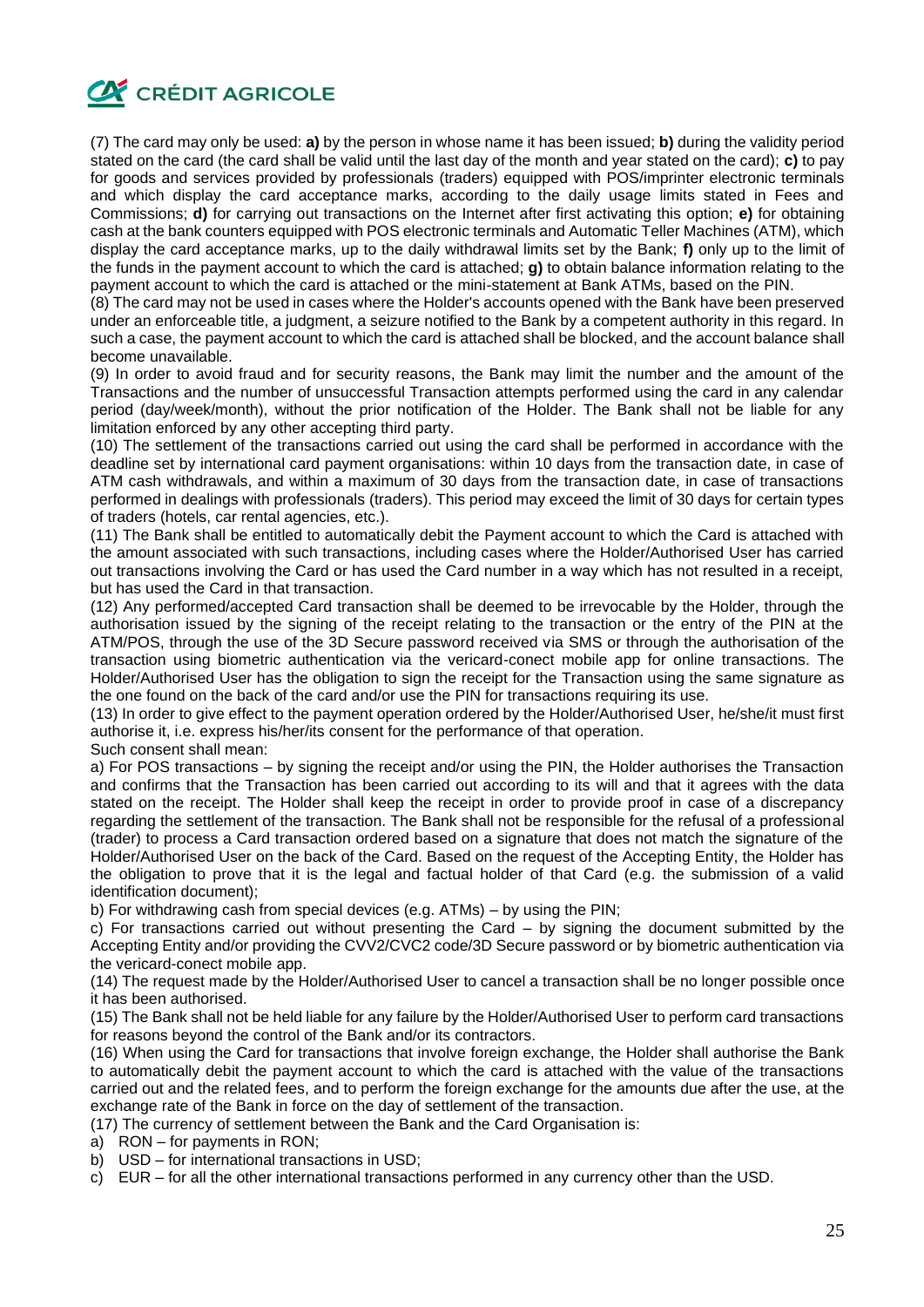

(18) If the original transaction currency is different from the settlement currency of the Bank agreed with the Card Organisation, the foreign exchange will be carried out at the settlement rate of the card payment organisation of that day.

(19) After signing these GBC and the card issuance form, the Bank shall hand over the Card and the related PIN, in a sealed envelope, to the Holder. Upon receiving the sealed envelope, the Holder/Authorised User shall memorise the PIN and shall destroy the envelope, with the option to change the PIN at the ATMs installed in the branches of Credit Agricole Bank Romania S.A. If the envelope is not sealed, the Holder/Authorised User will immediately notify the Bank. If the correct PIN has not been memorised, the Holder/Authorised User will notify the Bank in order to reissue the PIN.

(20) The Bank may issue a new Card to the Holder/Authorised User as described hereunder, and all the costs related to its issuance shall be borne by the Holder.

(21) For the Card renewal, the conditions of use in force at the time of the renewal shall be applicable.

(22) The Holder has the option of linking multiple accounts in different currencies to a debit card, a facility called "Multicurrency". The maximum number of payment accounts in different currencies that can be linked to a debit card is three accounts in EUR, USD and RON, respectively.

(23) The settlement rules for transactions carried out via the debit card through the Multicurrency facility are: a) RON transactions shall be primarily debited from the RON account, and, if there are insufficient funds, the

difference shall be debited from the account in EUR, USD, in this order;

b) Transactions in EUR or other currencies except the USD shall be primarily debited from the EUR account, and, if there are insufficient funds, the difference shall be debited from the account in RON, USD in this order; c) USD transactions shall be primarily debited from the USD account, and, if there are insufficient funds, the difference shall be debited from the account in EUR, RON, in this order.

(24) Any performed transactions shall appear on the statement of the payment accounts from which the authorisation has been performed, regardless of the account priority.

In case of card transactions performed below the authorisation limit of the trader (e.g. purchases on airplanes, the payment of motorway taxes, the payment of the car rental tax), "REFUND" transactions (e.g.: the repayment of amounts following the return of products to the trader by the customer or in case of goods never received by the customer) or in case of transactions received for settlement with a reference code that is different from the one used at the time of the authorisation, the amounts are posted in respect of the account for which the customer's card has been issued, regardless of the currency in which the relevant amounts have been paid/authorised.

(25) The balance displayed at the ATMs of Credit Agricole Bank Romania S.A. branches for customers benefiting from the Multicurrency facility shall be the cumulative balance in RON of all the accounts linked to the debit card.

(26) The Holder's signature and/or the entry of the PIN/CVV 2/CVC2 code/3D Secure password or the biometric authentication via the vericard-conect mobile app shall represent the Holder's irrevocable consent regarding the operation performed.

# **2.2. The operation of the payment account to which the card is attached**

(1) The funding of the payment account to which the card is attached shall be made by the Holder or other individuals, by cash deposits at the Bank counters or by bank transfer, subject to the provisions of the Regulation on Foreign Exchange of the NBR.

(2) The funding of the payment account to which the card is attached shall be used by the Bank to cover the amounts due by the Holder in the following order: taxes, fees, late payment fees, the reimbursement of the amounts exceeding the funds in the account, other costs and expenses of the Bank (including, but not limited to notary fees, enforcement costs, litigation).

(3) The Holder has the obligation to ensure the value of the management fee in the payment account to which the card is attached when issuing or renewing the card, respectively. The management fee charged by the Bank for the account management is borne by the Holder in proportion to the period preceding the termination of the Agreement.

#### **2.3. Rights and obligations of the Parties**

# **2.3.1. The Customer/Holder/Authorised User has the following rights and obligations:**

(1) To ask the Bank to refuse to pay an operation, without undue delay, if, after receiving the account statement, he/she/it finds transactions not ordered/performed/authorised with 3D secure/authenticated biometrically, either in whole or in part, and any errors whatsoever in relation to the payment account to which card is attached. The refusal to pay shall be initiated by filling out, signing and submitting a request to the Bank, to which supporting documents shall be attached.

(2) In order to investigate the request for refusal to pay an operation and to settle it, the Bank shall be entitled to ask the Holder for additional information. Any refusal to pay shall be settled by the Bank, in accordance with the terms and regulations laid down by international card organisations and the general card usage customs.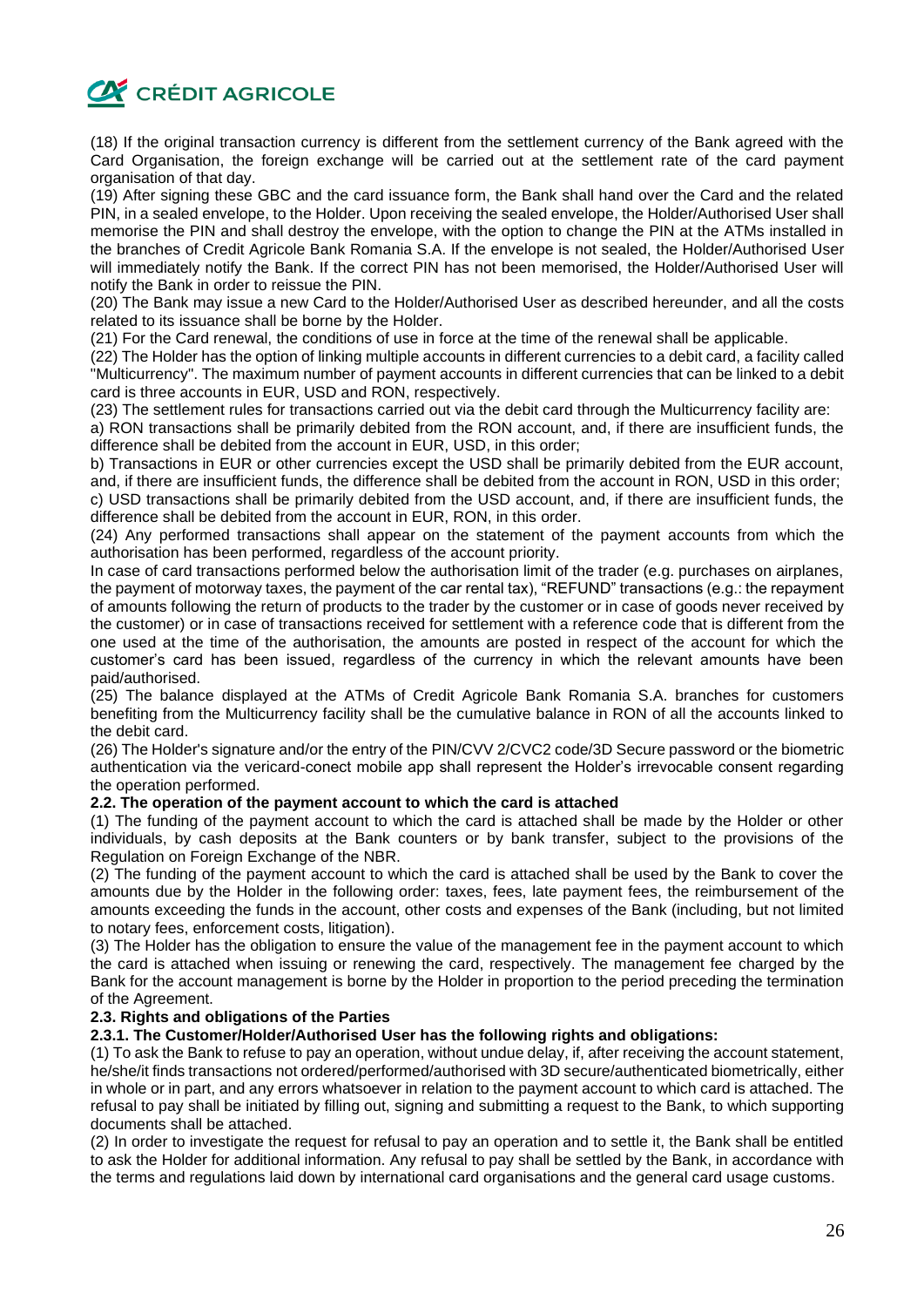

(3) To sign the card upon receipt.

(4) To use the card in accordance with the terms of the Agreement and the law.

(5) To fund the payment account to which the card is attached with the amounts related to operations performed using a card and with amounts owed to the Bank, such as, but not limited to the account/card management fees.

(6) To ensure that he/she/it has declared a valid mobile phone number to the Bank for the performance of transactions on websites enrolled in the 3D Secure system, as the enrolment of the card in the 3D Secure system is automatic, and takes place at the time of issuance of the card. For the performance of online transactions, the customer may provide biometric authentication via the vericard-conect app, where the card must be manually enrolled by the customer.

(7) To keep the Card safe and to take all the reasonable steps to protect it and the related PIN.

(8) Not to give the Card to a third party.

(9) Not to disclose Card related details, including the PIN, and to make sure that, on entering/using the PIN, no one can see it.

(10) Not to write down the PIN on the card or other media.

(11) To inform the Bank, as soon as he/she/it becomes aware of it, without undue delay, in these cases: discovering the loss, theft, destruction or unauthorised use of the Card or any other unauthorised use thereof, the Card blocking or any suspicion regarding Card skimming or learning of the PIN by unauthorised persons. In these cases, the Holder shall first report it by calling one of these numbers: **021/30 40 300, 021/22 23 336, 021/22 23 337, 0726 222 333** (operational 24/7) in order to block the card, and, subsequently, the Holder is

required to go to the Bank to give a written notice of the situation and fill out the related documentation.

(11.1) To inform the Bank in case of telephone theft/loss for blocking the cards enrolled in the vericard-conect mobile app (where applicable).

(11.2) To inform the Bank in case of changing the telephone number and wishing to enrol the card(s) in the vericard-conect mobile app.

(12) If the Holder/Authorised User finds or retrieves the Card after having blocked it, he/she/it is required to return it to the Bank.

(13) To notify the Bank in writing if he/she/it no longer remembers the PIN, in order to be assigned a new PIN. The Holder or Authorised User can change the PIN to one of his/her/its choice at the ATMs found on the premises of Bank branches.

(14) To ask the Accepting Entity to withdraw the consent given for performing transactions if he/she/it wishes to eliminate these transactions for that Accepting Entity. The Bank shall not be liable to the Holder/Authorised User/Professional for the legal relationship between them.

(15) When purchasing goods using the Card, the Holder shall check and sign the receipt content and shall keep the copy received from the trader. This signature represents the consent issued by the Holder/Authorised User for the payment.

(16) The Holder shall be liable for all the transactions performed by fraudulently using the Card and/or the PIN until the date of reporting and blocking the card as stolen/lost, and shall bear the losses associated with these operations according to the legal regulations in force.

(17) The Holder shall bear the losses relating to any unauthorised payment transaction, as follows:

a) Until the time of the notification of the Bank, the Holder shall be liable for all the operations performed, and shall bear all the losses related to these transactions up to the limit of the RON equivalent of EUR 150 (at the NBR exchange rate of the day of the transaction);

b) He/she/it shall bear the losses relating to any unauthorised payment operations of no more than EUR 50 equivalent for the operations carried out until the time of the notification of the Bank if the Holder has not acted fraudulently or unintentionally violated his/her/its obligations.

(18) If Authorised Users prove to have acted negligently or fraudulently, the Holder shall be fully liable, as the Holder takes on the consequences and risks as a result of such actions/operations.

(19) The Holder shall bear all the losses, with no limit in terms of the amount relating to any unauthorised operation if these losses result from fraud or the non-compliance, whether willingly or negligently, of one or several obligations hereunder.

(20) The Holder shall not bear any financial consequences resulting from the unrightful use of the lost/stolen card after the notification for the card blockage unless it has acted fraudulently.

(21) If the Bank does not provide the appropriate means for the notification at all times of a lost, stolen or misappropriated payment instrument, the Holder shall not be liable for the financial consequences resulting from the use of such payment instrument, unless it has acted fraudulently.

(22) In case of giving up a card, the amounts in the account can be recovered within 30 calendar days from the submission to the Bank counter of all the cards issued for that account.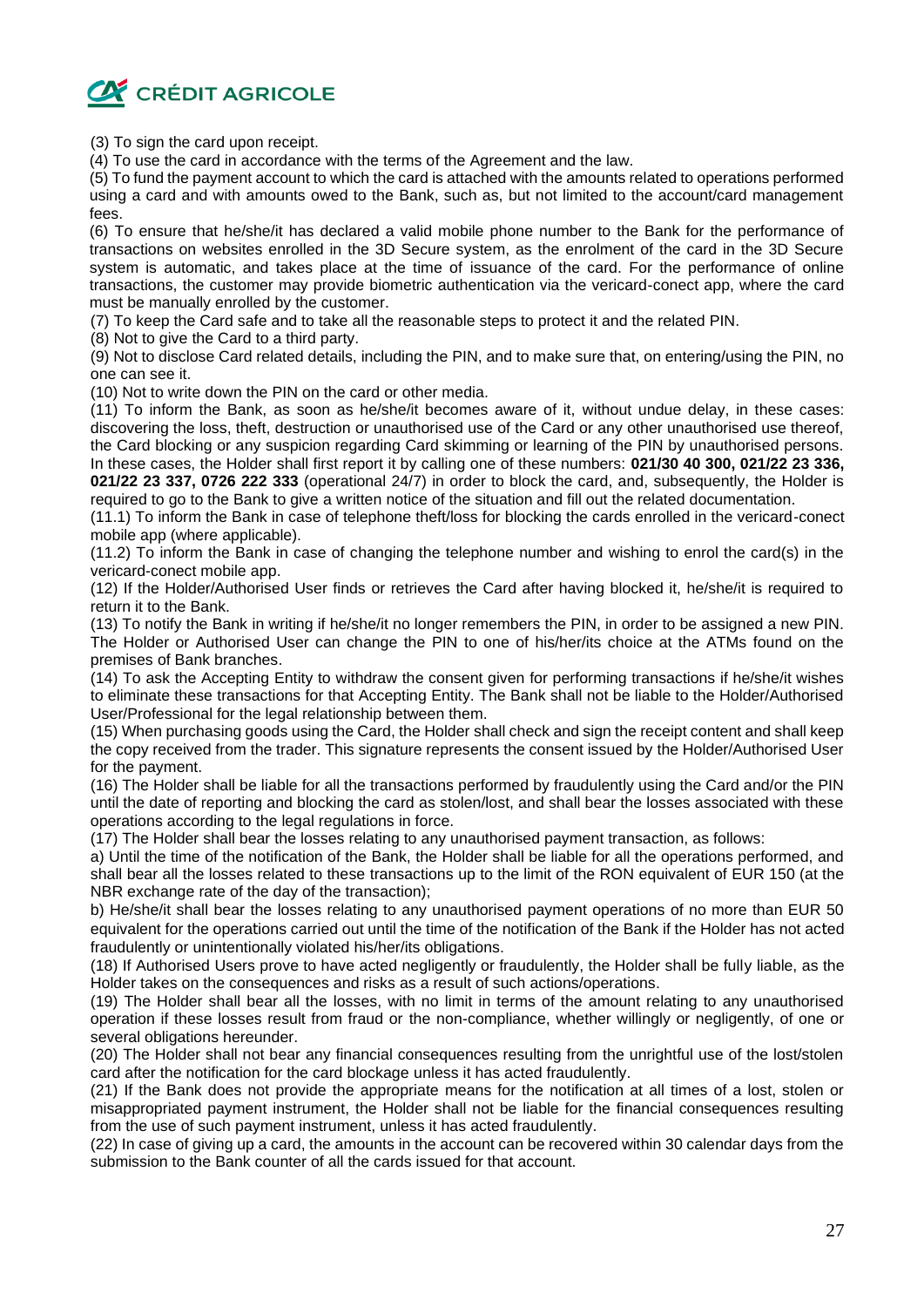

(23) The Holder shall indemnify the Bank for any damage, loss or expense incurred by the Bank and resulting from the infringement of these Card usage conditions or following the establishment of the financial responsibility of the Holder/Authorised User for refusals to pay.

(24) The Holder shall accept that Bank services can be performed, on a contractual basis, by a Bank affiliate, a third party or their subcontractors.

### **2.3.2. The Bank has the following rights and obligations:**

(1) To automatically debit the payment account to which the Card is attached and any other payment accounts and/or deposits in RON or in foreign currency with the amount related to the settled transactions, including in cases where the Holder/Authorised User has carried out transactions involving the Card, has used the Card number in a way which has not resulted in a receipt, but has used the Card in the relevant transaction or has provided biometric authentication for the relevant transaction.

(2) To initiate the proceedings for recovering the Holder's payment obligations in case of exceeding the account funds in case the Holder does not reimburse the payment obligations on time and after the prior notification of the Holder by the Bank.

(3) In case the Holder exceeds the funds in the payment account to which the card is attached, the Bank may charge late payment fees calculated according to this formula: Late payment fees = (the debit balance at the end of each day \* the exact number of days \* the interest rate %) / 360. The late payment fees shall be debited from the Holder's account on a monthly basis, on the last business day of the month.

(4) To refuse the conclusion of the Agreement or the issuance of a card without being required to mention the refusal.

(5) To replace the Card declared in writing as having been lost, stolen or damaged, upon request.

(6) Not to disclose the PIN or any other password of the Holder/Authorised User to any third parties. No clause may be construed as meaning that the Bank is liable for the use of the Card by persons other than the Holder.

(7) To ask a Professional (trader) accepting cards to keep and return the card to the Bank, based on a reasonable cause.

(8) To temporarily block the use of the card and to refuse to perform a transaction charging the blocking fee in the following cases:

- a) The Bank has suspicions of unauthorised or fraudulent use of the Card;
- b) The exceeding of the balance available in the account to which the card is attached, the Bank unblocks the card when the outstanding debts are covered;
- c) The information provided by the Holder is incorrect or incomplete;
- d) The transaction is not in accordance with the legal provisions in force (including foreign currency ones);
- e) For the security of the payment instrument;
- f) The Bank has suspicions that the operation is connected with terrorist financing or money laundering transactions;
- g) Other objectively justified reasons or in accordance with the applicable legal provisions.
- The Bank can provide the Holder with the reasons leading to the refusal of the transaction.

(9) To inform the Holder/Authorised User about having blocked the payment instrument and the reasons for the blocking, whenever possible before the blocking or immediately thereafter, at the latest, initially by phone and then by written notice, unless giving such information interferes with objectively justified safety reasons or is prohibited by other relevant legal provisions. The payment instrument shall be unblocked or, if necessary, replaced as soon as the reasons for the blocking cease to exist and only on the basis of a written request from the Holder/Authorised User.

(10) The Bank shall be entitled to refuse to execute a transaction in the following cases: fraud, the exceeding of the funds in the payment account to which the Card is attached, if the information provided by the Holder is inaccurate or incomplete, if the transaction is not in accordance with the legal provisions in force (including foreign exchange regulations), the Bank has suspicions that the operation is connected with terrorist financing or money laundering transactions and/or for other objectively justified reasons or in accordance with the applicable legal provisions. The Bank can provide the Holder with the reasons leading to the refusal of the execution.

(11) In duly justified cases, without prior notice, to permanently block the card use and/or to refuse the issuance of a new card or the renewal of an existing card, without the Holder being exempted from the financial responsibility for the transactions performed using that card.

(12) The Bank shall settle payment refusals in accordance with the deadlines and regulations in force of card payment organisations and shall inform the Holder/Authorised User of the resolution of the complaint.

(13) The Bank may unilaterally decide to withdraw the payment instruments if the terms of these GBC or any agreements concluded with the Bank or the laws in force are violated.

(14) The Bank shall not be liable in any way if an authorisation request is rejected or a card is not accepted for payment.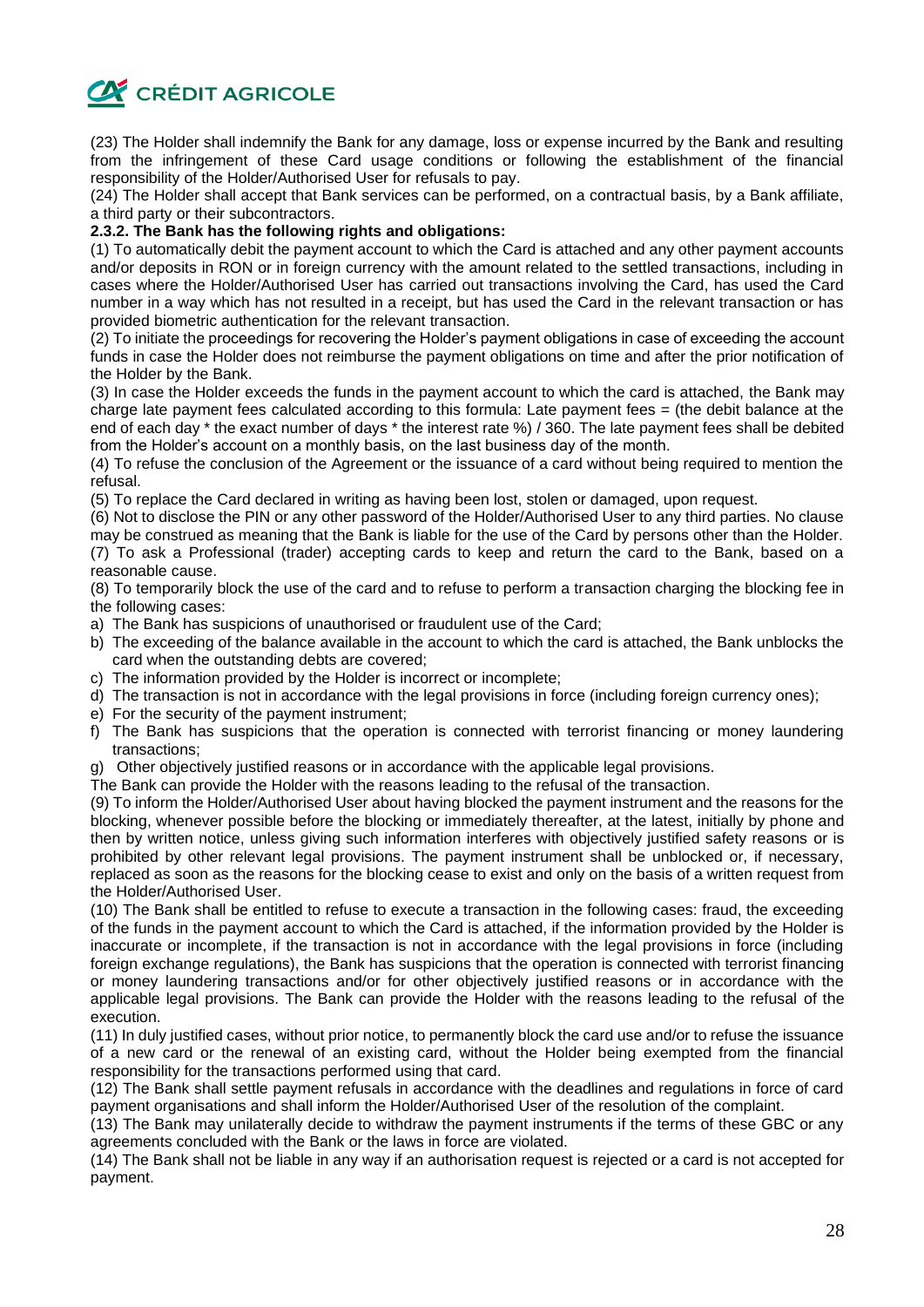

(15) The Bank shall not be held liable for any failure by the Holder to perform card Transactions for reasons beyond the control of the Bank and/or its subcontractors.

# **2.4. The duration of the Agreement**

(1) This Agreement comes into force on the date when the Holder receives the Card. The Card shall be valid until the expiry date stated on the front of the Card, with the possibility of its renewal, in which case the Bank shall issue a new Card to the Holder.

(2) The validity of the terms for this Agreement shall be automatically extended with the automatic renewal of the Card unless the Holder notifies the Bank in writing of giving up the Card 30 days before the expiry of the Card validity. The Bank may waive the abovementioned deadline if the Holder goes to the Bank offices to collect the new Card and to hand over the old one.

#### **2.5. The termination of the Agreement**

(1) The Bank may terminate the Agreement, effective immediately and in full, without requiring prior notification or other formalities and without the intervention of the court, in any of the following cases:

a) Transactions not covered by the balance of the Payment account to which the card is attached;

b) The attempted alteration of the data entered/stated on the Card;

c) The violation of legal regulations regarding Card use.

(2) By expiry, if the Holder does not wish to renew the Agreement, by notifying the Bank to that effect at least 30 calendar days before the expiry date stated on the front of the card.

(3) In case of termination of the Agreement, the Holder has the obligation to return all the cards issued for that account at the time of submitting the application for closing the Payment account to which the card is attached to the Bank.

(4) The Holder is required to pay any debts related to the Card as they become due and also to provide the Bank with guarantees for the payments made by the date of the termination, which will be later debited.

(5) The termination of the validity of this Agreement only becomes effective after the fulfilment of all the payment obligations of the Holder to the Bank and after the return of all the cards issued for that account.

# **3. THE PREMIUM/PREMIUM PLUS PACKAGE**

#### **3.1. The subject of the Agreement:**

(1) The subject is the granting of the PREMIUM/PREMIUM PLUS package to Small Enterprise/Agricultural customers, which involves:

- a) At most three payment accounts in different currencies included in the package (at least one in RON), optionally, in other currencies (EUR/USD);
- b) The Multicurrency facility (optional);
- c) The MasterCard Business Standard debit card (mandatory);
- d) Internet Banking (mandatory)/Mobile Banking;
- e) The SMS alert for card transactions (optional).

The PREMIUM PLUS package provides Small Enterprise/Agricultural customers with discounts in relation to the standard fees and commissions, in addition to the products included in the PREMIUM package.

The Premium/Premium Plus package shall be granted based on the Application for the purchase of banking products and services, as laid down hereunder in the specific sections, for each product separately.

# **3.2. The duration of the Agreement:**

(1) The Premium and Premium Plus packages for Small Enterprise/Agricultural customers are granted by the Bank for an indefinite period.

# **3.3. The termination of the Agreement:**

(1) The Bank may terminate the Agreement, effective immediately and in full, without requiring any prior notice or other formalities and without the court intervention in any of the following cases:

a) The attempted alteration of the data entered/stated on the Card;

b) The failure to pay the monthly Premium/Premium Plus package management fee or any fees arising from the use of the products/services included in the Premium/Premium Plus package;

b) The violation of legal regulations regarding the use of the card and the Internet banking/Mobile banking service.

(2) In case of termination of the Agreement, the Customer shall return all the cards issued for that account at the time of submission of the application for the closing of the Premium/Premium Plus package. The Customer is under the obligation to pay any debts related to the Premium/Premium Plus Package as they become due and also to provide the Bank with guarantees for the payments made up to the date of the termination, which will be later debited. The termination of this Agreement shall only become effective after the repayment of all the payment obligations of the Customer to the Bank and the return of all the cards issued for that account.

(3) The Customer is aware that, upon the termination of this Agreement for any reason whatsoever, the Bank will close all the accounts relating to the product, without any notice or other prior formality or any additional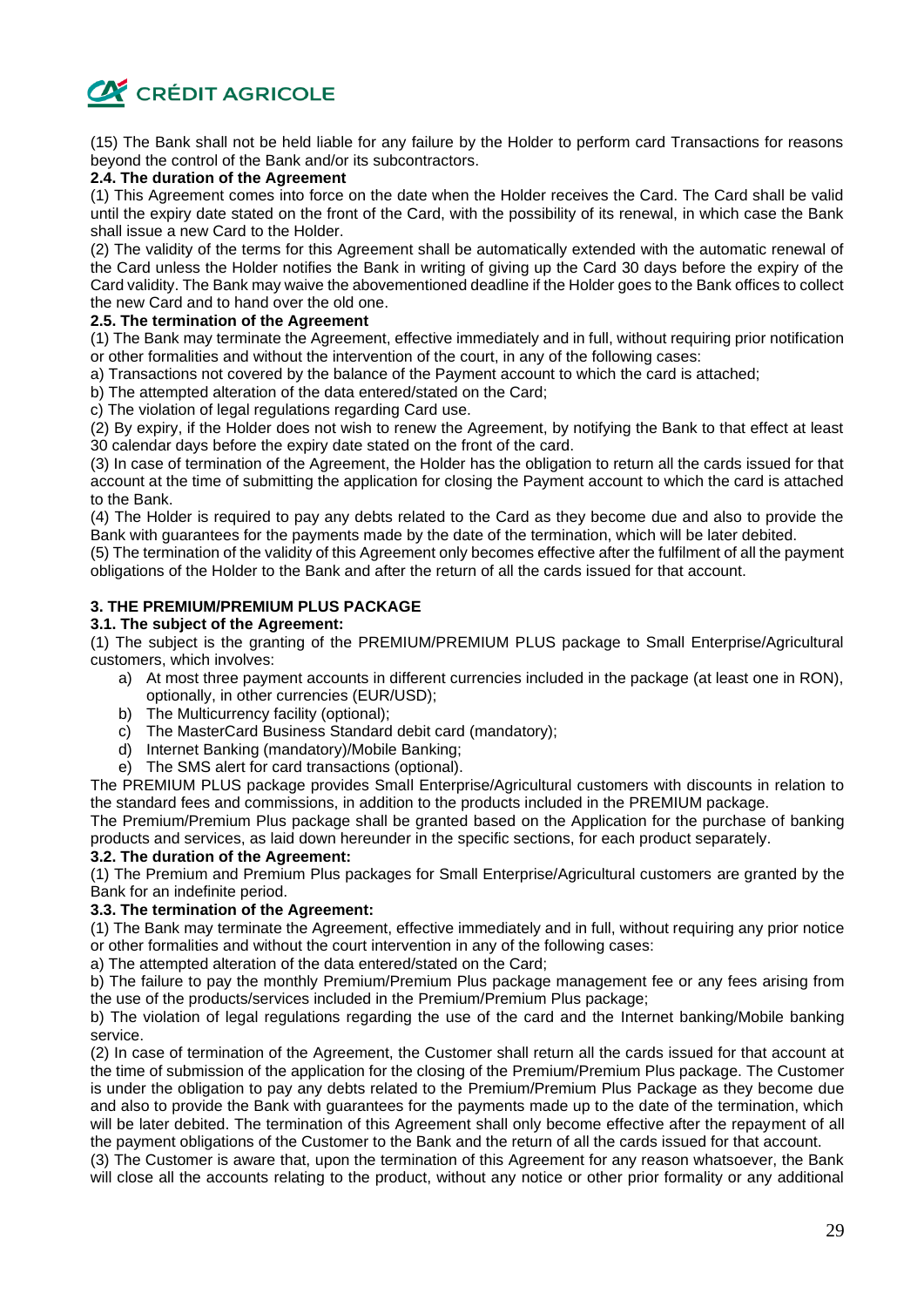

costs, if such accounts have a 0 (zero) balance, unless these accounts are subject to garnishment or are preserved under the law or unless other operations resulting from other banking products contracted from the Bank are also performed within these accounts.

(4) The waiver or termination for any reason whatsoever of any product/service from the Premium/Premium Plus package shall be equivalent to the termination of the entire package of products and services.

# **4. INTERNET BANKING/MOBILE BANKING**

#### **4.1. The subject of the Agreement**

The Bank grants the Customer the possibility of using the Internet banking/Mobile banking service 24/7, based on a written application of the Customer to that effect, in order to perform certain banking operations in compliance with the terms and conditions set forth hereunder.

#### **4.2. Software installation**

(1) In order to log into the Internet banking/Mobile banking service, the Customer shall use the security devices provided by the Bank (e.g. the Mobile Token for QR code scanning and login code generation, PIN). In order to log in to the Mobile banking service, the Customer shall install/access the M-CONECT app on the device where it wants to use it. If the Customer loses the mobile or tablet, it will be required to submit an application for the revocation of the device.

(2) The Customer may be provided, upon its request to that effect, with technical support over the phone by the Bank in order to log into the Internet banking/Mobile banking service.

The Internet banking service may be accessed based on the username and the Unique Registration Code provided to the Customer by the Bank.

The Mobile banking service may be accessed based on the username and the registration code (needed for the first login).

(3) Based on the Customer's request to that effect, the Bank shall provide basic instructions on how to access and use the service.

(4) The Customer may only report technical issues related to the operation of the Internet banking/Mobile banking service to the Bank over the phone and in writing, via the Internet banking/Mobile banking service, by way of a personally delivered letter or via email. The Customer acknowledges and agrees that any issues related to the performance of the operations (e.g. the correction of any errors, complaints related to the (non)execution of its instructions) will be resolved according to these GBC or the conditions for the performance of the relevant operations.

(5) The Customer may contact the Bank for urgent technical issues relating to the operation of the Internet banking/Mobile banking service by calling one of these telephone numbers: 021/30 40 300; 021/312 80 32 or by sending an email to conect@credit-agricole.ro. The Bank shall make every effort to solve the issues reported by the Customer relating to the connection/operation of the service within 6 hours of receiving the complaint from the Customer, but during the Bank working hours.

(6) The Bank shall not be responsible for any damage caused by the interruption of the Internet banking/Mobile banking service:

a) If the Customer does not inform the Bank about the inability to perform the operations;

b) If the Internet banking/Mobile banking service interruption is temporary and necessary for its subsequent operation in optimal conditions;

c) If the interruption is caused by reasons not attributable to the Bank (e.g. power failures, other actions/faults of third parties, etc.).

In all these cases, the interruption of the access to the Internet banking/Mobile banking service shall not exempt the Customer from the payment of the service.

d) If the interruption of the access to the Internet banking/Mobile banking service is due to the Bank's fault, and the re-connection is not achieved within the deadline referred to above, the Customer shall be entitled to request a reduction of the service payment accordingly, in proportion to the period for which the Internet banking/Mobile banking service was not provided.

(7) The Customer shall be responsible for the management and submission of the Access Elements to the Authorised Users according to these GBC and their training in order to access the Internet banking/Mobile banking service.

(8) Any updates and upgrades of the Internet banking/Mobile banking service shall be free of charge and shall be provided to the Customer without having to conclude an Addendum. If the Customer assesses that the new functionalities are contrary to its interests, it may notify the Bank, in order to:

a) Keep the previous functionalities or, if that is not possible, to

b) Terminate this Agreement.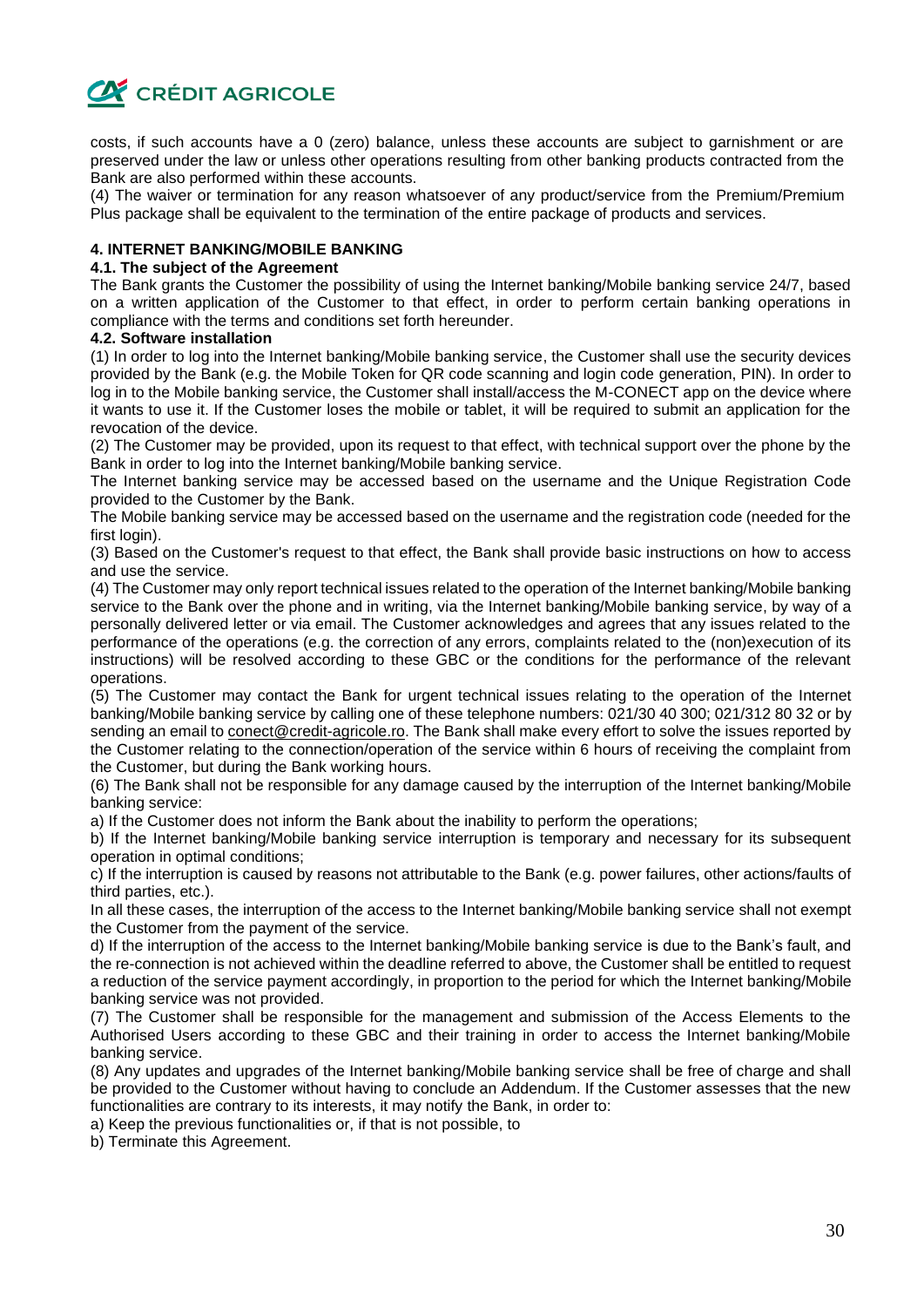

(9) The m-conect app may be used provided there is an Internet connection on the device where it is installed. The Customer is responsible for the Internet access (and the related costs) on the compatible device from where the mobile banking app is accessed.

(10) If the app is deleted by the Customer/User by mistake, he/she/it will be required to follow the original reinstallation steps, after obtaining a new registration code from the Bank.

#### **4.3. Software-related intellectual property rights and their protection**

(1) The Bank shall be the exclusive holder of the intellectual property rights related to the software that provides the Internet banking/Mobile banking service.

(2) The Customer undertakes not to prejudice the intellectual property rights referred to above in any way and not to modify the software provided by the Bank, not to copy the design of the web pages, not to use their structure and design otherwise than within and as laid down in this Agreement, in order to use the Internet banking/Mobile banking service. Any changes to the software shall be made exclusively by the staff authorised by the Bank.

# **4.4. The use of the Internet banking/Mobile banking service and the execution of the Customer's instructions**

(1) The provision of the Internet banking/Mobile banking service does not involve an obligation on part of the Bank to provide the Customer with the hardware or software components, except those expressly stipulated in these GBC.

(2) **a) The Internet banking service** will allow the following operations involving the Customer's accounts opened with the Bank:

- Viewing the contracted products (current accounts, savings accounts, cards, deposits, loans);
- Opening a current account (RON, EUR, USD, GBP, CHF) only for existing customers;
- Opening a savings account (RON, EUR, USD, GBP, CHF) only for existing customers;
- Entering/changing/saving/deleting/signing payments in RON (intrabank and interbank transfers, utility payments for customers who are individuals, transfers between the accounts of the same customer);
- Entering/changing/saving/deleting/signing payments in foreign currency (intrabank and interbank transfers, transfers between the accounts of the same customer);
- Entering/changing/saving/deleting payment templates;
- Entering/saving/deleting multiple payment files for corporate customers;
- Entering/saving/changing/deleting beneficiaries;
- Entering/changing/deleting/saving/signing deposit establishments;
- Entering/changing/deleting/saving/signing foreign exchanges;
- Negotiating interest rates for deposits higher than EUR 10,000 or the equivalent;
- Negotiating the exchange rate for amounts over EUR 10,000;
- Sending/receiving messages to/from the Bank:
- Setting the option of email and user inbox Customer notification regarding the status of the operations performed;
- Card blocking in case of loss/theft;
- Enabling/disabling of the Internet option for performing card transactions on the Internet;
- Viewing the accounts linked to the card;
- Performing standing orders with daily, weekly, monthly/quarterly/annual/biannual frequency (payment orders in RON, in foreign currency and transfers between accounts), to be processed by the Bank on the date scheduled by the Customer;
- Carrying out intra-banking operations (transfers between accounts, foreign exchange, deposits) outside the working hours (including non-business days), to be processed instantly, as the app is available 24/7, with the exception of the period for the closing of the day;
- Signing transactions entered through Mpin and Mpush;
- Amending the personal data: the correspondence address, the telephone number, the email address;
- A deposit simulator (the Customer can view the gross interest and the related tax at the time of its establishment);
- A file payment menu is available only for legal persons;
- Utility payments available only to individuals;
- Viewing account statements and transaction reports;
- A list of products from the Bank's portfolio for each type of customer, for which the customer can opt from the Iconect app;
- The display of exchange rates;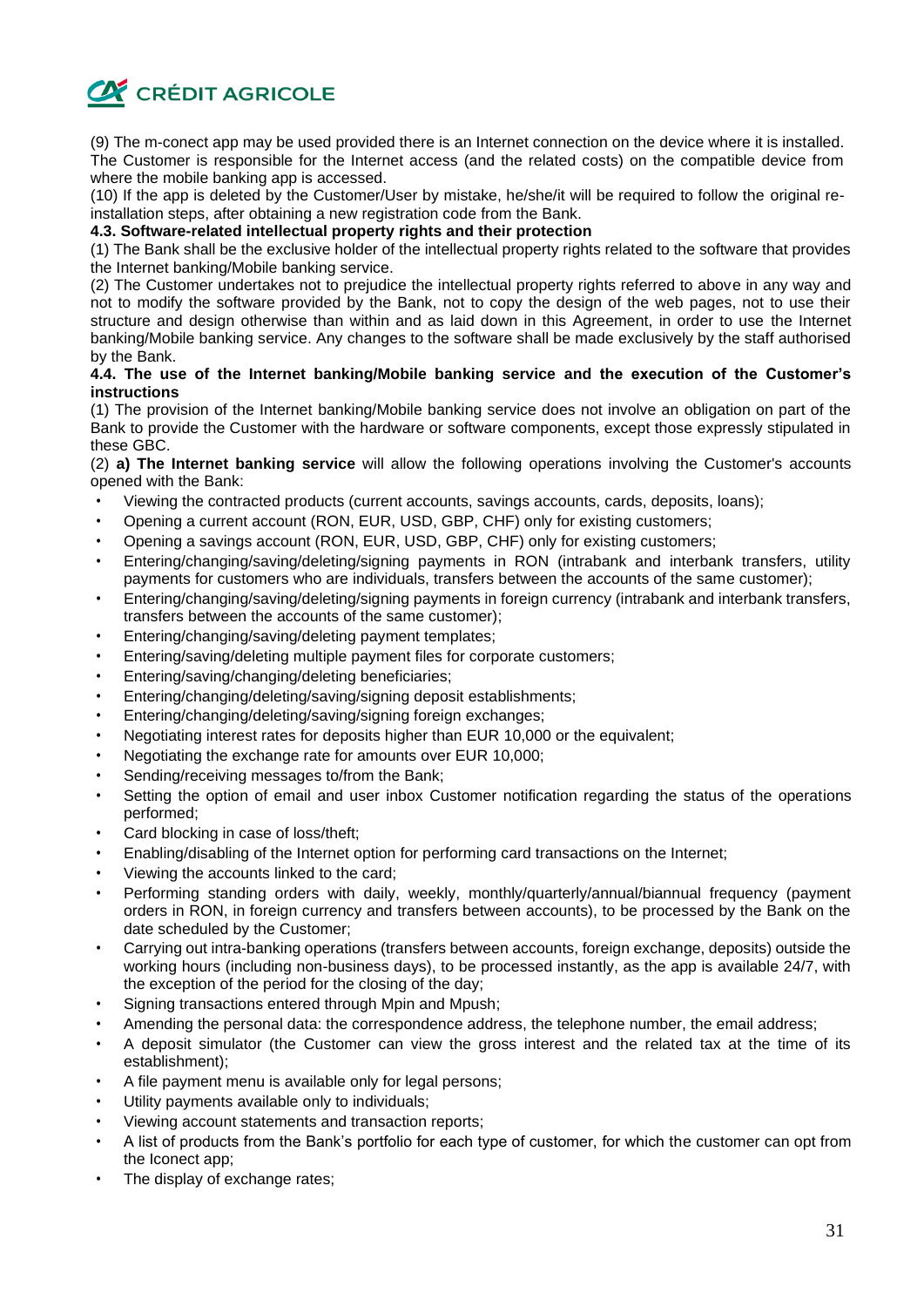

- The display of the product catalogue;
- The display of the Demo;
- The display of the frequently asked questions;
- The display of the call centre contact details, email address, website, Facebook and Linkedin page;
- Geolocation for the Bank branches and ATMs;
- User information: My Profile, User Information, Notifications, Device Management;
- The ability to choose widgets for the "Control Panel": Campaigns, Quick Actions, Exchange Rates, Latest Transactions, Useful tips, Transfers;
- Virtual inbox;
- Access to the accounts opened for several customer codes (CIF tax identification no.) with the same username (e.g. personal accounts and kids accounts);
- Logout from the system;
- A Romanian/English/French menu.

**b) The Mobile banking service** will allow the following operations involving the Customer's accounts opened with the Bank:

- Viewing the contracted products (current accounts, savings accounts, cards, deposits, loans);
- Opening a current account (RON, EUR, USD, GBP, CHF) only for existing customers;
- Opening a savings account (RON, EUR, USD, GBP, CHF) only for existing customers;
- Entering and signing payments in RON (intrabank and interbank transfers, utility payments, transfers between the accounts of the same customer);
- Entering and signing payments in foreign currency (intrabank and interbank transfers, transfers between the accounts of the same customer);
- Entering/saving/changing/deleting templates;
- Entering/saving/changing/deleting beneficiaries;
- Entering/changing/deleting/saving/signing deposit establishments;
- Entering/changing/deleting/saving/signing foreign exchanges;
- Sending/receiving messages to/from the Bank:
- Setting the option of email and user inbox Customer notification regarding the status of the operations performed;
- Card blocking in case of loss/theft:
- Enabling/disabling of the Internet option for performing card transactions on the Internet;
- Viewing the accounts linked to the card;
- Performing standing orders with daily, weekly, monthly/quarterly/annual/biannual frequency (payment orders in RON, in foreign currency and transfers between accounts), to be processed by the Bank on the date scheduled by the Customer;
- Carrying out operations (transfers between accounts, foreign exchange, deposits) outside the working hours (including non-business days), with the exception of the period for the closing of the day;
- Signing entered transactions:
- A deposit simulator (the Customer can view the gross interest and the related tax at the time of its establishment);
- Viewing account statements and transaction and product reports;
- Geolocation for the Bank branches/ATMs;
- The list of products in the portfolio for which the Customer can opt: the current account, the savings account, the deposit;
- The display of exchange rates;
- The display of the product catalogue;
- The display of the Demo;
- The display of the frequently asked questions;
- The display of the call centre contact details, email address, website, Facebook and Linkedin page;
- User profile information;
- Notification management;
- The possibility of disabling the user from the device on which it is logged in;
- Access to the accounts opened for several customer codes (CIF  $-$  tax identification no.) with the same username (e.g. personal accounts and kids accounts);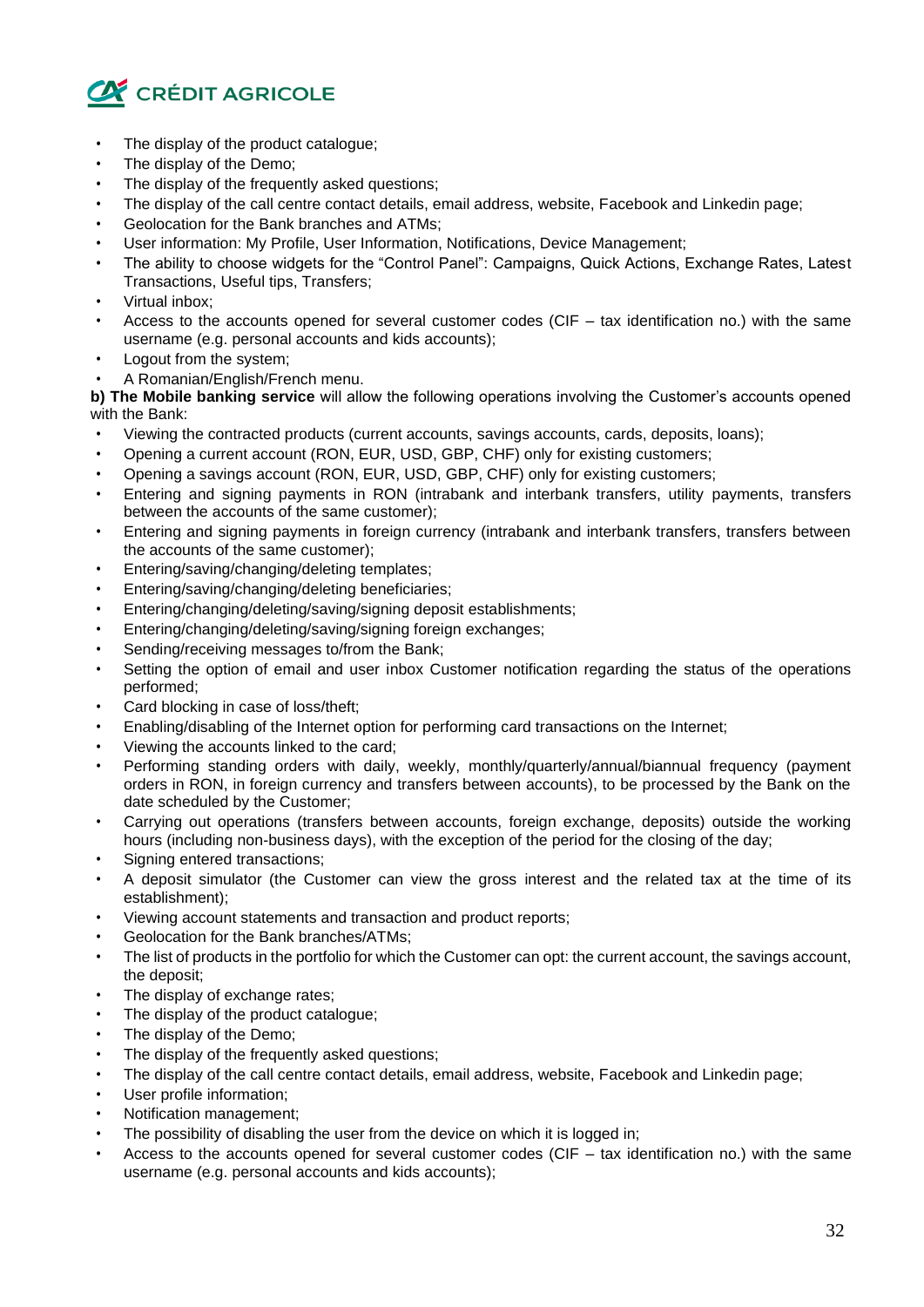

- Logout from the system;
- A Romanian/English/French menu.

(3) The following operations may not be performed by the Customer/User:

a) Payments from legal persons to individuals without the Bank's consent and without the prior submission of the supporting documents (dividends, salaries, etc.);

b) The repayment of loans to the shareholder without the Bank's consent if the Customer has loans granted by Credit Agricole Bank Romania S.A.

(4) The operations performed through the Internet banking/Mobile banking service are conditional on the filling out by the Customer of all the mandatory fields of the i-conect app.

(5) If the Customer forgets or incorrectly enters the User Code three times, it will ask the Bank in writing for a new Registration Code.

(6) The Bank shall be hereby empowered by the Customer to execute, on behalf and in the account of the latter, the instructions received according to these terms and conditions, at the sole risk of the Customer.

(7) The use of identification elements, when the Customer issues instructions to the Bank, is proof that the Bank has performed the operation required on the basis of the orders received from the Customer.

(8) The Customer takes on all the risks and consequences resulting from the transactions performed on the basis of the instructions given to the Bank, under these terms and conditions.

(9) The Customer shall provide the Bank with all the necessary original documents, required by the Bank according to the legal provisions in force, within ten (10) business days after giving the original instructions under these terms.

(10) The Bank shall inform the Customer about the operations that cannot be executed as requested as soon as possible. The Bank shall also provide the Customer via the Internet banking/Mobile banking service with the possibility of viewing all the operations initiated by the User(s), including those rejected by the Bank, and the reason(s) for the refusal.

(11) The Customer shall be held liable for the accuracy and correctness of the information, instructions and other messages sent to the Bank, according to these terms and conditions.

(12) The exchange rate at which the foreign exchange orders are performed shall be directly accessible in the Internet/Mobile banking apps. The exchange rate shall be constantly updated according to the Bank's foreign currency buying and selling offer. If a foreign exchange order is initiated by the Customer after the related cutoff time, it will be performed at the exchange rate displayed by the system at the time of the transaction and shall be processed according to the Deadline for the acceptance of transactions.

(13) Any deposits that can be established through the Internet banking/Mobile banking service are only the types of deposits that are displayed via the Internet banking/Mobile banking service, and any other types of deposits may only be established or terminated by the Customer at the Bank counters. Deposits may only be established during the hours determined according to the Deadline for the acceptance of transactions.

(14) Deposit establishment/termination operations may also be initiated outside the working hours (including non-business days), and they shall be processed by the Bank according to the Deadline for the acceptance of transactions.

For any deposits established outside the working hours, the interest rate used by the Bank at the time of the establishment shall apply. The specific conditions of deposit establishment/termination (the term, the interest, rights and obligations of the parties) shall be made available to the Customer within the Internet banking/Mobile banking app. The Customer declares that, by the establishment/termination of a deposit through the Internet banking/Mobile banking service, it has taken note of and agreed with the application of the conditions for that deposit, which have full contractual value.

(15) Any transactions ordered by the Customer through the Internet banking/Mobile banking service shall be performed according to the Deadline for the acceptance of transactions. Any operations ordered after the acceptance cut-off time may be signed by the Customer and will be processed by the Bank on the next banking business day.

(16) The User's daily limits for the amount are determined by the Customer that is a legal person when contracting the service.

(17) The proof of performance of transactions in the Customer's account shall be the account statement; the account statement sent to the Customer via the Internet banking/Mobile banking service shall not be definitive information provided by the Bank.

(18) The Bank reserves the right to block the Customer's/User's access to the Internet banking/Mobile banking app without his/her/its prior consent, for objectively justified reasons related to: **a)** the security of the User Code; **b)** a suspected unauthorised or fraudulent use thereof, or, **c)** if the Customer has access to a line of credit, related to a significantly increased risk that it may be unable to meet the obligation to pay; or to **d)** the protection of the Bank's/Customer's interests; **e)** the wrong entry of the username/PIN three times in a row; or **f)** the failure to pay the monthly management fee.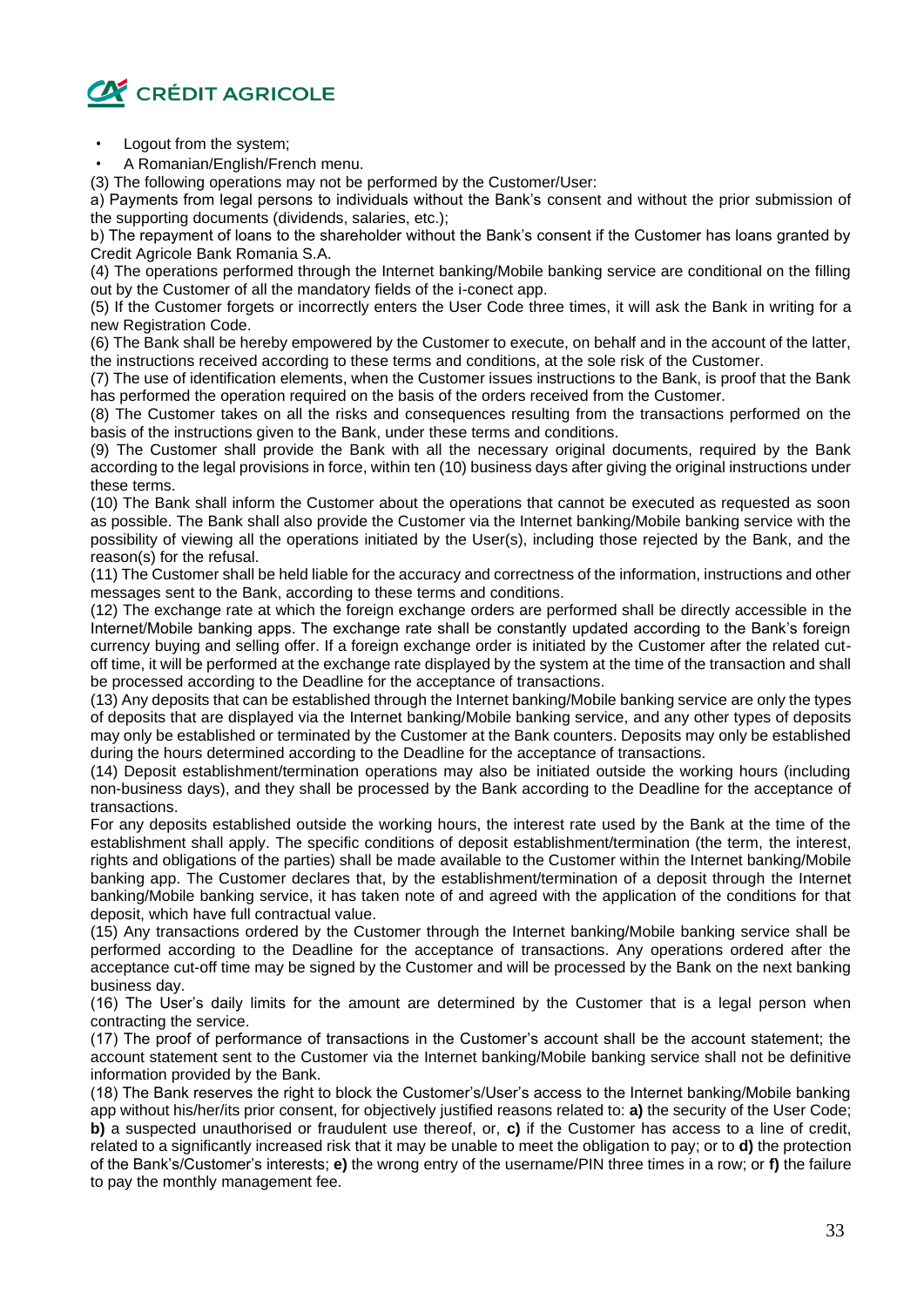

(19) If the access to the Internet banking/Mobile banking service is blocked, the Bank shall inform the Customer about the access blocking and the reasons behind it, whenever possible, before blocking it, over the phone, or immediately after blocking it, at the latest. The Bank has no obligation to inform if, by doing so, the objectively justified security reasons are prejudiced or if it is prohibited by other relevant legal provisions. The Bank shall unblock the Customer's/User's access once the reasons for the blocking cease to exist.

(20) The Customer/User may not revoke/amend a payment order after it has been accepted by the Bank through the Internet banking/Mobile banking service.

(21) Payment orders issued and authorised by the Customer/User via the Internet banking/Mobile banking app for which he/she/it has stated a future date of execution may be revoked by the Customer by the end of the working hours on the banking business day prior to the date requested for the start of the execution.

(22) After the cut-off times referred to above, the Bank shall only accept the revocation/amendment of a payment order if it is possible and if this has been requested in writing, with the indication of the identification elements for the operation, as well as the reason for the revocation/amendment and the submission of the Customer's solemn declaration that the payment has not been confirmed to the beneficiary. Under these circumstances, the Bank reserves the right to charge a fee for the revocation/amendment, according to the fees and commissions applied to customers (also available on the Bank's website).

(23) The amounts related to the transfer orders revoked by the Customer shall be credited to its account as soon as they are made available to the Bank, but not before receiving them. The Customer's account shall be credited with an amount equal to the one collected by the Bank, which shall not be liable for the fees charged by the correspondent banks for the revocation operation.

(24) The transfer instructions received through the service from the Customer/User shall only be executed by the Bank if the Customer/User identification has been done correctly and completely and the conditions listed in the GBC for the execution of a payment transaction are observed.

(25) The absence of any objection made within the abovementioned period shall be deemed to be an acceptance by the Customer of the balance and the operations featured on the payment account statement.

(26) If a payment operation initiated by the Customer as the payer and deemed to have been received by the Bank and reported by the Customer within 13 months of the debiting date has not been executed or has been executed incorrectly, but the Bank can prove that the amount payable has been made available to the beneficiary's bank, the beneficiary's bank will be held liable to the beneficiary Customer.

(27) If the responsibility for the non-performance or improper performance of the payment operation rests with the Bank, it will immediately reimburse the amount relating to the payment operation and, where appropriate, it will restore the debited account to the status which it would have had if the operation had not been performed.

(28) The Customer shall be deemed to be fully liable if the identification elements are expired, lost, stolen or disclosed to unauthorised persons and undertakes to immediately inform the Bank to that effect. The Bank shall be exempted from liability in case of non-compliance by the Customer with the obligation to notify referred to above.

(29) The Customer shall not have access to the Internet banking/Mobile banking service until it requests and receives new identification elements from the Bank.

(30) The Bank shall not be liable for losses or other damages which the Customer may incur as a result of the Internet banking/Mobile banking service interruption or stoppage due to technical problems.

(31) Because the Internet, as defined above, is beyond the control of the Bank, it shall not be responsible in case of Internet app piracy.

(32) The Bank shall resolve the Customer's requests submitted to the Customer Relations Department as laid down in this Agreement and the General Business Conditions, within a period of 30 business days from the date of their receipt.

#### **4.5. The Customer's rights and obligations**

(1) To use the Internet banking/Mobile banking service according to this Agreement.

(2) To request and receive an account statement.

(3) The Customer/User may request the blocking of the access to the Internet banking/Mobile banking service**: a)** by calling 021 30 40 300 or **b)** in writing, directly at the Bank's counters, during the working hours (from 9:00 to 17:00).

(4) The Customer shall not provide information on the Internet banking/Mobile banking service to any third party person without the Bank's prior written consent.

(5) The Customer has the obligation to inform all Users about all the terms of this Agreement and to inform them about the procedures for using the Internet banking/Mobile banking service published on the Bank official website.

(6) To use the Internet banking/Mobile banking service as laid down in this Agreement, according to the specific instructions for use and under the law.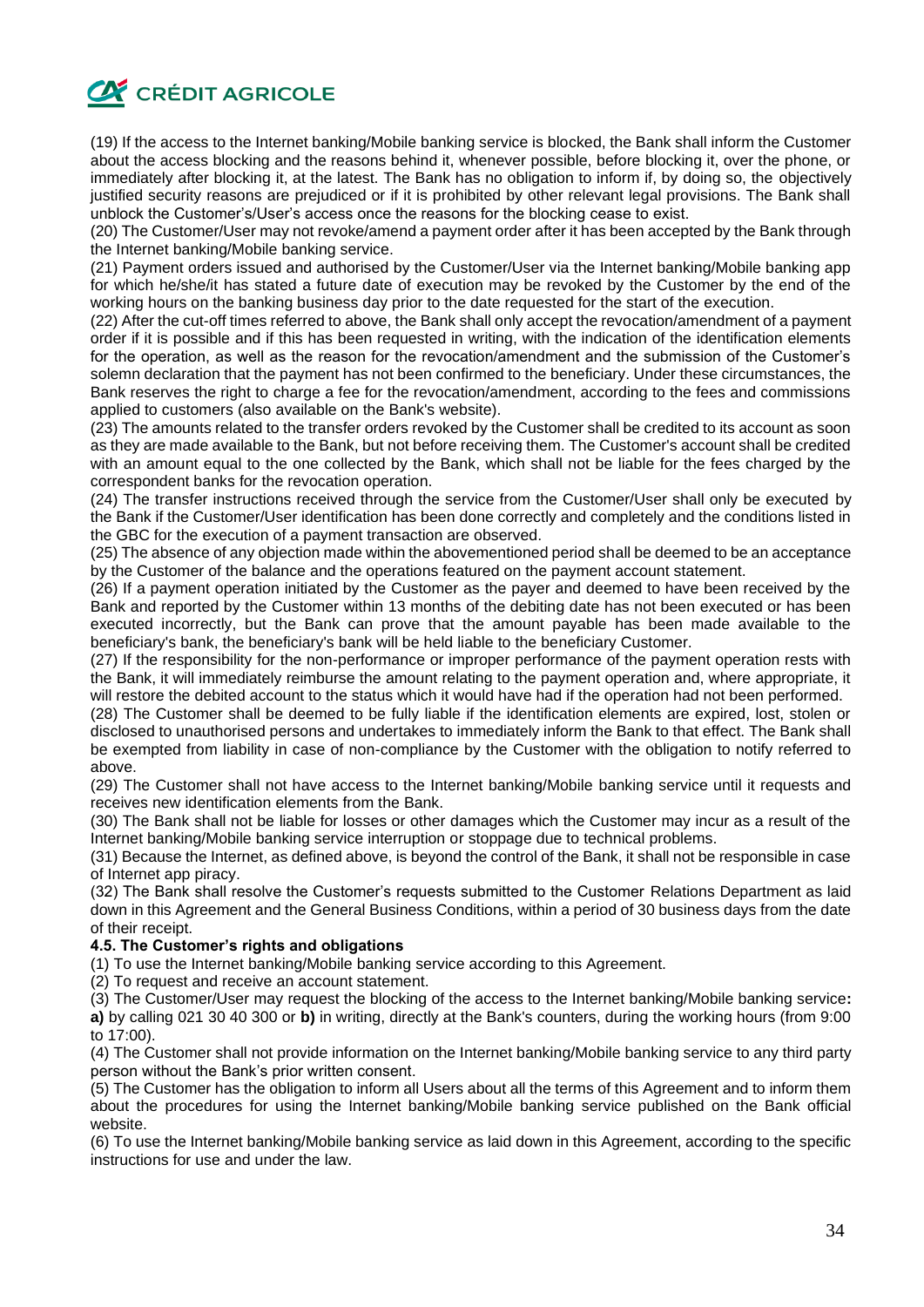

(7) The Customer and Users are required to keep the identification elements provided by the Bank confidential and to take all the necessary security measures to mitigate any attempted unauthorised accessing of the Internet banking/Mobile banking service.

(8) Any change of the Customers' representatives/Users shall be immediately notified to the Bank in writing and shall be enforceable against the Bank only after it has been notified in writing by the Customer. The Bank shall not be responsible for any transactions requested by the Customers through those representatives prior to the notification.

(9) The Customer undertakes to verify the authorised operations and, in case of detecting any discrepancies or unauthorised operations, to contact the Bank as a matter of emergency, immediately after learning that the operation has been performed, in order to resolve the situation created.

(10) To notify the Bank, initially by calling 021 30 40 300 and, subsequently, in writing as soon as it finds that one of the following situations has occurred: a) any error or irregularity in the management of the account by the Bank; b) it has suspicions about the possibility of unauthorised persons knowing the user code.

(11) To issue clear, complete, unambiguous and accurate instructions for the performance of the operations, being also responsible for the compliance with the Bank procedures for giving information via the Internet banking/Mobile banking service.

(12) To provide the Bank with all the necessary original documents (payment orders in foreign currency, foreign payment order (FPO), foreign currency purchase and sale orders marked "for confirmation", etc.) accompanied by the supporting documents requested by the Bank under the law and its regulations in force, within ten (10) business days from the submission of the original instructions.

(13) Based on a request from the Bank, to submit any supporting documents and other payment forms related to the ordered payment operations, according to the legal provisions in force and any other documents requested by the Bank.

(14) To notify the Bank of any cancellation/amendment of any of the rights granted to the Users, in particular the right to access/use the Internet banking/Mobile banking service.

(15) To notify the Bank in writing about any Force Majeure events which are unforeseeable and unavoidable, and which prevent it from fulfilling its obligations under this Agreement, within five business days from the occurrence of the events and to provide the Bank with proof of such an event. The absence of any objection within the above-mentioned period shall be deemed to be acceptance by the Customer of the balance and the operations featured in the payment account statement.

# **4.6. Rights and obligations of the Bank**

(1) The Bank has the following obligations: (i) to comply with the laws in force on the protection of personal data and to implement the appropriate technical and organisational measures intended to protect the Customer's/User's personal data against accidental or unlawful destruction, loss, alteration, disclosure or unauthorised access, particularly if the relevant processing involves the transmission of data within a network, and against any other unlawful forms of processing; (ii) to preserve the confidentiality of all the data and information on the Customer/User (including, but not limited to the name, the login name, the user code), the accounts and the transactions performed by him/her/it under this Agreement, under the law; (iii) to execute the ordered transactions, based on the data submitted via the Internet banking/Mobile banking service, in accordance with the provisions of this Agreement; (iv) to inform the Customer of any changes in the procedures for the implementation of the Internet banking/Mobile banking service, by posting them on the Bank official website; (v) to notify the Customer, by any means of communication, whenever the operation ordered by it cannot be performed for any reason whatsoever, except the cancellation by the Bank of the term deposits created via the Internet banking/Mobile banking service, that do not comply with the minimum amount notified by the Bank.

#### **4.7. The Parties' liability**

(1) The Customer shall be liable for:

(a) Losses/damages caused by the failure to comply with its obligations to protect the Access Elements;

(b) Losses/damages caused by the improper use of the electronic security devices or their loss/theft;

(c) The Internet banking/Mobile banking service accessing and use by unauthorised third parties, except in cases that are not attributable to it (e.g. the Bank's intent or serious misconduct);

(d) Its mistakes in using the Internet banking/Mobile banking service;

(e) Indirect losses resulting from the use of the Internet banking/Mobile banking service (e.g. the payment of penalties to third parties, loss of profit etc.).

(2) The Customer/User shall bear losses of no more than EUR 150 (or the RON equivalent calculated at the NBR exchange rate of the date of the transaction) for any unauthorised payment operations resulting from the use of the custom identification and security means lost/stolen/used without authorisation, which are performed by the notification of their loss/theft/unauthorised use.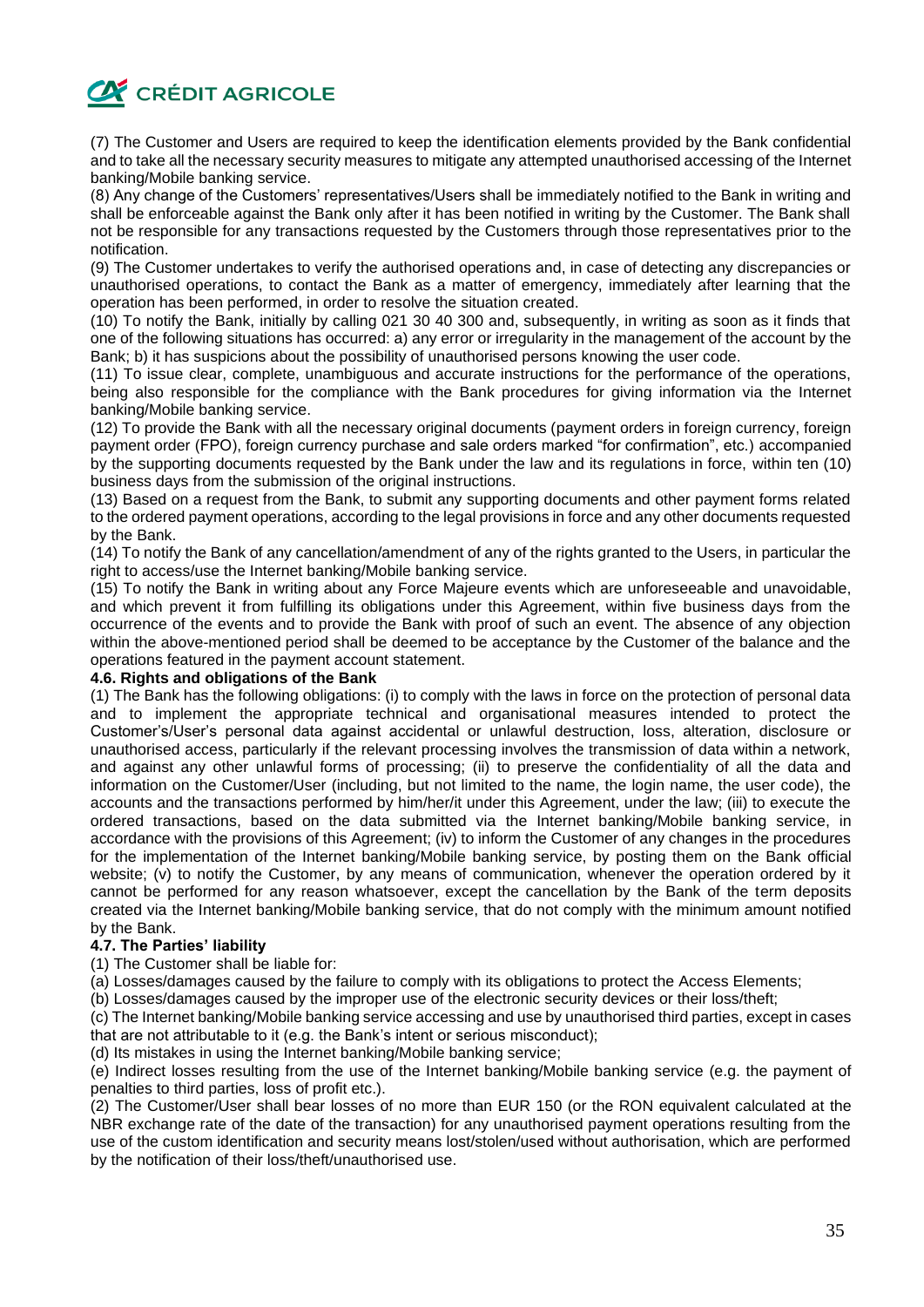

(3) The Customer/User shall bear losses of no more than EUR 50 (or the RON equivalent calculated at the NBR exchange rate on the date of the transaction) for any unauthorised payment operation if he/she/it has not acted fraudulently and has not deliberately violated the obligations incumbent on him/her/it in terms of using the service.

(4) The Customer/User shall bear all the losses relating to any unauthorised payment operations if these losses result from fraud or non-compliance, whether deliberate or grossly negligent, with one or several obligations incumbent on him/her/it in terms of using the service.

(5) The Customer/User shall be held liable for: **(i)** the veracity and accuracy of the data and information submitted to the Bank upon conclusion and during the implementation of this Agreement, **(ii)** the access to, and safekeeping of the information received, access codes and passwords or the unauthorised disclosure thereof to third parties, fully taking on the consequences that may arise from the failure to comply with this obligation; **(iii)** the disclosure of the identification details to unauthorised persons, and for any consequences whatsoever arising from such circumstances.

(6) The Bank shall be liable for:

(a) Ensuring the operation of the Internet banking/Mobile banking service;

(b) Performing the operations according to the Customer's instructions;

(c) Ensuring the security of the Internet banking/Mobile banking service and preserving the confidentiality of the transactions.

(7) The Bank shall not be responsible for the security of the equipment needed by the Customer for using the Internet banking/Mobile banking service. The Bank shall not provide support for the Customer's hardware/software.

(8) The Bank shall only be liable within the limit of and in the cases laid down by the applicable legal provisions in the field and the provisions of this Agreement.

(9) The Bank shall not be liable if the Customer: **(i)** cannot access the contracted service for reasons not attributable to the Bank, such as: the interruption or malfunction of any means of communication or failures in the data processing or transmission systems; **(ii)** the payment instructions received by the service provider of the payment beneficiary/Customer are incomplete or incorrect for any reason not attributable to the Bank, including the interruption or malfunction of any means of communication; **(iii)** for any deficiencies and/or errors that might occur in the process of transmission of the account statements by post or the agreed means.

(10) The Bank is not responsible for the security of the devices (computers/laptops/smartphones/tablets) from which the Customer accesses the Internet banking/Mobile banking service or for any damages/losses arising from the use of the Internet banking/Mobile banking service on computers/laptops/tablets/smartphones which feature changes that may affect the security of the device or on unsecured or virus-infected devices.

#### **4.8. The duration of the Agreement**

The Agreement enters into force upon its signature by both parties and shall be concluded for an indefinite period.

#### **4.9. The termination of the Agreement**

(1) The Bank may terminate the Agreement, effective immediately and in full, without requiring any prior notice or other formalities and without the court intervention, in case of violation by the Customer of the legal regulations regarding the use of the Internet banking service.

(2) The Customer undertakes to provide all the necessary amounts in this regard in the payment account. If the existing funds do not cover the amounts due, the Customer will be notified by the Bank, and the Bank will be entitled to later withhold any amounts due at any time. If, by the 15<sup>th</sup> of the month, the Customer still does not ensure the necessary funds, the Bank will be entitled, without completing any other formalities, to suspend the Customer's access (and thus Authorised Users' access) to the Internet banking/Mobile banking service until recovering any amounts due or to terminate this Agreement in accordance with these GBC. In these cases, the Bank shall have the right, but not the obligation to withhold the amounts due from any other payment and/or deposit accounts (even ones that have not reached maturity) opened in the Customer's name with the Bank.

# **5. SMS ALERTS FOR CARD TRANSACTIONS**

#### **5.1. The subject of the Agreement:**

It is a service of sending SMS messages to the Customer for its notification of the transactions using the card issued by the Bank.

(1) If the Customer has received an SMS for a transaction which it has not performed, it will inform the Bank/processor immediately by calling 021 30 40 300 or 021 222 33 36.

(2) The SMSs shall be sent to the mobile phone number stated in the Application for the purchase of banking products and services, whenever the Customer performs a card transaction worth more than RON 150.

(3) The SMS shall be received immediately after the transactions have been performed, except those performed from a Terminal which does not send transactions in real time for authorisation purposes.